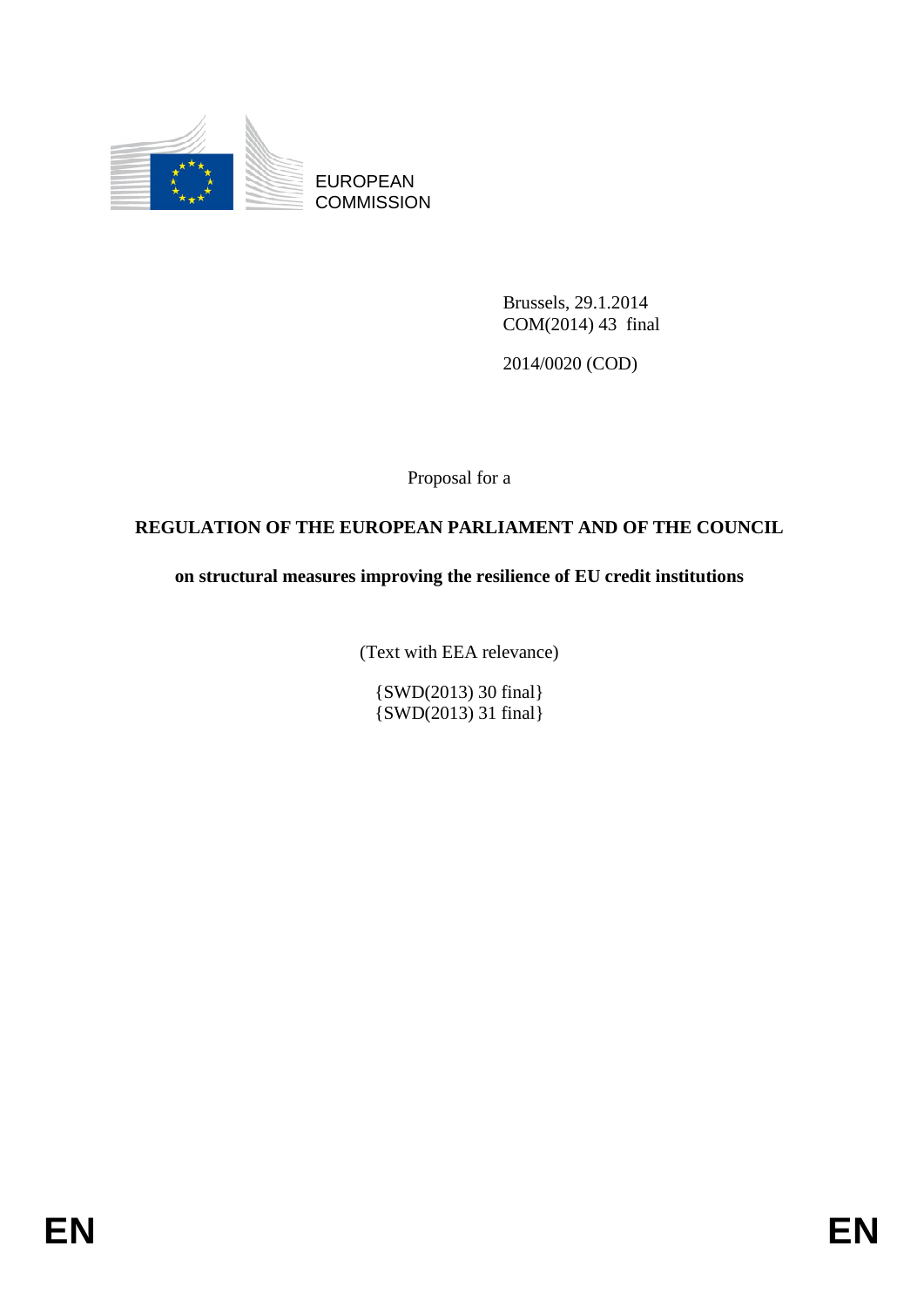# **EXPLANATORY MEMORANDUM**

### **1. CONTEXT OF THE PROPOSAL**

Since the start of the financial crisis, the European Union ("Union") and its Member States have engaged in a fundamental overhaul of financial regulation and supervision.

In the area of banking, the Union has initiated a number of reforms to create a safer, sounder, more transparent and responsible financial system that works for the economy and society as a whole. However, the Union banking sector remains large in absolute (EUR42.9 trillion) and relative terms (nearly 350 per cent of Union GDP). The individual size of the largest Union banks by assets is roughly similar or close to the GDP of its home country. These banks still remain too-big-to-fail, too-big-to-save and too-complex-to-resolve.

In this context, Commissioner Barnier announced in November 2011 the setting up of a High-Level Expert Group ("HLEG") with a mandate to assess the need for structural reform of the Union banking sector, chaired by Erkki Liikanen, Governor of the Bank of Finland.<sup>1</sup> The report was presented in October 2012 stating that bank restructuring is necessary to complement existing reforms and recommending the mandatory separation of proprietary trading and other high-risk trading activities into a separate legal entity within the banking group. The separation would be mandatory only for banks where the activities to be separated amounted to a significant share of the banks business.<sup>2</sup> On 3 July 2013, by large majority the European Parliament ("EP") adopted an own initiative report called "Reforming the structure of the EU banking sector"<sup>3</sup> that welcomes structural reform measures at Union level to tackle concerns on "Too-Big-To-Fail" ("TBTF") banks<sup>4</sup>.

This proposal represents a critical part of the Union response to tackling the TBTF dilemma. It aims at preventing the residual unmanaged risks in the Union banking system from materialising. It will curtail the artificial expansion of banks' balance sheets, particularly those activities of a purely speculative nature, thereby reducing the risk that tax payers have to step in to save failing banks, and reducing the cost and complexity of any resolution when required. It is also an important complement to the Directive establishing a framework for the recovery and resolution of credit institutions and investment firms ("BRRD").<sup>5</sup>

Structural reform has so far not been part of the international reform agenda agreed by the G20. However, a number of jurisdictions around the world have enacted or proposed measures to address the above concerns. In the last years a number of Member States have engaged in reform initiatives (Germany, France, the United Kingdom and Belgium). The United States has recently adopted the so-called "Volcker rule" prohibiting proprietary trading

 $\frac{1}{1}$ For a mandate and list of members, see http://ec.europa.eu/internal\_market/bank/docs/high[level\\_expert\\_group/mandate\\_en.pdf](http://ec.europa.eu/internal_market/bank/docs/high-level_expert_group/mandate_en.pdf)

The other recommendations of HLEG included (2) that a separation of additional activities may be necessary conditional on the recovery and resolution plan; (3) the use of bail-in as a resolution tool; (4) a review of capital requirements on trading assets and real estate related loans; and (5) measures aimed at strengthening the governance and control of banks so as to strengthen bank scrutiny and market discipline. 3

European Parliament (McCarthy 2013), Reforming the structure of the EU banking sector, 2013/2021  $\frac{1}{4}$  (INI)

Too-big-to-fail is meant to cover too-important-to-fail, too-interconnected-to-fail, and too-complex-tofail as well. See also European Commission (2013b).

Directive xx/xxxx/EU of the European Parliament and of the Council establishing a framework for the recovery and resolution of credit institutions and investments firms and amending Council Directives 77/91/EEC and 82/891/EC, Directives 2001/27/EC, 2002/47/EC, 2004/25/EC, 2005/56/EC, 2007/36/EC and 2011/35/EC and Regulation (EU) No 1093/2010 of the European Parliament and of the Council (OJ L--xxx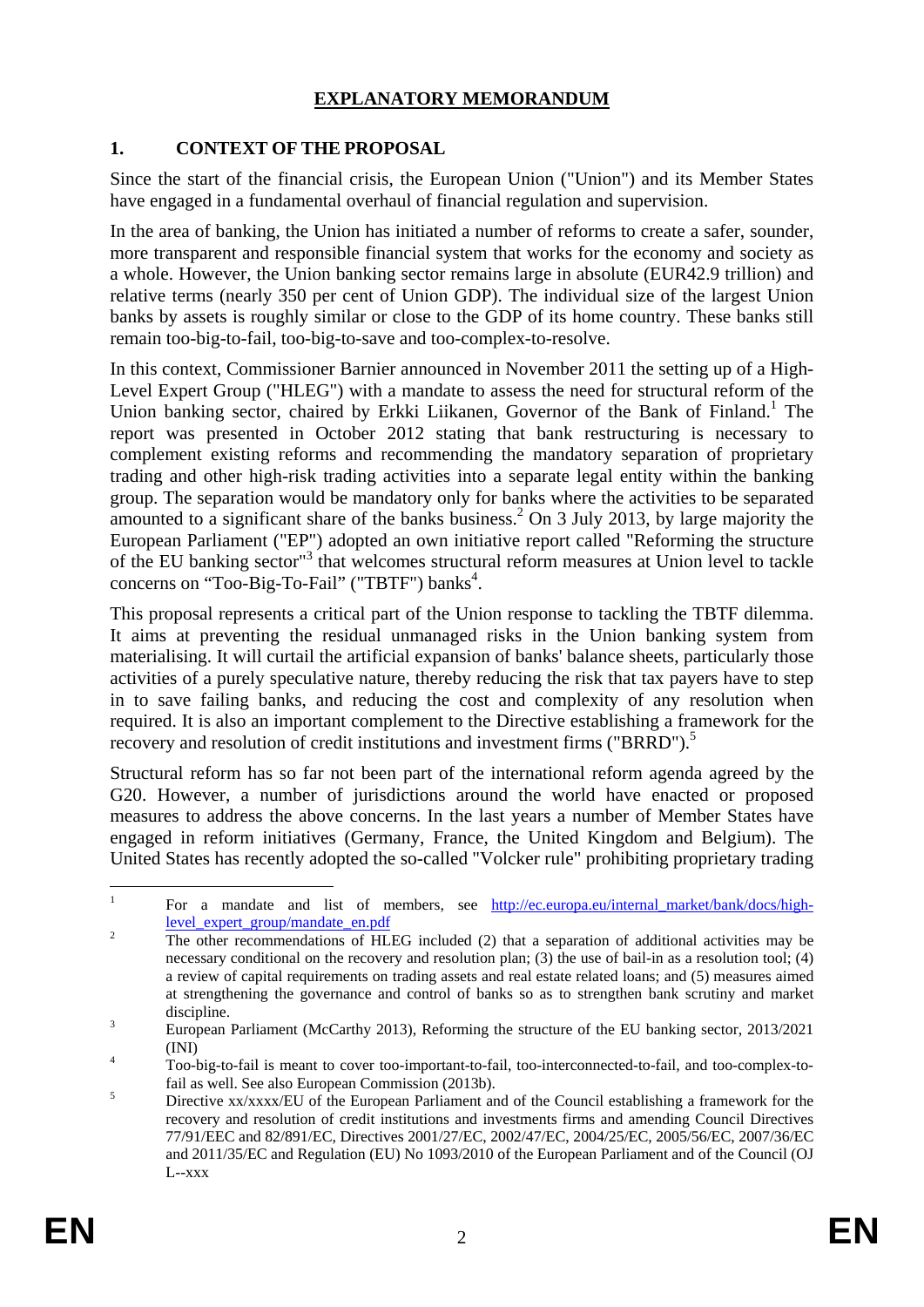by banks. Furthermore, international organisations have called for a global debate on bank structures and business models. In view of the proliferation of reform initiatives in this context, and with a view to prevent overlapping or incompatible measures affecting internationally active banks, the G20 leaders at the last summit in Saint Petersburg called on the Financial Stability Board to assess cross-border consistencies and global financial stability implications of structural banking reforms. This proposal takes careful note of emerging international coordination efforts and recognises the need to prevent opportunities for regulatory arbitrages.

This proposal is accompanied by a directly related proposal to tackle another conduit for financial contagion – namely, interconnectedness among market participants including systemic banks through opaque trading links in securities financing transactions. The Green Paper on shadow banking presented by the Commission on 19 March  $2012^6$  recognises that any reinforced banking regulation could drive a substantial part of banking activities beyond the boundaries of traditional banking and towards "shadow banking" defined as "the system of credit intermediation that involves entities and activities outside the regular banking system"<sup>7</sup>. On 20 November 2012, the EP adopted a resolution on shadow banking<sup>8</sup> where it underlined the need to ensure greater transparency in the structure and activities of financial institutions as well as the need for supervisors to have knowledge of the level of shadow banking activities like repurchase agreements and securities lending. On 4 September 2013, the Commission highlighted in its communication on shadow banking<sup>9</sup> that strengthening transparency of securities financing transactions, such as repurchase agreements and securities lending, other equivalent transactions and re-hypothecation will be essential to monitor the risks associated with interconnectedness, excessive leverage and pro-cyclical behaviours.

The remainder of this explanatory memorandum is confined to a presentation of the present proposal relating to structural separation of credit institutions.

### **2. RESULTS OF CONSULTATIONS WITH THE INTERESTED PARTIES AND IMPACT ASSESSMENTS**

Stakeholders have been consulted on a number of occasions. The HLEG met with a variety of stakeholders during its mandate and held a public consultation targeting banks, corporate customers and retail clients and their associations.<sup>10</sup> The Commission also held a public stakeholder consultation in October  $2012$ .<sup>11</sup> Structural bank reform and the need for a coordinated action at Union level have also been subject to discussions with Member States.

In the course of preparing the Impact Assessment ("IA"), the Commission held an additional public stakeholder consultation in the spring of 2013 inviting banks to model the impact of

 $\frac{1}{6}$ COM(2012) 102 final, http://ec.europa.eu/internal\_market/bank/docs/shadow/green-paper\_en.pdf

<sup>7</sup> This definition has been developed by the FSB Report of 27 October 2011 on strengthening oversight and regulation of shadow banking, http://www.financialstabilityboard.org/publications/r\_111027a.pdf 8

P7\_TA(2012)0427, http://www.europarl.europa.eu/sides/getDoc.do?type=TA&reference=P7-TA-2012-  $0427\&$ language=EN

Communication from the Commission to the Council and the European Parliament on Shadow Banking – Addressing New Sources of Risk in the Financial Sector, COM(2013), 614 final<br><sup>10</sup> Consultation by the HLEG on reforming the structure of the EU banking sector, May/June 2012.

[http://ec.europa.eu/internal\\_market/consultations/2012/b](http://ec.europa.eu/internal_market/consultations/2012/banking_sector_en.htm)anking\_sector\_en.htm. The HLEG received 83 responses, the large majority of which were from banks and other financial institutions, followed by

retail customers and their associations and, lastly, corporate customers. 11 Consultation on the recommendations of the HLEG the structure of the EU banking sector, [http://ec.europa.eu/internal\\_market/consultations/2012/hleg-banking\\_en.htm.](http://ec.europa.eu/internal_market/consultations/2012/hleg-banking_en.htm) Out of the 89 replies received, almost half came from the banking industry.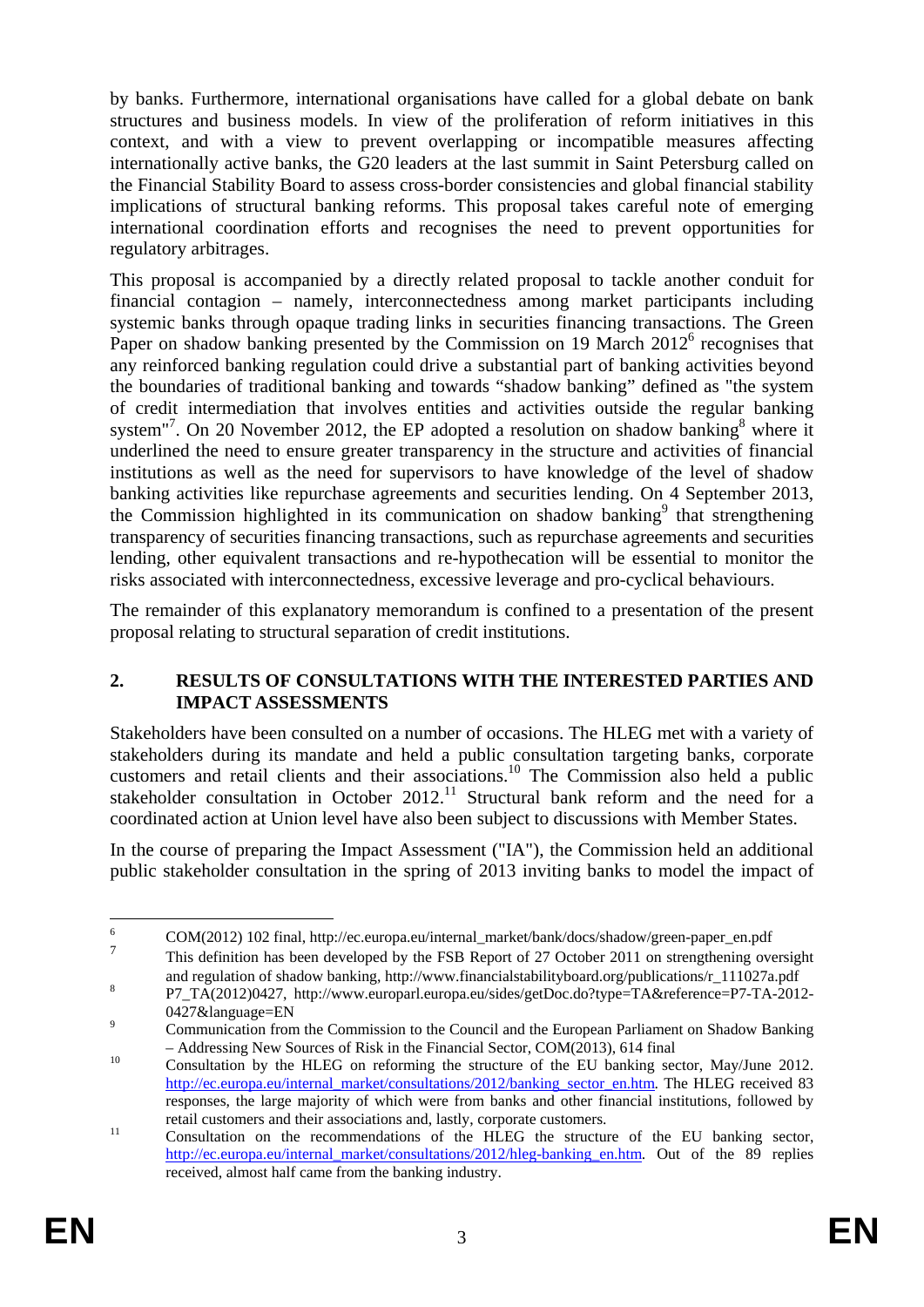different types of structural reform options.<sup>12</sup> The 500 consultation responses highlighted the divisions among banks, on the one hand, and consumers and non-bank financials on the other hand. The former were to an overwhelming extent against structural separation; the latter were largely in favour. The views of other categories were more balanced.

An Inter-service Steering Group ("ISG") on bank structural reform was established in March 2013 with representatives from the Directorate Generals COMP, ECFIN, EMPL, ENTR, JUST, MARKT, SG, SJ, TAXUD and the JRC. This ISG met in March, April and September 2013 and supported the work on the IA.

The draft IA was submitted to the Impact Assessment Board (the "IAB") of the Commission on 19 September 2013 and discussed with the IAB on 16 October 2013. The IAB provided its recommendations for improvement on 18 October 2013. The main recommendations were: (i) to improve the problem description and baseline scenario; (ii) to better describe and explain the reform options; (iii) to better assess impacts and better demonstrate the effectiveness of the retained reform options; (iv) to better present stakeholder views; and (v) to add a glossary. The Commission services resubmitted a revised IA on 18 December 2013, alongside with a separate document explaining to the IAB how the IAB recommendations had been incorporated. The IAB subsequently issued a positive opinion on 15 January 2014, whilst providing recommendations for further improvements, asking in particular to strengthen the analysis of the justification of the proposed measures, alternative reform options, impact, and stakeholder views with respect to the transparency measures that had only been introduced in the resubmission of the final IA. The IAB also recommended further strengthening the structural reform options presentation and the assessment of the impact and effectiveness of the retained reform options. The final version of the IA has significantly expanded the analysis of the transparency reform measures and has further elaborated on the other two IAB recommendations.

On the overall costs and benefits of this proposal, the impact assessment carried out in the context of this proposal has been subject to qualitative analysis and quantitative modelling. The impact assessment concluded that implicit subsidies are significant, while they depend on the size of the bank and the level of interconnectedness of the bank. While taking due account of the clear benefits derived from the diversity of banking models in Europe, this proposal intends to ensure that the delicate balance between the prevention of systemic risks and the financing of sustainable economic growth is maintained.

# **3. LEGAL ELEMENTS OF THE PROPOSAL**

# **3.1. Legal basis and subsidiarity**

The legal basis for this Regulation is Article 114(1) of the Treaty of the Functioning of the European Union (the "TFEU"), which allows the adoption of measures for the approximation of national provisions aiming at the establishment and good functioning of the internal market.

Uniform rules on banks' structures will enhance financial stability within the Union, better integrate financial markets, facilitate the orderly resolution and recovery of the group,

 $12$ 12 "Consultation by the Commission on the Structural Reform of the Banking Sector," [http://ec.europa.eu/internal\\_market/consultat](http://ec.europa.eu/internal_market/consultations/2013/banking-structural-reform/index_en.htm)ions/2013/banking-structural-reform/index\_en.htm. The Commission services received more than 500 replies. These came from banks and other financial institutions, corporate clients, investors, public authorities, and consumer associations and individualsresponses from individuals (439) and consumer associations (11).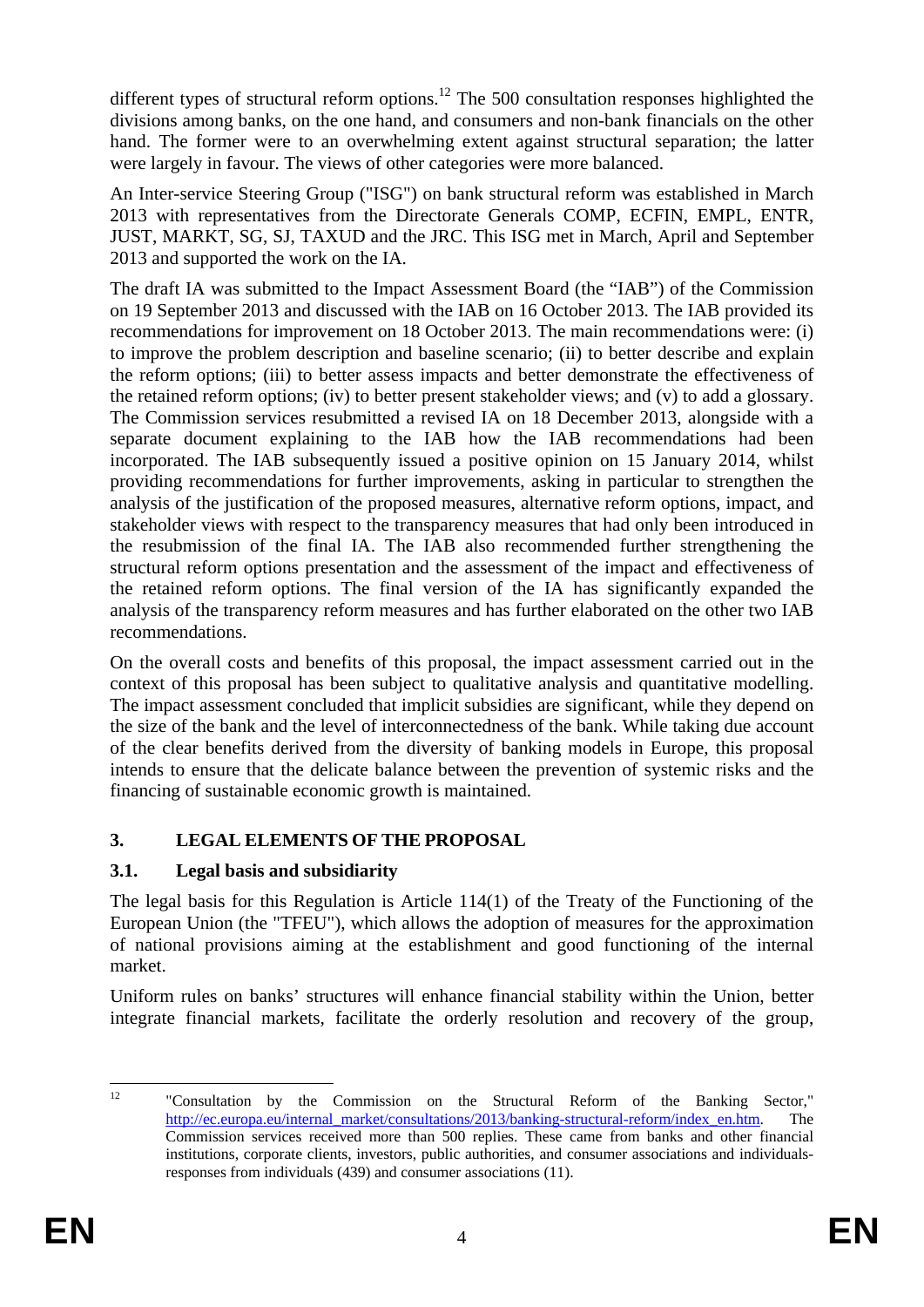enhance the cross-border provision of services and the establishment in other Member States, reduce distortions of competition and prevent regulatory arbitrage.

Some Member States have proposed or adopted structural reform measures for their national banking systems. Inconsistent national legislation that does not pursue the same policy goals, in a manner that is compatible and equivalent with the mechanisms envisaged in this Regulation, increases chances that capital movements and investment decisions are distorted. Without a Union-wide approach banks will be forced to adapt their structure and operation along national boundaries, thereby making them even more complex and increasing fragmentation.

Inconsistent national legislation would also undermine efforts to achieve a single rulebook applicable throughout the internal market and the creation of an effective banking union, as it would have the effect of limiting the effectiveness of the Single Supervisory Mechanism  $({\rm "SSM\,})^{13}$  and a future Single Resolution Mechanism ("SRM").<sup>14</sup> Inconsistent legislation also makes the management of cross-border institutions more difficult and costly.

Harmonisation at Union level envisaged in this Regulation can ensure that Union banking groups, many of which operate in several Member States, are regulated by a common framework of structural requirements thereby ensuring a level playing field, reducing regulatory complexity, avoiding unwarranted compliance costs for cross-border activities, promoting further integration in the Union market place and contributing to the elimination of regulatory arbitrage opportunities.

Consistent with the goals of contributing to the functioning of the internal market, a Member State that has previously adopted legislation prohibiting credit institutions taking deposits from individuals and SMEs from engaging in the activity of dealing in investments as a principal and hold trading assets may make a request to the Commission to grant a derogation from the provisions laid down in Chapter III ("separation of certain trading activities") for a credit institution that is subject to the national law compatible with provisions of that Chapter. This would allow Member States that are found to have already implemented "superequivalent" measures to avoid costly alignment of existing, effective provisions with these provisions. To ensure that the impact of the national legislation does not jeopardize the aim or functioning of the internal market, the goals of the national legislation must be the same as those set out in this proposal; and the national legal, supervisory and enforcement arrangements must ensure that the credit institution comply with legally binding requirements that are compatible with this proposal.

This proposal takes due account of the rapidly evolving financial markets and financial innovation as well the evolution of the Union regulatory and supervisory frameworks. In order to ensure the effective and consistent supervision and the development of the single rule book in banking, this proposal envisages an important role for the European Banking Authority ("EBA"). The EBA will be consulted by competent authorities when taking certain decisions as set out in this proposal and will prepare draft regulatory and implementing technical standards, and submit reports to the Commission. This is particular important in the situations described in Articles 9, 10, 13 and 21.

 $13$ 13 Established through the adoption of Council Regulation (EU) No 1024/2013 of 15 October 2013 conferring specific tasks on the European Central Bank concerning policies relating to the prudential supervision of credit institutions (OJ L287, 29.10.2013, p. 63).<br>Established through the adoption of [SRM].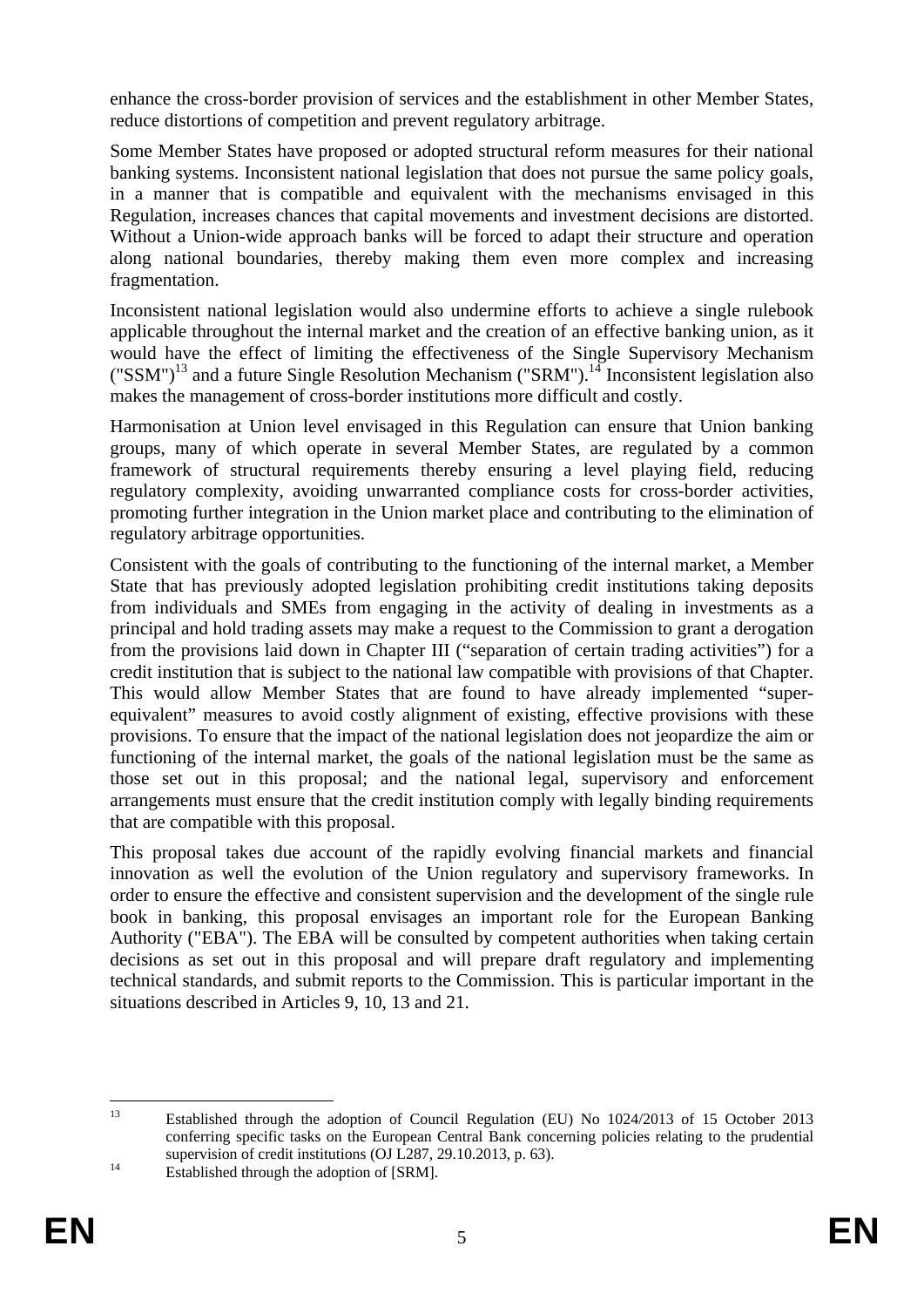# **3.2. Proportionality**

Under the principle of proportionality set out in Article 5 of the TEU, the content and form of Union action must not exceed what is necessary to achieve the objectives of the Treaties.

The proposed Regulation prohibits large Union credit institutions and banking groups from carrying out proprietary trading and certain related activities.

Ownership separation has the potential to be the most effective structural reform tool in terms of achieving the specific objectives of facilitating resolution and limiting moral hazard, conflicts of interest and capital and resource misallocation. The potential benefits of prohibiting proprietary trading activities would be particularly strong in terms of mitigation of risks, complexity, interconnectedness and conflicts of interest. However in view of the challenges derived from the difficult distinction between proprietary trading and other similar trading activities, market making in particular, a narrow definition of activities subject to the prohibition underpins the proportionality of this measure. Excluding smaller banks from the scope of the prohibition is justified because of the disproportionate effects such a prohibition could entail for those banks if forced to divest parts of their portfolios.

The proposed Regulation also requires the competent authority to undertake a systematic review of certain other activities – namely, market-making, investment in/sponsoring of securitization and trading of certain derivatives. These have been identified as the activities where there is the greatest risk that proprietary trading could be performed in contravention of the prohibition, and which could give rise to risks for the stability of the core credit institution and the Union financial system. The competent authority is granted the power to require the separation. This power to require separation is not imposed as a blanket measure: instead, the competent authority is allowed to exercise judgment, using a set of harmonised metrics. Only under certain circumstances, when risks exceed levels to be defined using harmonised metrics, is the competent authority required to enforce separation. This approach is considered to be proportionate because separation is imposed only under certain conditions, and following an in-depth review of the impact of those activities on the risk profile and behaviour of the core credit institution.

The proposed Regulation targets large credit institutions and banking groups. Given that the main purpose of the proposal is to deal with residual systemic risks in the Union financial system, extending the measures of the proposal to all credit institutions would be disproportionate and could lead to non-justified costs, in particular for smaller credit institutions.

Credit institutions falling below the thresholds of the proposed Regulation are not subject to the structural measures foreseen. This implies that Member States or the competent authorities may decide to impose similar measures also on smaller credit institutions.

The proposed Regulation respects the fundamental rights and observes the principles recognised in the Charter of Fundamental Rights of the European Union, notably the right to the protection of personal data, the freedom to conduct a business, the right to property, the right to an effective remedy and to a fair trial, and has to be implemented in accordance with those rights and principles.

# **3.3. Detailed explanation of the proposal**

This section briefly outlines the main components of this regulation.

# *3.3.1. Objectives and subject matter of structural separation*

The proposed Regulation aims at enhancing financial stability in the Union by means of structural reform of large banks, thus complementing financial regulatory reforms already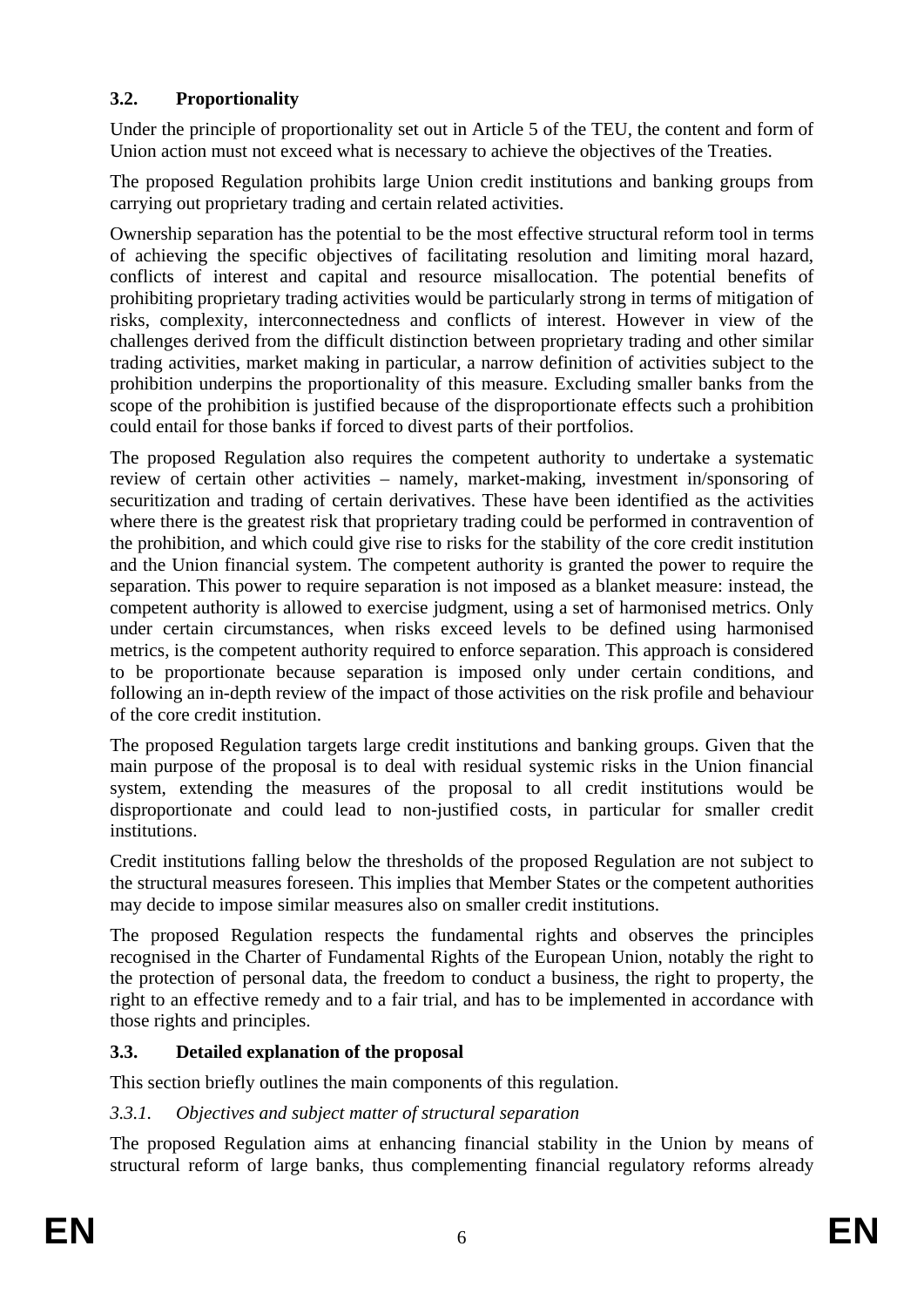undertaken at Union level. Article 1 outlines the aim and the objectives underpinning the reform.

Article 2 outlines the subject matter, which is to lay down rules on structural changes on TBTF banks by imposing a proprietary trading prohibition and potential separation of certain trading activities.

### *3.3.2. Scope*

Article 3 states that the proposed Regulation applies to banks that meet certain criteria and exceed certain thresholds:

- (1) The requirements apply to the European banks that are identified as being of global systemic importance.
- (2) The requirements apply to banks that exceed the following thresholds for three consecutive years: (a) the bank's total assets exceed  $\epsilon$ 30 billion;<sup>15</sup> and (b) the bank's total trading assets and liabilities exceed  $\epsilon$  to billion or 10 percent of their total assets.

Articles 22 and 23 provide further detail on how "trading activities" (for the purposes of competent authority review leading to possible separation from the credit institution) should be calculated. Given that the focus of bank structural reform is on banking activities, Article 23(2) states that for financial conglomerates, the activities of insurance and non-financial undertakings must not be included in the calculation.

The proposed Regulation will apply to Union credit institutions and their EU parents, their subsidiaries and branches, including in third countries. It will also apply to branches and subsidiaries in the Union of banks established in third countries. Such a broad territorial scope is justified to ensure a level playing field and avoid the transfer of activities outside the Union to circumvent these requirements. However, foreign subsidiaries of Union banks and EU branches of foreign banks could be exempted if they are subject to equivalent separation rules (Articles 4 and 27). Article 4(2) foresees another potential exemption: supervisors have been granted the power to exempt from separation foreign subsidiaries of groups with autonomous geographic decentralised structure pursuing a "Multiple Point of Entry" resolution strategy.

By applying the separation requirement throughout the global corporate group irrespective of geographic location, the potential for banks circumventing separation by locating particular activities outside the Union is eliminated. Furthermore, by supplementing the broad territorial coverage with a third country equivalence regime the possible extraterritorial concerns of third country jurisdictions are mitigated. By requiring foreign banks to separate their operations in the Union, a level playing field in the internal market is also ensured and thereby the risk of unfair competition is minimised.

# *3.3.3. Prohibition of proprietary trading (Chapter II)*

Article 6(1) of the proposed Regulation provides that a credit institution and entities within the same group must not engage in proprietary trading in financial instruments and commodities. While consistent data at Union level with regard to specific banking activity is scarce, available evidence suggests that proprietary trading represents a limited part of banks' balance sheets.<sup>16</sup> However, the same evidence also highlights that such trading was significant prior to the crisis and, in the absence of regulatory intervention, there is no guarantee that it may not increase again in the future.

 $15$ <sup>15</sup> This is the threshold for "significant institutions" used in Regulation (EU) No 1024/2013.<br><sup>16</sup> See Annex 6 of the IA.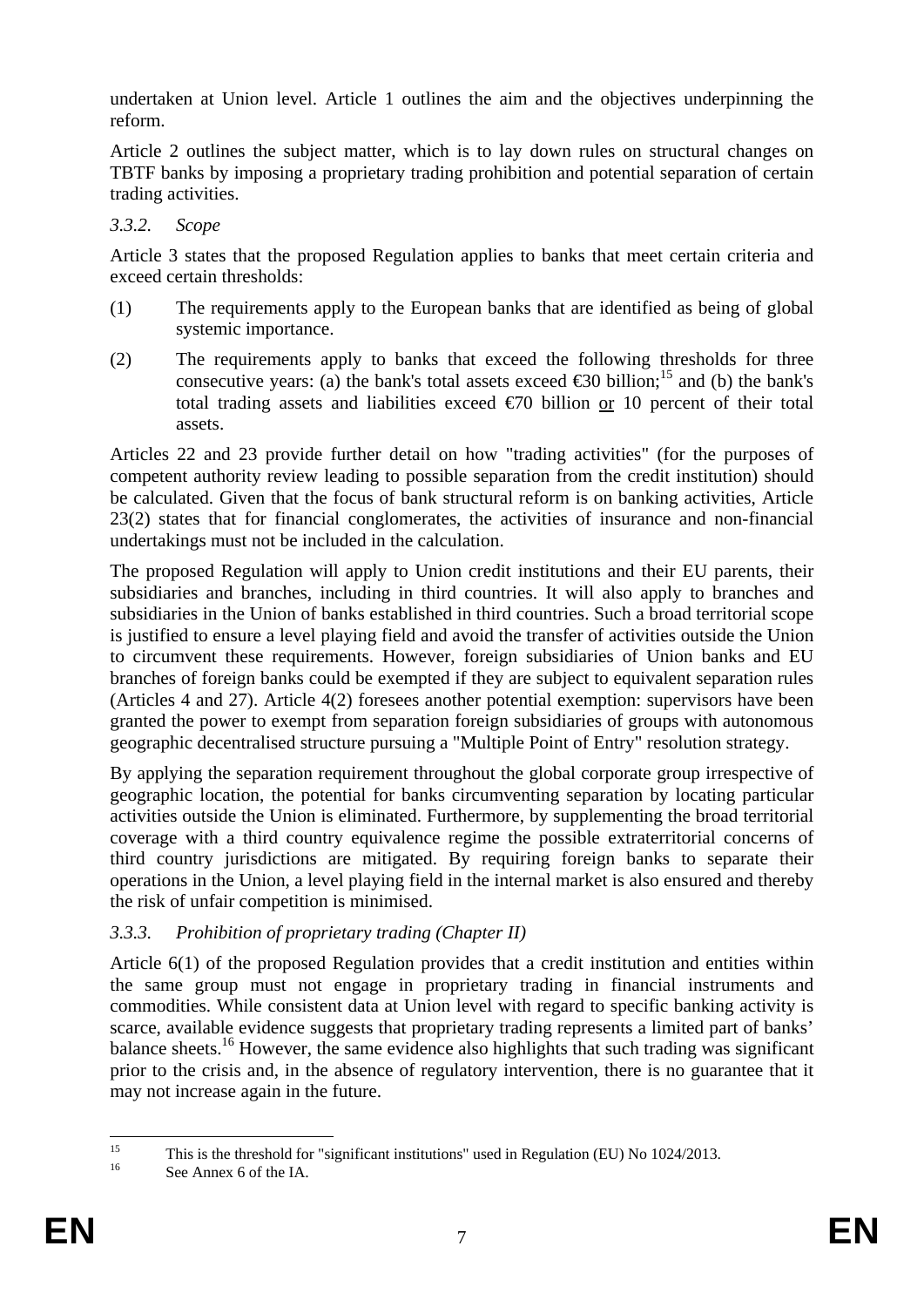It is difficult to define proprietary trading and distinguish it from market-making. According to Article 5(4), which defines proprietary trading narrowly, desks', units', divisions' or individual traders' activities specifically dedicated to taking positions for making a profit for own account, without any connection to client activity or hedging the entity's risk, would be prohibited.

Article 6(2) clarifies that where credit institutions falling within the scope of the proposed Regulation as defined in Articles 3 and 4, operate dedicated structures for buying and selling money market instruments for the purposes of cash management, they are not captured by this prohibition. Trading in Union government bonds is also exempted from the prohibition (Article  $6(2)(a)$ ) to prevent possible negative consequences in these crucial markets. This exemption mirrors the one provided for trading in government bonds in relation to the assessment of activities (Article 8(2)).

While in principle a proprietary trading prohibition could extend to all banks, it is proposed to apply the ban only to banks referred to in Article 3. To prevent banks from circumventing the prohibition by e.g. owning or investing in hedge funds, Article  $6(1)(b)$  states that banks subject to the proprietary trading prohibition are also prohibited from investing in or holding shares in hedge funds (or certificates/derivatives linked to these), or entities that engage in proprietary trading or sponsor hedge funds. Unleveraged and closed-ended funds– mainly private equity, venture capital and social entrepreneurship funds – are exempted from this prohibition, given their role in supporting the financing of the real economy (Article 6(3)). Credit institutions covered by these prohibitions will be able to continue providing banking/custody services to hedge funds.

# *3.3.4. Potential separation of certain trading activities (Chapter III)*

Banks engage in a number of other trading and investment banking activities, including market making, lending to venture capital and private equity funds, investment and sponsorship of risky securitisation, sales and trading of derivatives etc. Banking groups will be allowed to continue engaging in those other activities subject to the discretion of the competent authority who will be obliged to review trading activities and will have the power (as well as an obligation under certain circumstances) to separate a subset of activities (market making, risky securitisation, complex derivatives) if certain metrics are exceeded. This aims at avoiding the risk that banks would circumvent the ban in Article 6 by engaging in hidden proprietary trading activities and that the non-prohibited trading activities become too significant or highly leveraged. The basic principle of the proposed Regulation is that "deposit taking entities" within banking groups can only engage in these activities as long as the competent authority does not decide that they need to be performed within a distinct "trading entity."

# 3.3.4.1. Scope of activities subject to separation

Article 8 defines trading activities broadly by stating that it means activities other than e.g. taking deposits eligible for deposit insurance, lending, retail payment services and a number of other activities. Article 8(2) furthermore exempts Union sovereign bonds from the obligation to review and power to separate. Such an exemption is consistent with the current practice of zero risk weights in the Capital Requirement Regulation and Directive<sup>17</sup> (the

<sup>17</sup> 17 Regulation (EU) No 575/2013/EU of the European Parliament and of the Council on prudential requirements for credit institutions and investments firms and amending Regulation (EU) No 648/2012, OJ L 176, 27.6.2013, p.1; Directive 2013/36/EU of the European Parliament and of the Council on access to the activity of credit institutions and the prudential supervision of credit institutions and investment firms, amending Directive 2002/87/EC and repealing Directives 2006/48/EC and 2006/49/EC, OJ L 176, 27.6.2013, p. 338.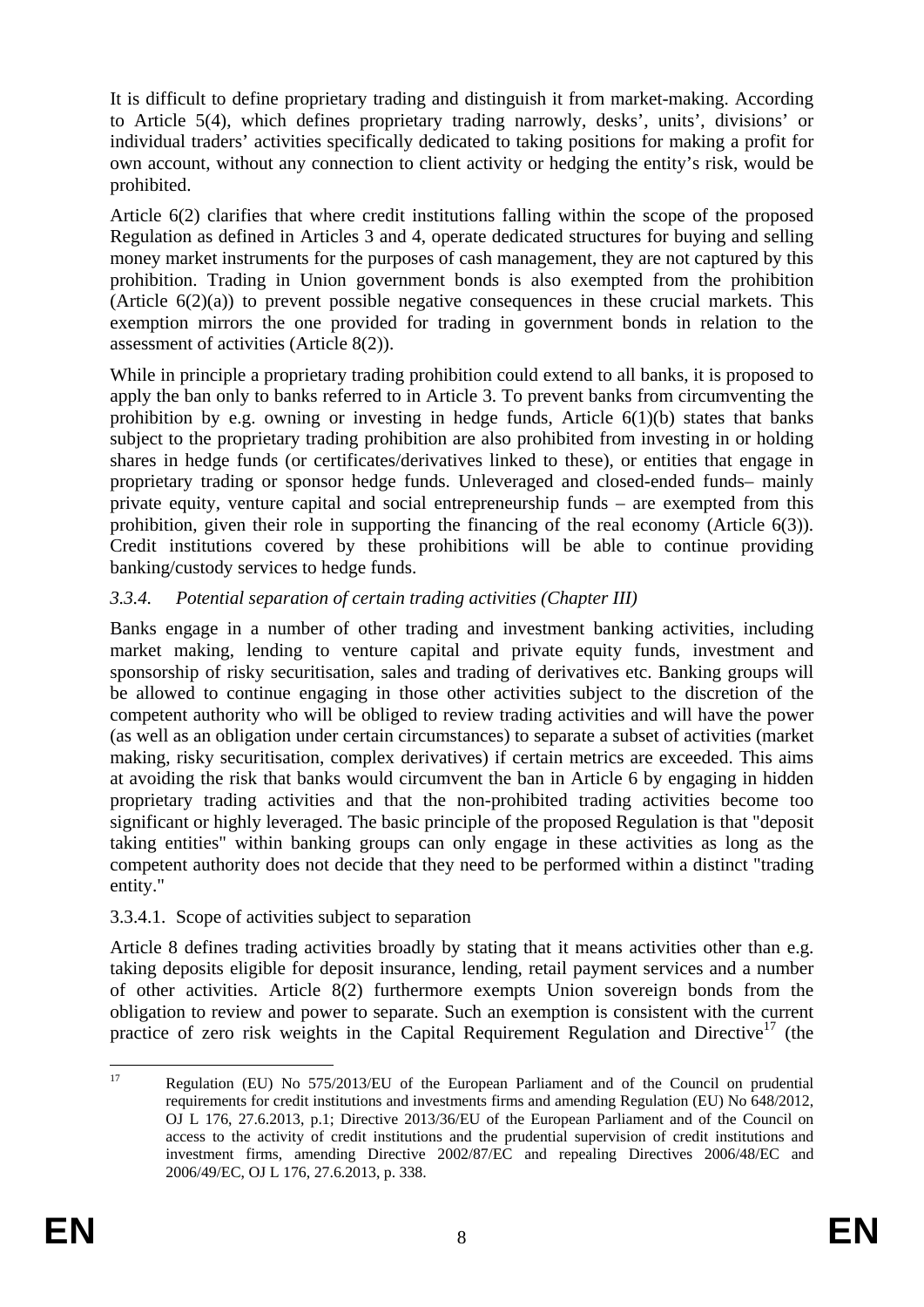"CRR"/"CRDIV"). Nevertheless, Article 8(3) states that the Commission may by delegated acts extend the scope of the exemption to non-Union sovereign bonds if they conform to certain conditions.

# 3.3.4.2. Duty to review activities

The proposed Regulation will oblige competent authority to review trading activities of banks exceeding the thresholds, including in particular three activities that are either especially close to proprietary trading, and hence susceptible to feature hidden proprietary trading (market making), or have played a key role during the financial crisis (e.g. investing and sponsoring activities in risky securitisation and trading in derivatives other than those that are specifically allowed for the purpose of prudent risk management). Competent authorities will assess these activities in light of certain metrics to be adjusted using supervisory data. The metrics indicate relative size, leverage, complexity, profitability, associated market risk, as well as interconnectedness (Article 9(2)). To ensure that these metrics are consistently measured and applied, Article 9(4) entrusts the EBA with developing a binding implementing technical standard to be adopted by the Commission.

### 3.3.4.3. Power to separate

Article 10(1) states that the competent authorities must require separation if the trading activities of banks (market making, investing in and sponsoring risky securitisation and trading in certain derivatives) and the related risks are found to exceed certain thresholds and meet certain conditions linked to the metrics. If the bank demonstrates to the satisfaction of the competent authority that these activities do not endanger the Union financial stability, taking into account the objectives of the proposed Regulation, the competent authority may decide not to require separation.

Article 10(2) states that a competent authority can require separation of a particular trading activity if it considers that the activity in question threatens the financial stability of the bank or of the Union, taking into account any of the objectives of the proposed Regulation.

The competent authority should consult the EBA prior to taking decisions referred to in Article 10 and should notify the EBA of its final decision.

Article 10(5) empowers the Commission to adopt a delegated act specifying the level not to be exceeded for each metrics as well as the conditions, including the number of metrics that need to be exceeded, for the separation to apply. In addition, the Commission will be empowered to specify which type of securitisation is not considered to pose a threat to financial stability according to a list of criteria and could therefore be carried out by a core credit institution.

# 3.3.4.4. Management of banks' own risks ("treasury management")

If further separation materialises, Article 11(1) clarifies that the deposit-taking bank is still allowed to manage its own risk. Nevertheless, as treasury management may give rise to proprietary trading and given that liquidity management involves taking certain speculative positions, this should be associated with certain safeguards.

# 3.3.4.5. Provision of risk management services to clients

Article 12 clarifies that the core credit institution is still able to sell certain risk management products (i.e., derivatives) to non-financial, non-banking clients. However, the sale of derivatives to clients exposes the bank to more risks, which may notably make its resolution more complex and therefore it will be subject to different degrees of safeguards and control. To address these risks, it is stated that interest rate, foreign exchange, credit, emission allowance and commodity derivatives eligible for central counterparty clearing can be sold by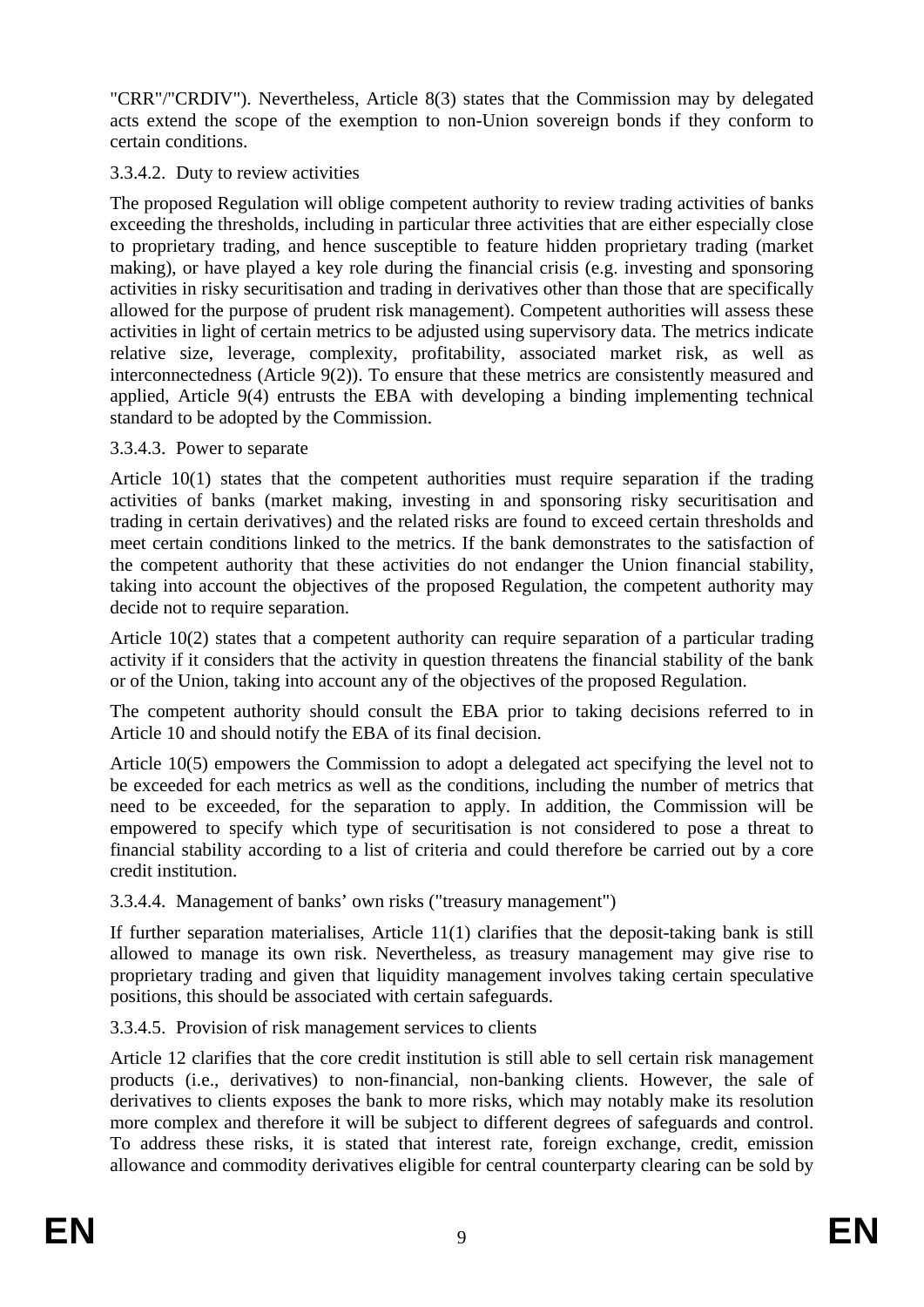the core credit institution to its non-financial clients, insurance undertakings and institutions for occupational retirement provision, but only to hedge interest rate, foreign exchange and credit risk, commodity risk and emission allowance risk and subject to caps on the resulting position risk. Recognising certain derivatives further encourages banks to standardise those derivatives and is thus in line with the policy objectives of the European Market Infrastructure Regulation ("EMIR"). $^{18}$ 

# 3.3.4.6. Rules on separation of trading activities

If competent authorities require the separation of trading activities above and these activities will remain within the banking group, then these would have to be transferred to a distinct legal entity (a "trading entity"). The legal, economic, governance and operational links of that entity with the rest of the group would have to be curtailed to ensure effective separation. Article 13(3) states that if separation occurs, the group must be organised into homogeneous functional subgroups constituted on the one side by core credit institutions and on the other trading entities. Article 13(5) to (13) and of the proposed Regulation state the conditions that will apply to ensure a strong separation in legal, economic, governance and operational terms. After separation, the prudential requirements outlined in those Articles should apply on an individual or sub-consolidated basis to the respective sub-groups.

Furthermore, Article 13(11) provides for derogations to the CRR as regards waiving certain requirements to ensure that prudential requirements (own funds, liquidity and disclosure) apply on a sub-consolidated basis to the respective subgroups. Groups that qualify as mutuals, cooperatives, savings institutions or the like do engage in risky trading activities and therefore are subject to the requirements in this proposal. However, these institutions have a very specific ownership and economic structure and play an important role in financing the local and regional economy. Imposing some of the rules related to separation could require farreaching changes to the structural organisation of such entities. This could be disproportionate to the benefits if it would require these entities to completely change their corporate identity. Thus, the competent authority may decide to allow core credit institutions that meet the requirements set out in Article 49(3)(a) or (b) of Regulation (EU) No 575/2013 to hold capital instruments or voting rights in a trading entity where the competent authority considers that holding such capital instruments or voting rights is indispensable for the functioning of the group and that has taken sufficient measures in order to appropriately mitigate the relevant risks.

Another fundamental part of the economic separation between the core credit institution and the trading entity are the large exposure restrictions. Articles 14 to 17 accordingly lay down rules to that effect. These rules refer to limits on both intra and extra-group, individual and aggregate large exposures.

# 3.3.4.7. Separation plan

The actual separation of trading activities will be preceded by an obligation for relevant banks to submit a "separation plan" to competent authorities. Article 18 provides that this plan should be approved by the competent authority, with the latter having the possibility to require changes to the plan as appropriate, or setting out its own plan for separation in case of inaction by the relevant bank.

 $\frac{1}{2}$ 18 Regulation (EU) No 648/2012 of the European Parliament and of the Council of 4 July 2012 (OJ L201, 27.7.2012, p.1).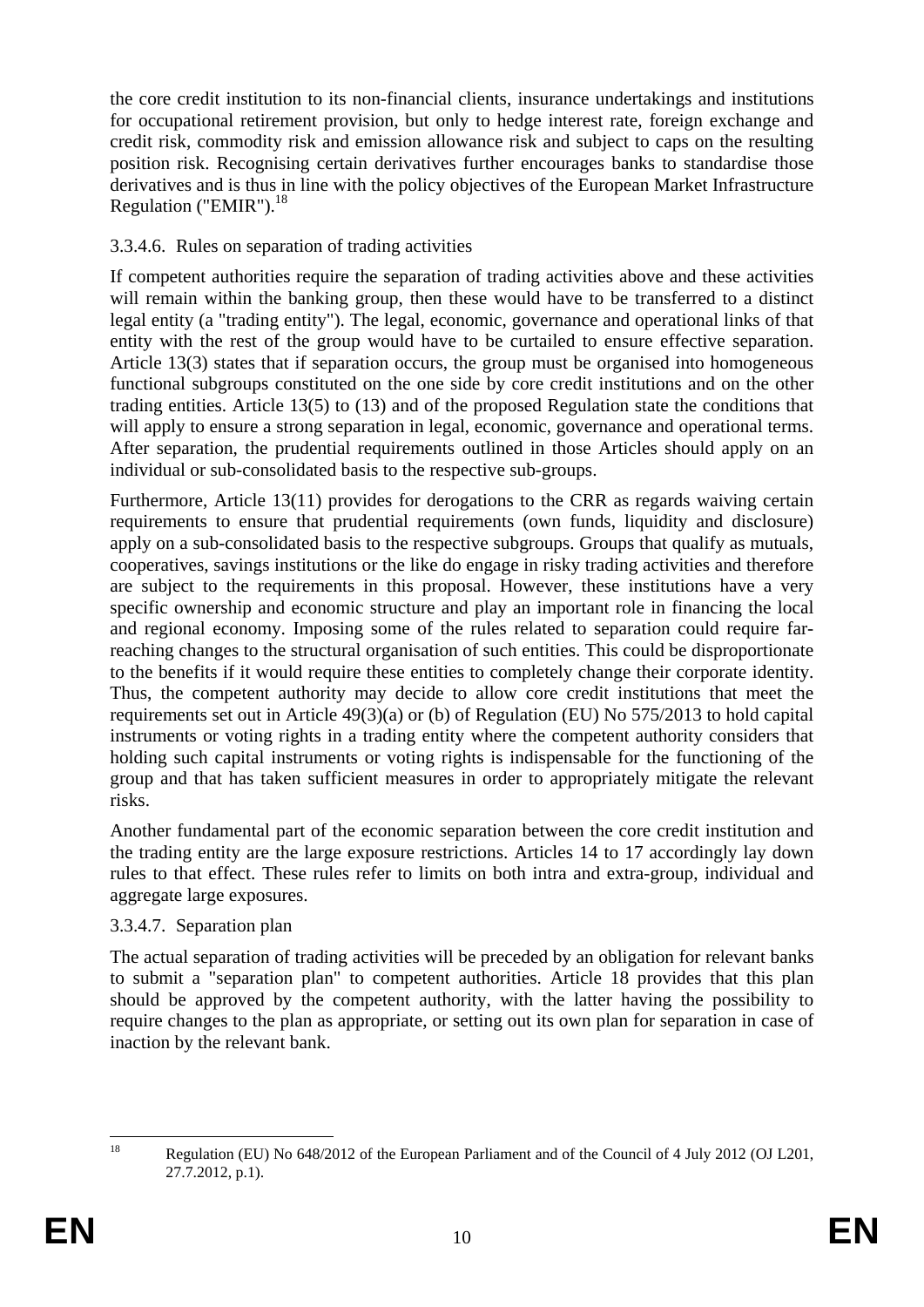3.3.4.8. Cooperation between competent authorities and resolution authorities

The BRRD foresees that resolution authorities may, as part of their resolution planning, require banks to make structural changes (e.g. to their legal and organisational structure) if the resolution authority believes that it is necessary to address impediments to effective resolution. While the proposed regulation addresses a broader range of objectives going beyond resolution, it is necessary to ensure that the respective authorities liaise with each other. Article 19 accordingly states that if a competent authority decides to require separation, it must notify resolution authorities (Article 19(1)) and take into account any ongoing or preexisting resolvability assessment by resolution authorities as per Articles 13 and 13a of the BRRD. Likewise, the resolution authority must take into account the notification of a separation decision by a competent authority when assessing the resolvability of an institution.

# 3.3.4.9. Prohibited activities for the trading entity

Article 20 provides that there are certain activities that the trading entity may not carry out. Those are taking deposits eligible for protection under deposit guarantee schemes and provide retail payment services as defined in the Payment Services Directive<sup>19</sup>.

# 3.3.4.10. Derogation

Whereas the proposed Regulation sets out uniform rules on the aim, objectives and instruments of structural reform of banks in the internal market, Article 21 allows for a possible derogation from the separation requirements in Chapter III for credit institutions being covered by national legislation having an equivalent effect as the provisions of Chapter III of the proposal. This derogation will be granted by the Commission upon request of the Member State in question after the Member State has obtained a positive opinion from the competent authority responsible for the supervision of the banks for which the derogation is requested. To qualify for the derogation, the national primary legislation must have been adopted before 29 January 2014 and fulfil the criteria laid down in Article 21(1). This means that the aim of the national law, its material scope and provisions referring to the legal, economic and governance separation of the deposit taking entity must be similar to those in the proposed Regulation.

# *3.3.5. Compliance: entities and competent authorities (Chapter V)*

Most banks covered by Article 3 are operating in several countries both by means of branches and subsidiaries. They are supervised by several different authorities, both home (parent, subsidiaries in different Member States) and host (branches). In order to ensure an effective and efficient group level application of structural reform, Article 26 gives the final say over structural separation decisions to the lead supervisor with responsibility over the consolidated group. This is the approach chosen by some national reform proposals. The lead supervisor should, prior to making any decisions, consult the home supervisor of significant group subsidiaries.

# *3.3.6. Relationships with third countries (Chapter VI)*

Article 27 provides for the adoption of delegated acts to recognise third country structural reforms as being equivalent when they meet certain conditions.

 $10$ 

Directive of the European Parliament and of the Council of 13 November 2007 on payment services in the internal market (OJ L 319 of 5.12.2007, p. 1–36).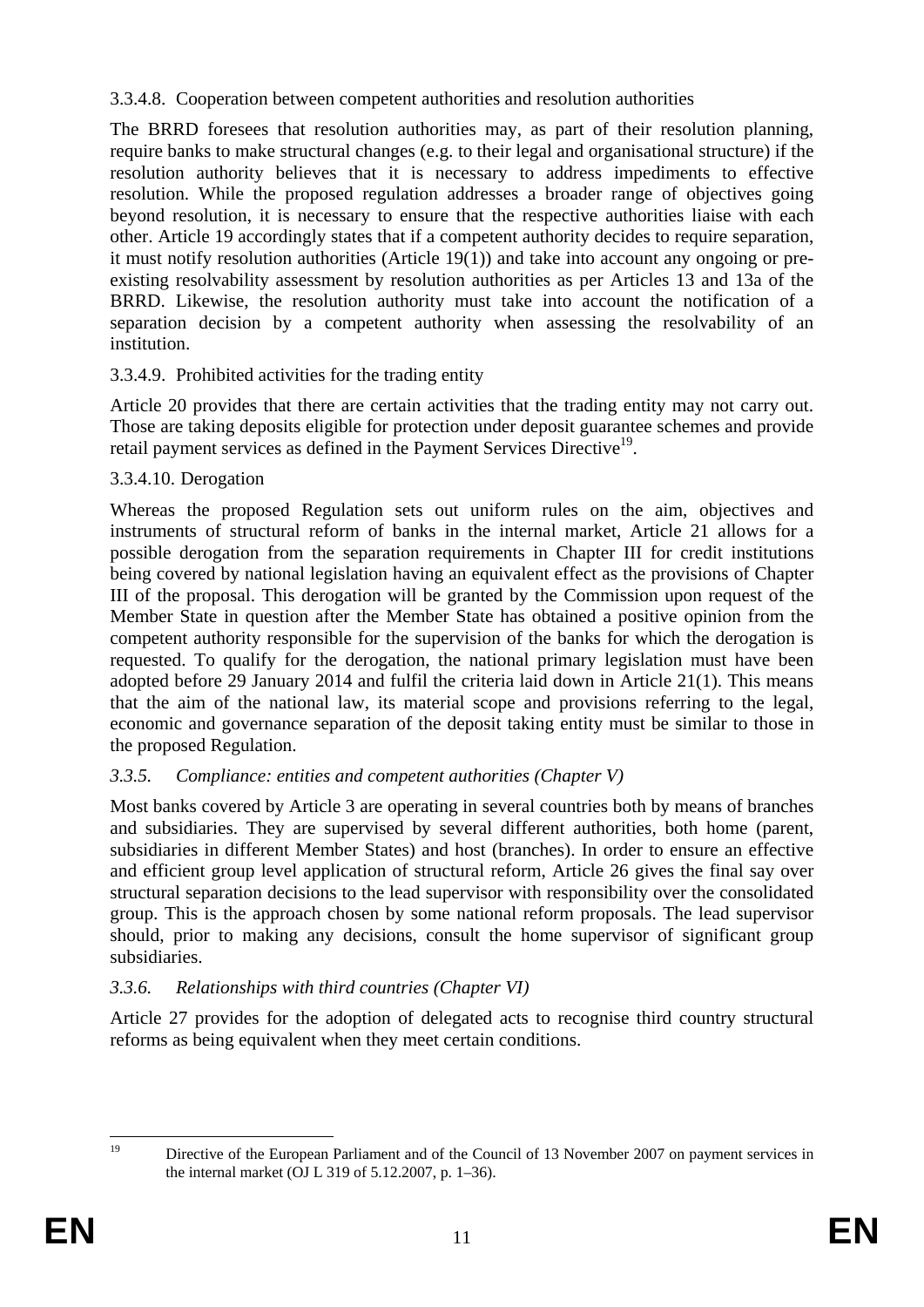# *3.3.7. Administrative sanctions and measures (Chapter VII)*

 Chapter VII reflects current horizontal policies in the financial services sector concerning sanctions and measures. It defines a common approach to the main breaches of the proposed Regulation and lays down the administrative sanctions and measures that the competent authorities should be empowered to apply in case of the main breaches.

# *3.3.8. Report and Review (Chapter VIII)*

The adoption of this proposal would constitute the first set of structural separation rules applying to banks at Union level. It is therefore important to assess whether the rules described above have proved to be an effective and efficient way of achieving the aim and the objectives of structural reform. To that end the final Chapter outlines a number of areas where the Commission will review the framework in both general and specific terms (Article 34). For example, reviews will focus on the application of thresholds, the application and the effectiveness of the prohibition foreseen in Article 6, the scope of activities subject to the review, and the suitability and application of the metrics.

### *3.3.9. Timeline*

The following indicates the principal dates relating to the adoption and implementation of the key provisions of this proposal, on the basis that the final text of the Regulation is adopted by the EP and Council by June 2015:

- the Commission adopts the required delegated acts for implementation of key provisions by 1 January 2016;
- the list of covered and derogated banks is published 1 July 2016 and on a yearly basis thereafter;
- the prohibition on proprietary trading becomes effective on 1 January 2017;
- the provisions on separation of trading activities from credit institutions will become effective on July 1, 2018.

# **4. BUDGETARY IMPLICATIONS:**

The financial and budgetary impact of the proposal is indicated in the legislative financial statement attached.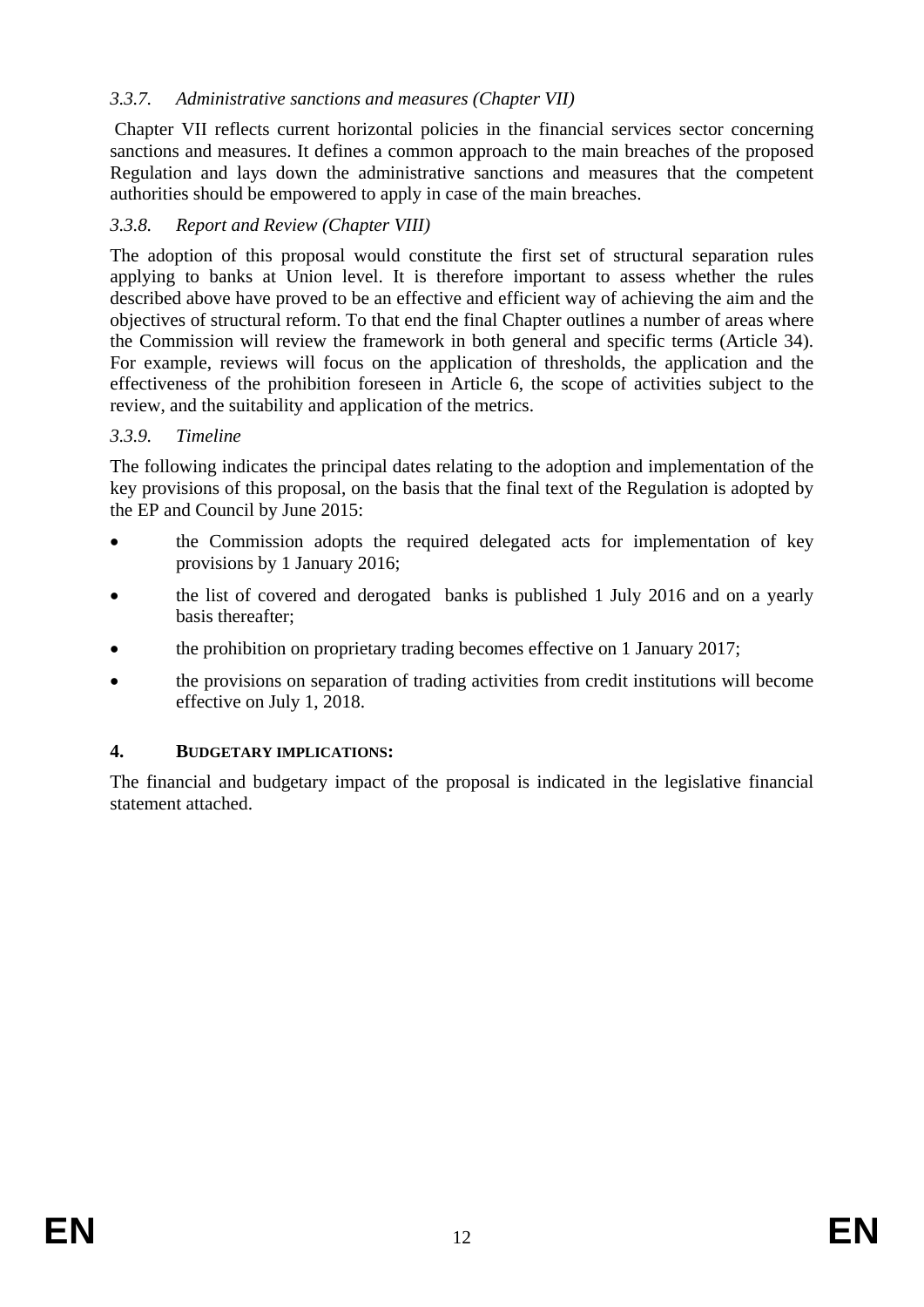# 2014/0020 (COD)

### Proposal for a

### **REGULATION OF THE EUROPEAN PARLIAMENT AND OF THE COUNCIL**

#### **on structural measures improving the resilience of EU credit institutions**

(Text with EEA relevance)

#### THE EUROPEAN PARLIAMENT AND THE COUNCIL OF THE EUROPEAN UNION,

Having regard to the Treaty on the Functioning of the European Union, and in particular Article 114 thereof,

Having regard to the proposal from the European Commission,

After transmission of the draft legislative act to the national Parliaments,

Having regard to the opinion of the European Economic and Social Committee<sup>20</sup>,

Having regard to the opinion of the European Central Bank<sup>21</sup>,

After consulting the European Data Protection Supervisor<sup>22</sup>,

Acting in accordance with the ordinary legislative procedure,

Whereas:

- (1) The Union's financial system includes over 8,000 banks of different sizes, corporate structures and business models, a few of which exist in the form of large banking groups carrying out an all-encompassing set of activities. Those groups comprise a complex web of legal entities and intra-group relationships. They are highly connected to each other through interbank borrowing and lending and through derivatives markets. The impact of possible failures of these large banks can be extremely widespread and significant.
- (2) The financial crisis has demonstrated the interconnected nature of Union banks and the resulting risk to the financial system. As a result, resolution has to date been challenging, involved entire banking groups, as opposed to only the non-viable parts, and has relied significantly on public support.
- (3) Since the start of the financial crisis, the Union and its Member States have engaged in a fundamental overhaul of bank regulation and supervision including the setup of the first steps towards a banking union. Given the depth of the financial crisis and the need to ensure that all banks can be resolved, there was a need to assess whether more measures are needed to further reduce the probability and impact of failure of the largest and most complex banks. A High-Level Expert Group ("HLEG") chaired by Erkki Liikanen was mandated for this purpose. The HLEG recommended the

 $20^{\circ}$ 20 **OJ C** […], […], p. […].<br>21 **OJ C** […], […], p. […].

OJ C  $[...]$ ,  $[...]$ , p.  $[...]$ .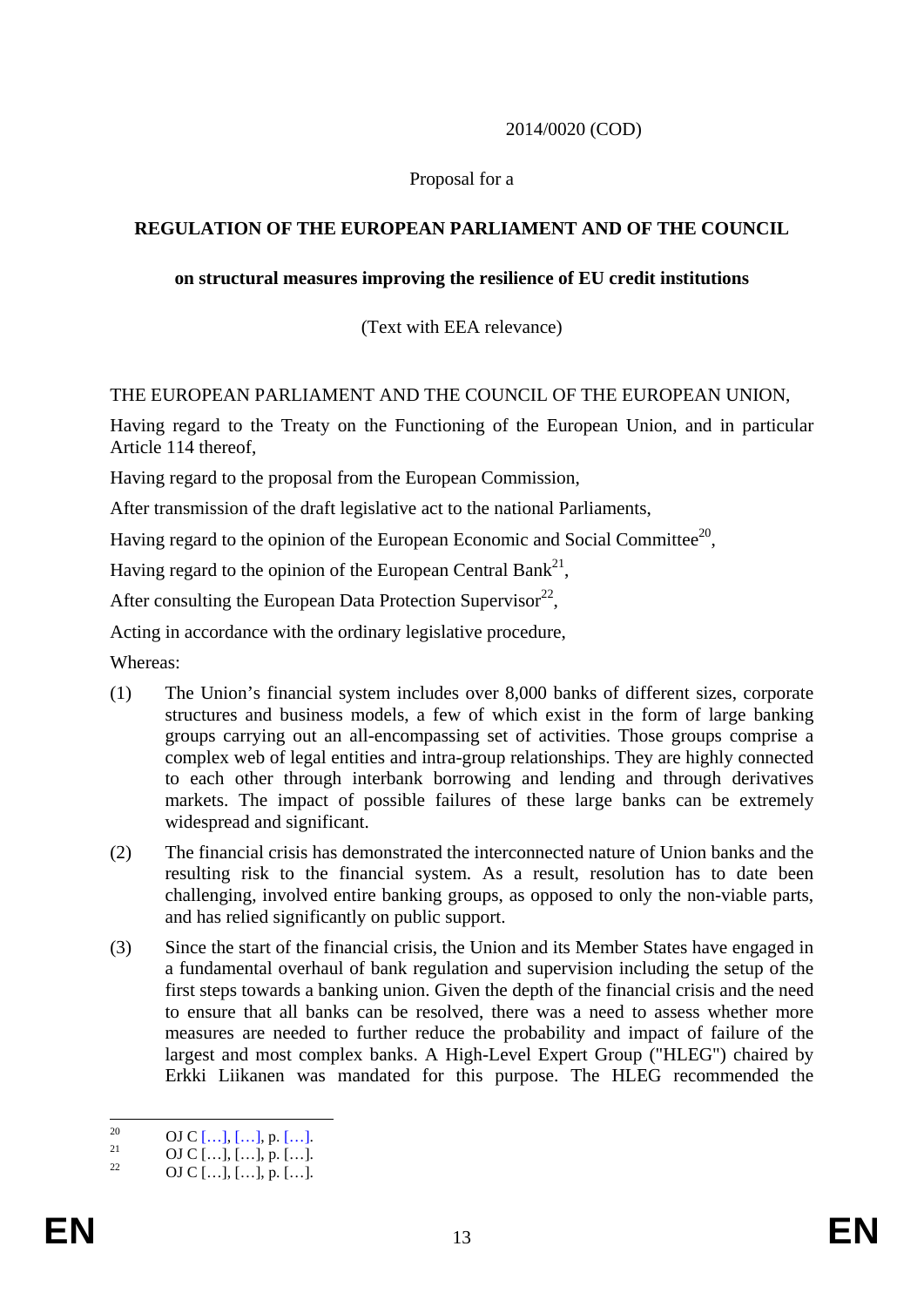mandatory separation of proprietary trading and other high-risk trading activities into a separate legal entity within the banking group for the largest and most complex banks.

- (4) The on-going banking regulatory reform agenda will significantly increase the resilience of both individual banks and the banking sector as a whole. However, a limited subset of the largest and most complex Union banking groups still remain toobig-to-fail, too-big-to-save and too-complex to manage, supervise and resolve. Structural reform is therefore an important complement to other regulatory initiatives and measures, as it would offer one way of more directly addressing intra-group complexity, intra-group subsidies, and excessive risk-taking incentives. A number of Member States have adopted or are considering adopting measures to introduce structural reform in their respective banking systems.
- (5) On 3 July 2013, the European Parliament called on the Commission to provide for a principles-based approach to structural reform of the European banking sector.
- (6) The legal basis for this Regulation is Article 114(1) of the Treaty of the Functioning of the European Union (TFEU), which allows the adoption of measures for the approximation of national provisions aiming at the establishment and good functioning of the internal market.
- (7) Inconsistent national legislation that does not pursue the same policy goals in a manner that is compatible and equivalent with the mechanisms envisaged in this Regulation increases chances that capital movements decisions of market participants are negatively affected because different and inconsistent rules and practices may significantly raise operational costs for credit institutions that are operating across borders and hence lead to a less efficient allocation of resources and capital compared to a situation where capital movement is subject to similar and consistent rules. For the same reasons, different and inconsistent rules will also negatively affect decisions of market participants relating to where and how to provide cross-border financial services. Different and inconsistent rules may also unintentionally encourage geographic arbitrage. The movement of capital and the provision of cross-border services are essential elements for the proper functioning of the Union internal market. Without a Union-wide approach credit institutions will be forced to adapt their structure and operations along national boundaries, thereby making them even more complex and leading to increased fragmentation of the internal market.
- (8) Inconsistent national legislation also undermines efforts to achieve a single rulebook applicable throughout the internal market. Such a development would also have the effect of limiting the effectiveness of the Single Supervisory Mechanism<sup>23</sup> (SSM) because the European Central Bank (ECB) would have to apply a set of different and inconsistent legislation to credit institutions that are under its supervision which will increase supervisory costs and complexity. Inconsistent legislation also makes the management of cross-border credit institutions more difficult and costly, notably in terms of ensuring compliance with divergent and possibly inconsistent rules. Similarly, the Single Resolution Mechanism<sup> $\frac{5}{4}$ </sup> (SRM) would have to resolve credit institutions subject to potentially different national requirements regarding their organisational and operational structure.

 $23$ 23 Established by Council Regulation (EU) No 1024/2013 of 15 October 2013 conferring specific tasks on the European Central Bank concerning policies relating to the prudential supervision of credit institutions (OJ L287, 29.10.2013, p. 63).<br>Established by [SRM].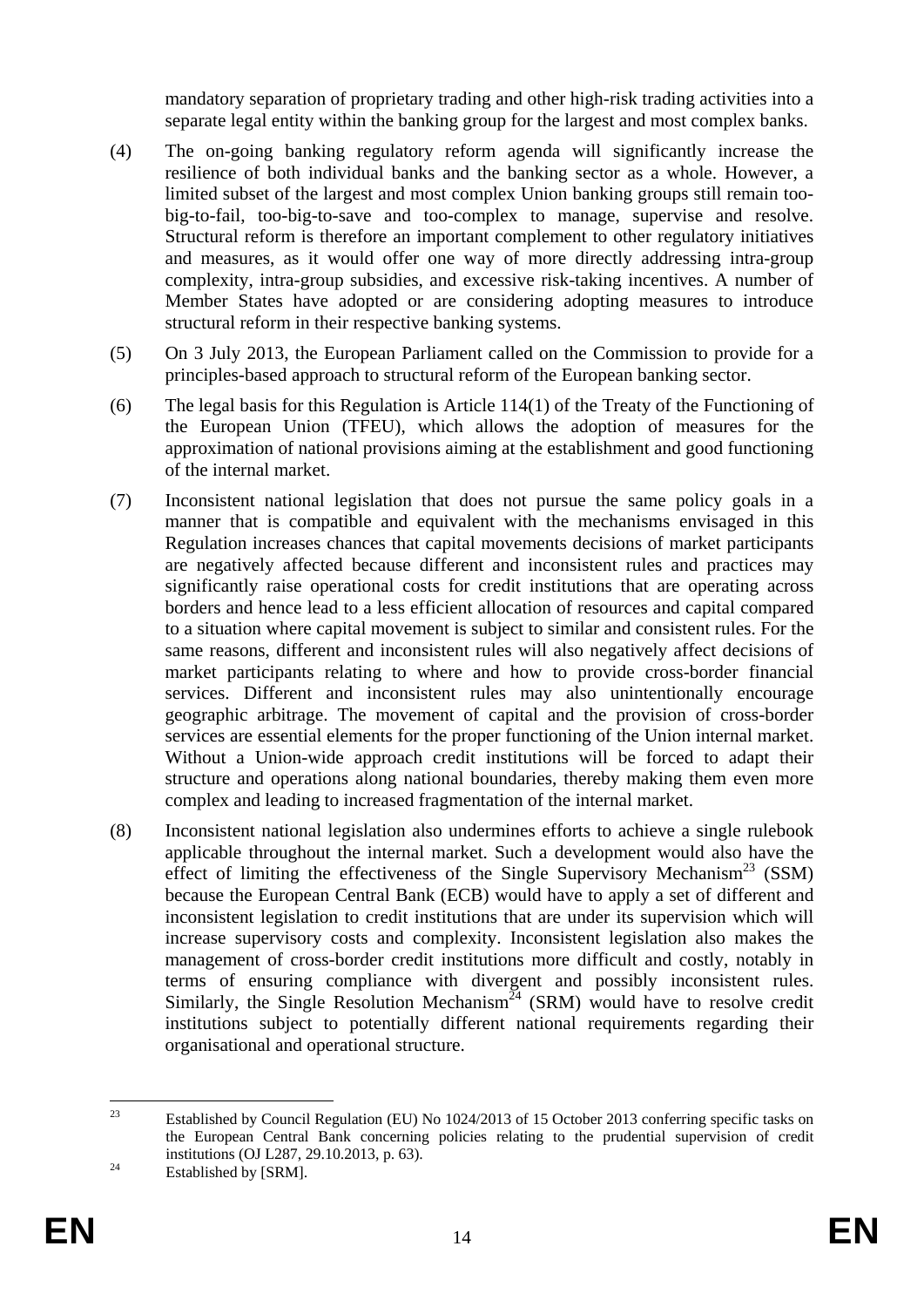- (9) Harmonisation at Union level can ensure that Union banking groups, many of which operate in several Member States, are regulated by a common framework of structural requirements thereby avoiding competitive distortions, reducing regulatory complexity, avoiding unwarranted compliance costs for cross-border activities, promoting further integration in the Union market place and contributing to the elimination of regulatory arbitrage opportunities.
- (10) Consistent with the goals of contributing to the functioning of the internal market, it should be possible to grant a derogation for a credit institution from the provisions on separation of certain trading activities where a Member State has adopted national primary legislation prior to 29 January 2014 (including secondary legislation subsequently adopted) prohibiting credit institutions, which take deposits from individuals and Small and Medium sized Enterprises (SMEs) from dealing in investments as a principal and holding trading assets. The Member State should therefore be entitled to make a request to the Commission to grant a derogation from the provisions on separation of certain trading activities for a credit institution that is subject to the national legislation compatible with those provisions. This would allow Member States that already have primary legislation in place, the effects of which are equivalent to and consistent with this Regulation, to avoid alignment of existing, effective provisions. To ensure that the impact of that national legislation, as well as of subsequent implementing measures, does not jeopardise the aim or functioning of the internal market, the aim of that national legislation and related supervisory and enforcement arrangements must be able to ensure that credit institutions that take eligible deposits from individuals and from SMEs comply with legally binding requirements that are equivalent and compatible with the provisions provided in this Regulation. The competent authority supervising the credit institution subject to the national legislation in question should be responsible for providing an opinion that should accompany the request for the derogation.
- (11) According to Article 4 (1)(i) of the Council regulation (EU) No  $1024/2013^{25}$  the ECB is empowered to carry out supervisory tasks in relation to structural changes required from credit institutions to prevent financial stress or failure when those tasks are explicitly stipulated by Union law for competent authorities.
- (12) This Regulation intends to reduce excessive risk taking and rapid balance sheet growth, difficult resolution, difficult monitoring, conflicts of interest, competition distortions, and misallocation of capital. It also intends to shield institutions carrying out activities that deserve a public safety net from losses incurred as a result of other activities. Necessary rules should therefore contribute to refocusing banks on their core relationship-oriented role of serving the real economy, and avoid that bank capital be excessively allocated to trading at the expense of lending to the non-financial economy.
- (13) This Regulation will apply only to credit institutions and groups with trading activities that meet thresholds set out in the Regulation. This is in line with the explicit focus on the limited subset of the largest and most complex credit institutions and groups that in spite of other legislative acts remain too-big-to-fail, too-big-to-save and too complex to manage, supervise and resolve. The provisions of this Regulation should accordingly only apply to those Union credit institutions and groups that either are

 $25$ 25 Council Regulation (EU) No 1024/2013 of 15 October 2013 conferring specific tasks on the European Central Bank concerning policies relating to the prudential supervision of credit institutions (OJ L 287, 29.10.2013, p. 63).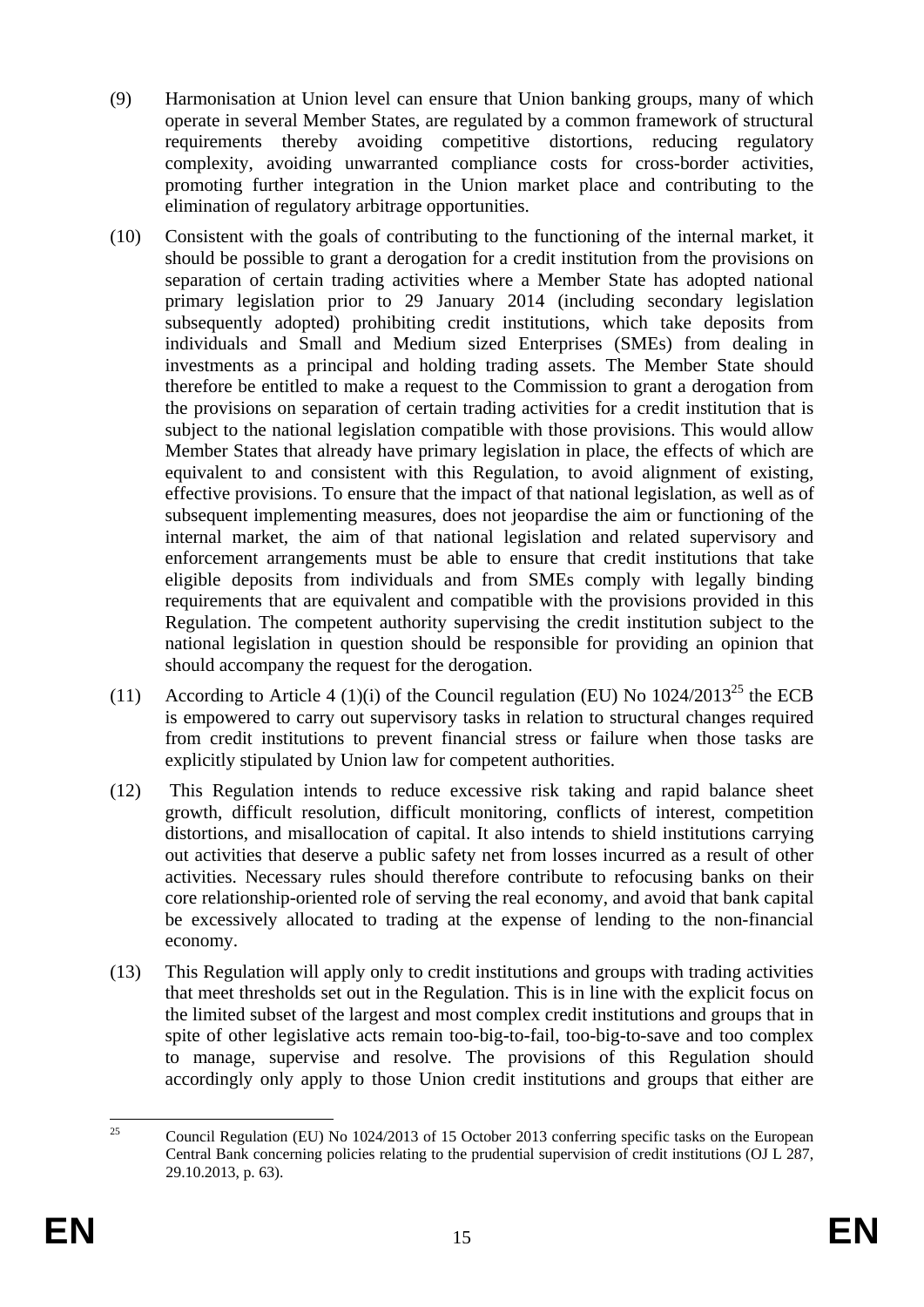deemed of global systemic importance or exceed certain relative and absolute accounting-based thresholds in terms of trading activity or absolute size. Member States or the competent authorities may decide to impose similar measures also on smaller credit institutions.

- (14) The territorial scope of this Regulation should be wide to ensure that competition is not distorted and circumvention is prevented. However, if the subsidiaries of EU parents in third countries or EU branches of credit institutions established in third countries falling within the scope of this Regulation are subject to measures that in the opinion of the Commission are deemed to have equivalent effect to those in this Regulation, they should be exempted. Competent authorities should be able also to exempt foreign subsidiaries of groups with an EU parent if those are autonomous and if the impact of their failure would have limited effects on the group as a whole.
- (15) Credit institutions and entities belonging to the same group, should be prohibited from buying and selling financial instruments and commodities for their own account, as this activity has limited or no added value for the public good and is inherently risky.
- (16) It is difficult to distinguish proprietary trading from market making. To overcome this difficulty, the prohibition of proprietary trading should be limited to desks, units, divisions or individual traders specifically dedicated to proprietary trading. Banks should not be able to circumvent the prohibition by running or benefiting from investments in non-bank entities engaging in proprietary trading.
- (17) To ensure that the entities subject to the prohibition of proprietary trading can continue to contribute toward the financing of the economy, they should be allowed to invest in a closed list of funds. This exhaustive list should comprise closed-ended and unleveraged alternative investment funds (AIFs), European Venture Capital Funds, European Social Entrepreneurship Funds and European Long Term Investment Funds. To ensure that these funds do not endanger the viability and financial soundness of the credit institutions that invest in them, it is essential that closed-ended and unleveraged AIFs in which credit institutions can still invest are managed by AIF managers that are authorised and supervised in accordance with the relevant provisions of Directive  $2011/61/EU$  of the European Parliament and of the Council<sup>26</sup>, and that those AIFs are established in the Union or, if they are not established in the Union, they are marketed in the Union according to the rules of that Directive.
- (18) The entities subject to the prohibition of proprietary trading should be allowed to use their own capital to make investments in the framework of their cash management. Cash management should be an activity aiming at preserving the value of own capital while spreading credit risk across multiple counterparties and maximising the liquidity of its own capital. In managing its cash, entities subject to the prohibition of proprietary trading should not pursue the objective of achieving returns greater than money market rates, using as a benchmark the rate of return of a three-month high quality government bond.
- (19) Cash equivalent assets are instruments that are normally dealt on the money market, such as treasury and local authority bills, certificates of deposit, commercial paper, bankers' acceptances, short-term notes or units or shares of regulated money market

 $26$ 26 Directive 2011/61/EU of the European Parliament and of the Council of 8 June 2011 on Alternative Investment Fund Managers and amending Directives 2003/41/EC and 2009/65/EC and Regulations (EC) No 1060/2009 and (EU) No 1095/2010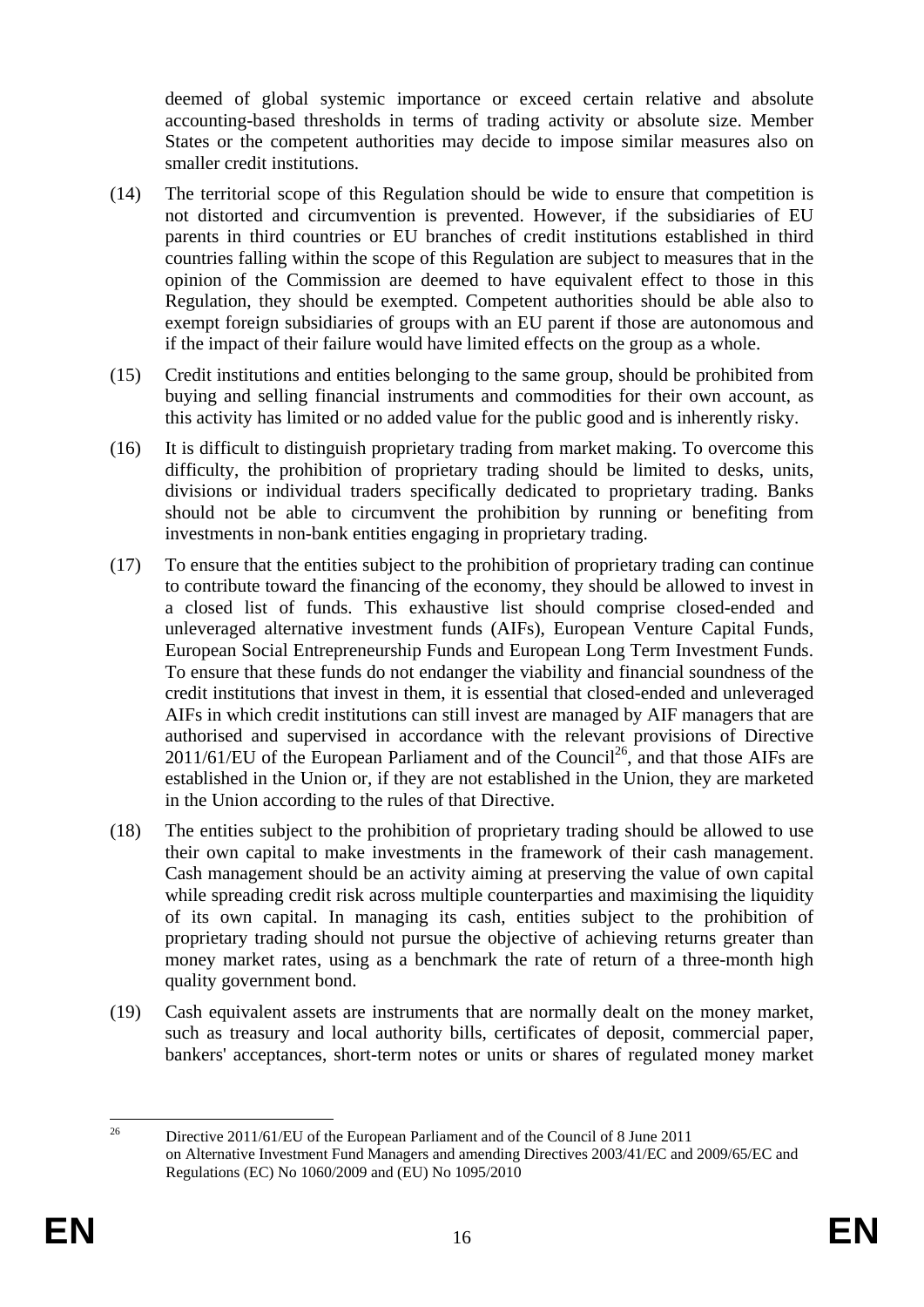funds. In order to prohibit short selling, a credit institution should hold cash equivalent assets before being able to sell these assets.

- (20) Remuneration policies which encourage excessive risk-taking can undermine sound and effective risk management of banks. By complementing relevant existing Union law in this area, remuneration provisions should contribute to preventing circumvention of the prohibition of proprietary trading. Similarly, it should curtail any residual or hidden proprietary trading activity by core credit institutions when carrying out prudent risk management.
- (21) The management body of the entities subject to the prohibition of proprietary trading should ensure compliance with this prohibition.
- (22) Other than proprietary trading, large credit institutions engage in numerous other trading activities, such as market making, issuance, investment and sponsorship activity linked to risky securitisation, or the structuring, arranging, or execution of complex derivative transactions. These trading activities are often related to client activity but may nevertheless give rise to concerns. Considering, however, the potentially useful nature of these activities they should not be subject to a direct prohibition. Instead, such activities should remain subject to an *ex post* assessment by the competent authority and, potentially, to a requirement to be separated from the rest of the groups' activities.
- (23) If, when assessing the trading activities, the competent authority concludes that they exceed certain metrics in terms of relative size, leverage, complexity, profitability, associated market risk, as well as interconnectedness, it should require their separation from the core credit institution unless the core credit institution can demonstrate to the satisfaction of the competent authority that those trading activities do not pose a threat to the financial stability of the core credit institution or to the Union financial system as a whole, taking into account the objectives set out in this Regulation.
- (24) There are particular concerns in relation to market making. The resolvability of a bank may be impeded by the presence of trading and inventory within a large banking group, as individual trading positions are treated the same way in a resolution process, whether they result from client activity driven market making or from speculation. Additionally, market makers are interconnected with other large banking groups. Furthermore, market makers can be exposed to substantial counterparty risk and the concrete functioning of market making can vary in relation to different financial instruments and market models. Therefore, particular attention to those activities should be made during the assessment of the competent authority.
- (25) Certain activities involving securitisation have allowed credit institutions to build up risks quickly, to concentrate risks within the leveraged sector, to grow notably shortterm debt reliance between financial intermediaries, and to make financial intermediaries significantly more interconnected. Unless securitisation fulfils certain minimum criteria to be considered as high quality, credit institutions still run significant liquidity risk. Further, investing in risky securitised products may give rise to interconnectedness of financial institutions which impedes orderly and swift resolution. As a consequence, these activities require particular attention during the assessment of the competent authority.
- (26) To ensure an effective separation in legal, economic, governance and operational terms, core credit institutions and trading entities should meet capital, liquidity, and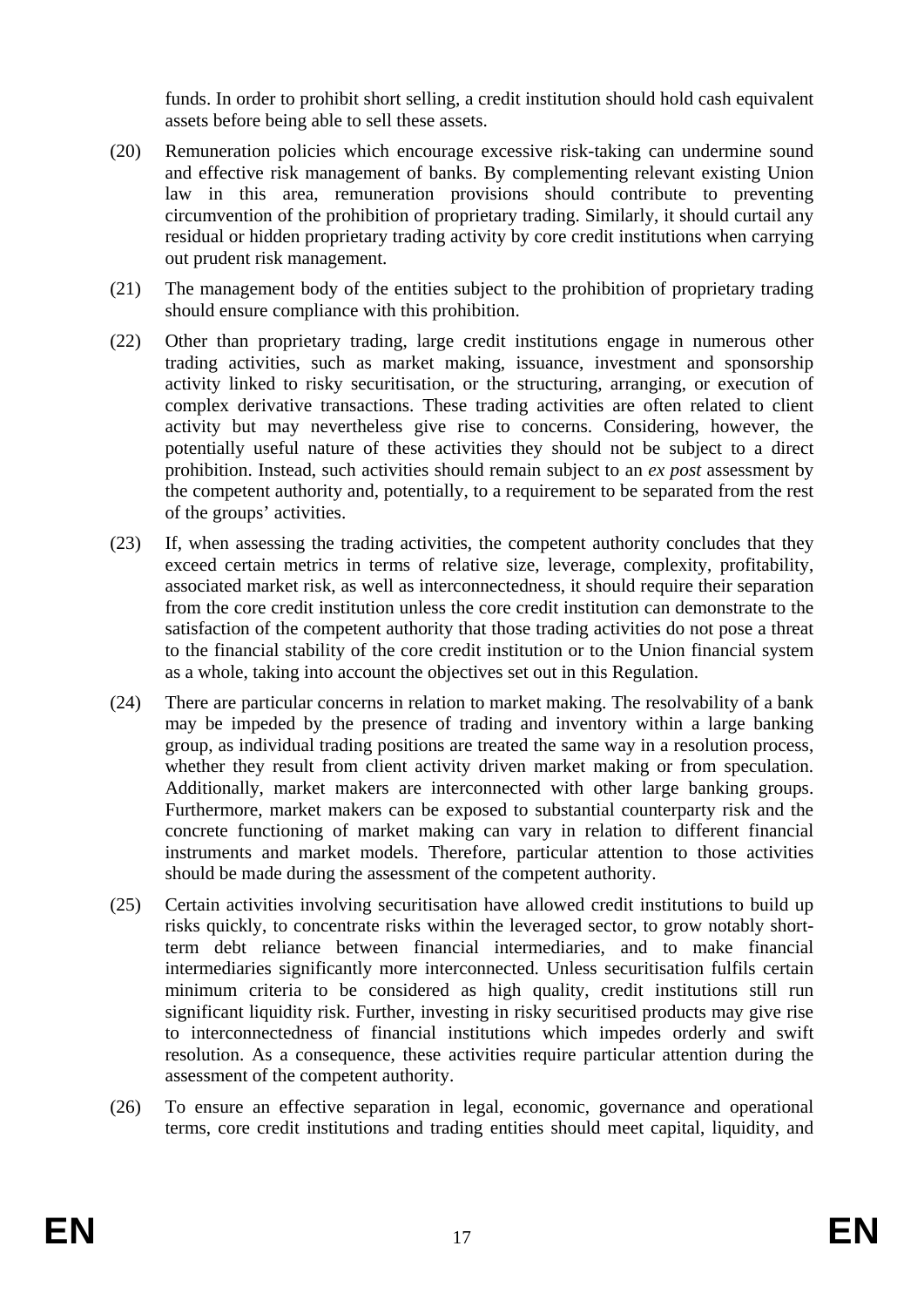large exposure rules on a functional sub-group basis. They should have strong independent governance and separate management bodies.

- (27) Groups that qualify as mutuals, cooperatives, savings institutions or similar have a specific ownership and economic structure. Imposing some of the rules related to separation could require far-reaching changes to the structural organisation of those entities the costs of which could be disproportionate to the benefits. To the extent that those groups fall within the scope of the Regulation, the competent authority may decide to allow core credit institutions that meet the requirements set out in Article 49(3)(a) or (b) of Regulation (EU) No 575/2013 to hold capital instruments or voting rights in a trading entity where the competent authority considers that holding such capital instruments or voting rights is indispensable for the functioning of the group and that the core credit institution has taken sufficient measures in order to appropriately mitigate the relevant risks.
- (28) Large exposure limits aim at protecting credit institutions against the risk of incurring losses because of an excessive concentration on one client or a group of connected clients. Applying those restrictions between the separated parts within the credit institution or group, as well as between the core credit institution and external entities carrying out trading activities are an integral part of this Regulation. However, irrespective of individual exposure limits, aggregate large exposures can still be substantial. The individual limits should therefore be complemented by an aggregate large exposure limit. In order to limit the application of the public safety net to the activities subject to separation and to clearly distinguish the activities of a trading entity from the core credit institution, the trading entities should be prohibited from taking deposits eligible for deposit insurance. This prohibition should not prevent the exchange of collateral strictly relating to their trading activities. However, in order not to close down an additional source of credit, the trading entity should be allowed to extend credit to all clients. Furthermore, whereas the trading entity may need to provide wholesale payment, clearing and settlement services, it should not be involved in retail payment services.
- (29) Irrespective of separation, the core credit institution should still be able to manage its own risk. Certain trading activities should therefore be allowed to the extent that they are aimed at the prudent management of the core credit institution's capital, liquidity and funding and do not pose concerns to its financial stability. Similarly, the core credit institutions needs to be able to provide certain necessary risk management services to its clients. However, that should be done without exposing the core credit institution to unnecessary risk and without posing concerns to its financial stability. Hedging activities eligible for the purpose of prudently managing own risk and for the provision of risk management services to clients can, but does not have to, qualify as hedge accounting under the International Financial Reporting Standards.
- (30) To enhance the effectiveness of the decision making procedure envisaged by this Regulation as well as to ensure to greatest extent possible that there is consistency between measures imposed under this Regulation, Council Regulation (EU) No 1024/2013 of the European Parliament and of the Council, Directive [BRRD] and Directive 2013/36/EU of the European Parliament and of the Council<sup>27</sup>, competent

 $27$ 27 Directive 2013/36/EU of the European Parliament and of the Council of 26 June 2013 on access to the activity of credit institutions and the prudential supervision of credit institutions and investment firms, amending Directive 2002/87/EC and repealing Directives 2006/48/EC and 2006/49/EC (OJ L 176, 27.6.2013, p.338).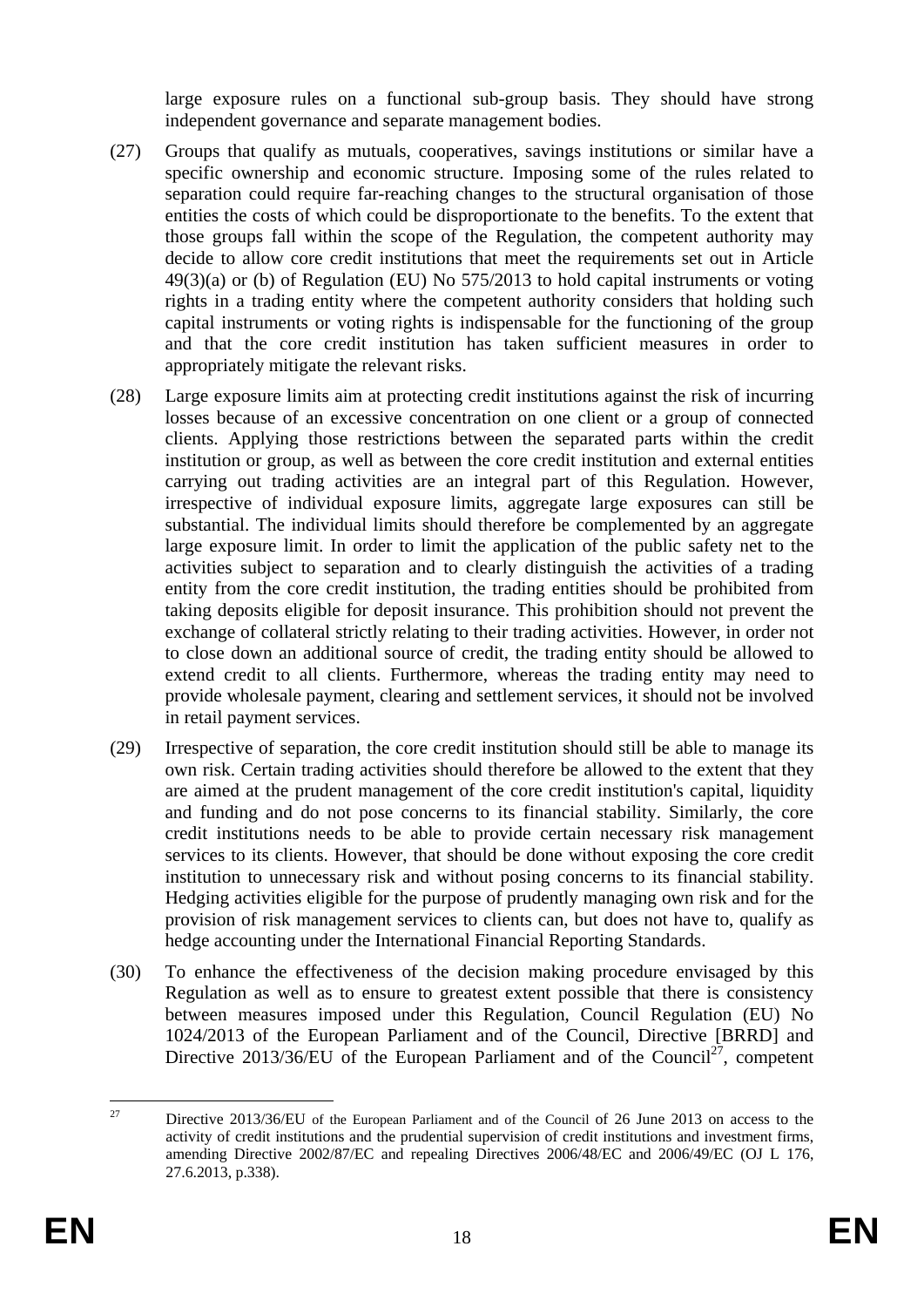authorities and relevant resolution authorities should closely cooperate in all circumstances having all powers conferred upon them in relevant Union law. The duty to cooperate should cover all stages of the procedure leading up to a competent authority's final decision to impose structural measures.

- (31) Separation has a significant impact on banking groups' legal, organisational and operational structure. To insure an effective and efficient application of separation and to prevent separation of groups along geographic lines, separation decisions should be taken at group level by the consolidating supervisor, having consulted the competent authorities of a banking group's significant subsidiaries as appropriate.
- (32) In order to promote transparency and legal certainty for the benefit of all market stakeholders, the European Banking Authority (EBA) should publish and keep up-todate on its website a list of credit institutions and groups subject to the requirements concerning the ban of proprietary trading and separation of certain trading activities.
- (33) To the extent that the disclosure of information relating to prudential supervision and for the application of this Regulation involves processing of personal data, such data should be fully protected by the Union legal framework. In particular, personal data shall be retained by the competent authority only for the period necessary, in accordance with the applicable data protection rules<sup>28</sup>.
- (34) Separation entails changes to the legal, organisation and operational structure of affected banking groups, all of which generate costs. In order to limit the risk of costs being passed on to clients and grant the credit institutions the time necessary to execute a separation decision in an orderly fashion, separation should not be applicable immediately upon entry into force of the Regulation but apply as of [*OP please enter the exact date* 18 months from the date of publication of this Regulation].
- (35) The provision of all or part of the investment services or activities as a regular occupation or business on a professional basis by different entities identified under this Regulation as a result of structural changes imposed on large, complex and interconnected credit institutions, should be performed in accordance with the provisions of Directive 2004/39/EC of the European Parliament and of the Council<sup>29</sup>. Where this Regulation provides further restrictions on the ability of these entities to perform investment services as compared to those defined in Directive 2004/39/EC, the provisions of this Regulation should prevail. The performance of these investment services or activities is subject to prior authorisation in accordance with the provisions of Directive 2004/39/EC with the exception of credit institutions that are authorised under Directive 2013/36/EU.
- (36) The Commission should cooperate with third-country authorities in order to explore mutually supportive solutions to ensure consistency between the provisions in this Regulation and the requirements established by third countries. To that end, the Commission should be able to determine that a third country legal framework is equivalent to this Regulation, also with respect to its legal, supervisory and enforcement arrangements.

<sup>28</sup> 28 Regulation (EC) No 45/2001 of the European Parliament and of the Council of 18 December 2000 on the protection of individuals with regard to the processing of personal data by the Community institutions and bodies and on the free movement of such data (OJ L 8, 12.1.2001, p.1).

<sup>&</sup>lt;sup>29</sup> Directive 2004/39/EC of the European Parliament and of the Council of 21 April 2004 on markets in financial instruments amending Council Directives 85/611/EEC and 93/6/EEC and Directive 2000/12/EC of the European Parliament and of the Council and repealing Council Directive 93/22/EEC, (OJ L 145, 30.4.2004, p.1).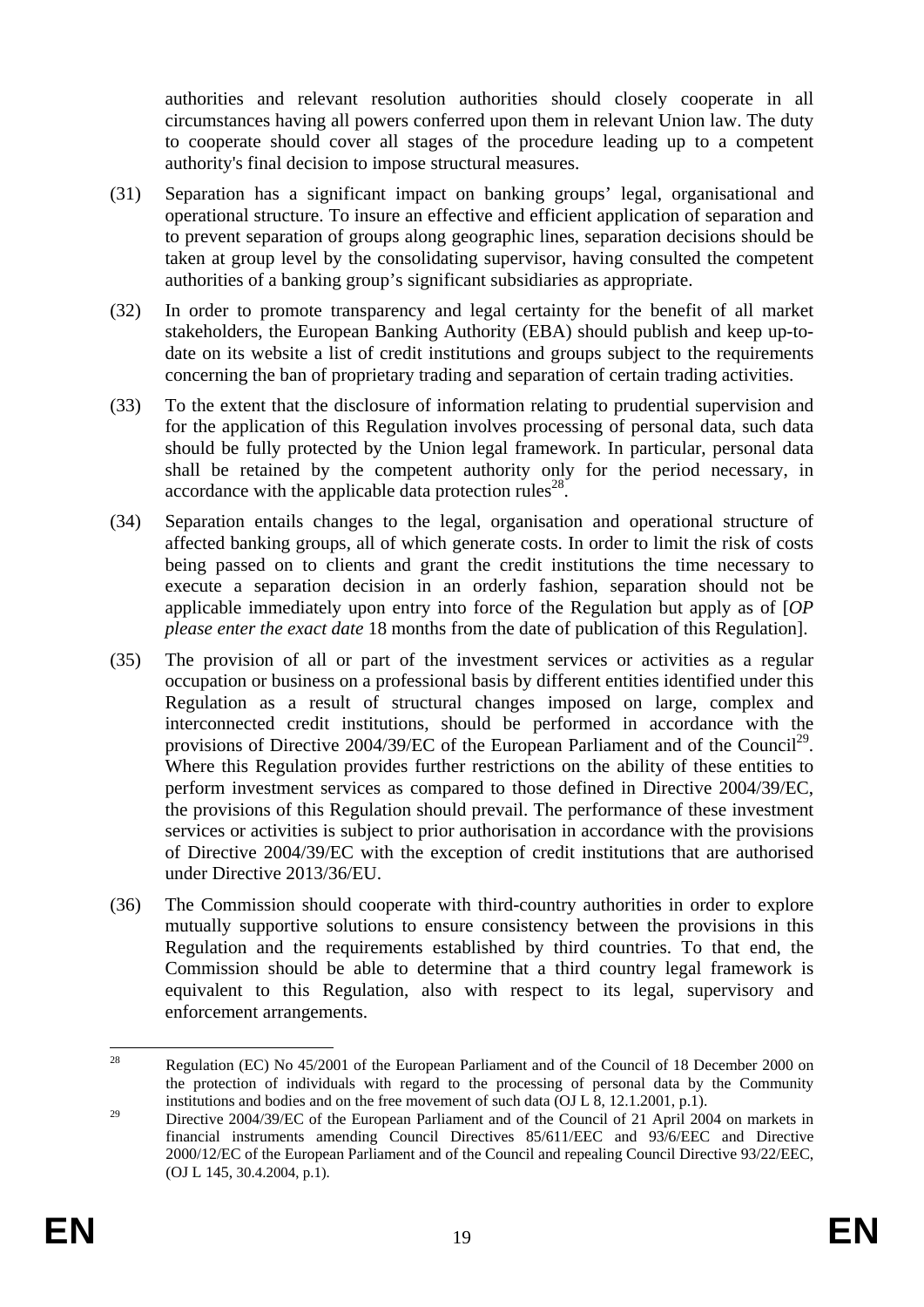- (37) In order to ensure that entities subject to this Regulation comply with the obligations deriving from it and to ensure that they are subject to similar treatment across the Union, administrative sanctions and measures which are effective, proportionate and dissuasive should be ensured. Therefore, administrative sanctions and measures set by this Regulation should satisfy certain essential requirements in relation to addressees, the criteria to be taken into account when applying a sanction or measure, publication of sanctions or measures, key sanctioning powers and the levels of administrative pecuniary sanctions.
- (38) In order to specify the requirements set out in this Regulation, the power to adopt acts in accordance with Article 290 of the TFEU should be delegated to the Commission in respect of the following non-essential elements: expanding the type of government bonds that should not prohibited under Article 6 and which competent authorities do not have to review or consider for separation; setting the relevant limits and conditions for when a competent authority shall presume that certain trading activities must be separated; expanding the list of instruments that are allowed for the management of a credit institution's own risk; expanding the list of instruments that a credit institution may transact in to manage clients' risks; calculating the limit above which derivatives may not be sold nor recorded on the balance sheet of a core credit institution; large exposures and the extent of recognition of credit risk mitigation techniques; amending the components of the concept of "trading activities" used for establishing the conditions of application of Chapter II and Chapter III of this Regulation; specifying the types of securitisations that do not pose a threat to the financial stability of a core credit institution or to the Union financial system; the criteria for assessing the equivalence of third country legal and supervisory frameworks. It is of particular importance that the Commission carries out appropriate consultations during its preparatory work, including at expert level. The Commission, when preparing and drawing up delegated acts, should ensure a simultaneous, timely and appropriate transmission of relevant documents to the European Parliament and to the Council.
- (39) In order to ensure uniform conditions for the implementation of this Regulation, in particular with regard to the provisions set out in Articles 21 and 27, implementing powers should be conferred on the Commission.
- (40) Technical standards in financial services should ensure consistent harmonisation and adequate protection of depositors, investors and consumers across the Union. As bodies with highly specialised expertise, it is efficient and appropriate to entrust the EBA with the elaboration of draft regulatory technical and implementing standards, which do not involve policy choices. EBA should ensure efficient administrative and reporting processes when drafting technical standards.
- (41) The Commission should adopt regulatory technical standards developed by the EBA with regard to the methodology for the consistent measurement and application of the metrics relative to the calculation of the threshold above which separation of trading activities should take place by means of delegated acts pursuant to Article 290 of the TFEU and in accordance with Articles 10 to 14 of Regulation (EU) No 1093/2010 of the European Parliament and of the Council<sup>30</sup>. The Commission and the EBA should ensure that those standards can be applied by all institutions concerned in a manner

 $30^{\circ}$ 

<sup>30</sup> Regulation (EU) No 1093/2010 of the European Parliament and of the Council of 24 November 2010 establishing a European Supervisory Authority (European Banking Authority), amending Decision No 716/2009/EC and repealing Commission Decision 2009/78/EC (OJ L 331, 15.12.2010, p. 12*).*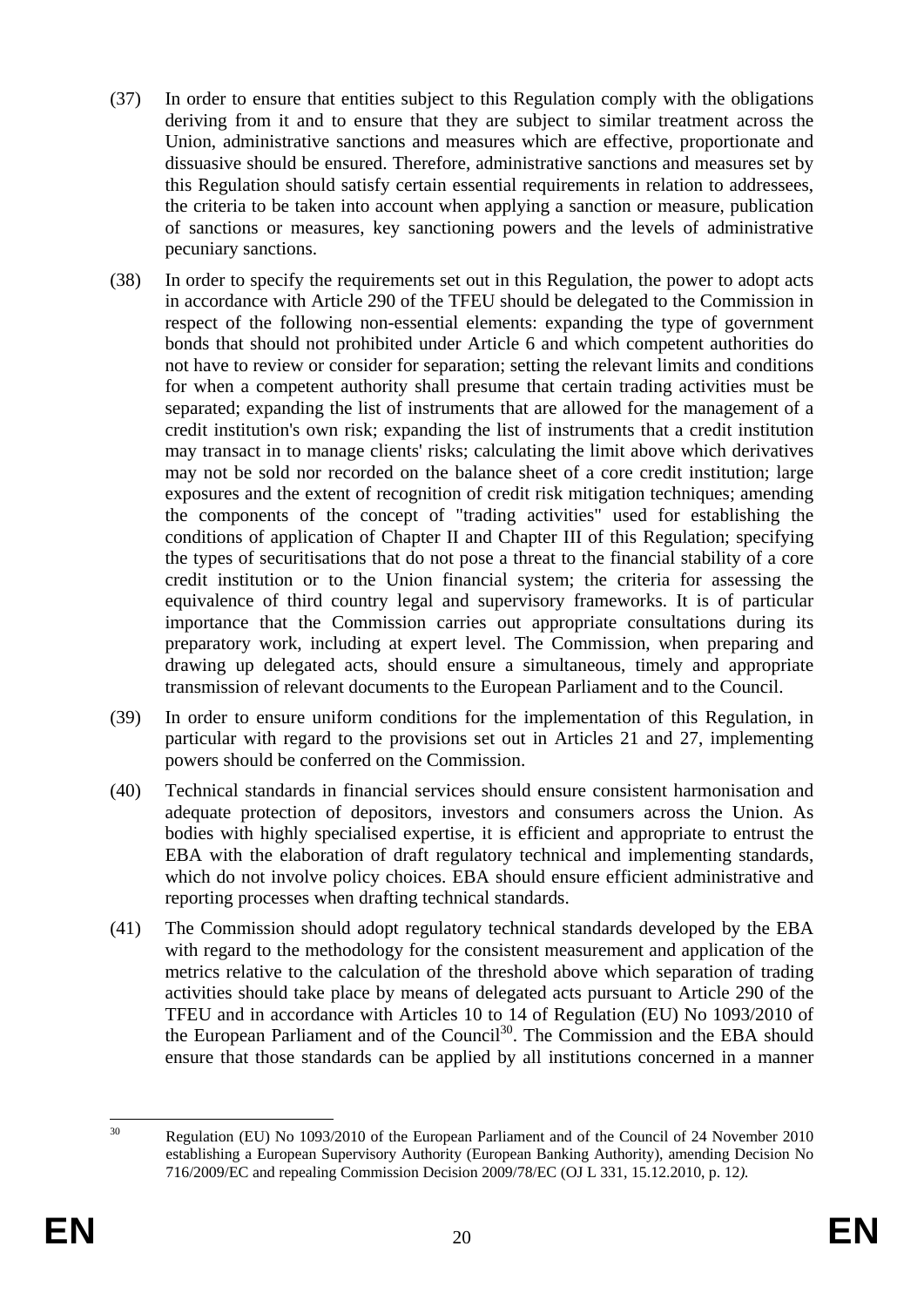that is proportionate to the nature, scale and complexity of those institutions and their activities.

- (42) The Commission should be empowered to adopt implementing technical standards developed by the EBA with regard to the methodology for calculating the amount of trading activities engaged in by credit institutions and groups, the uniform template for disclosure of total amount and the components of credits institutions and parent companies' trading activities and determining the procedures and forms for exchange of information on sanctions with the EBA by means of implementing acts pursuant to Article 291 of the TFEU and in accordance with Article 15 of Regulation (EU) No 1093/2010.
- (43) In accordance with the principle of proportionality, it is necessary and appropriate for the achievement of the aim of preventing systemic risk, financial stress or failure of large, complex and interconnected credit institutions to lay down rules on prohibition on proprietary trading and separation of certain trading activities. This Regulation does not go beyond what is necessary in order to achieve the objectives pursued in accordance with Article 5(4) of the Treaty on the European Union.
- (44) The freedom to conduct a business in accordance with Union law and national laws and practices is recognised under Article 16 of the Charter of Fundamental Rights of the European Union (the Charter). Each person within the Union has the right to startup or to continue a business without being subject to either discrimination or unnecessary restriction. Moreover, share ownership is protected as property under Article 17 of the Charter. Shareholders have the right to own, use, and dispose of their property, and the right not to be deprived involuntarily of this property. The prohibition of proprietary trading and the separation of certain trading activities provided for in this Regulation may affect the freedom to conduct a business as well as the property rights of shareholders who, in such situation, cannot freely dispose of their property.
- (45) The limitations on the freedom to conduct a business and the rights of shareholders should comply with Article 52 of the Charter. Interference with these rights should not be disproportionate. Accordingly, the banning or separation of trading activities should only be required when it is in the public interest promoting the good functioning of the Union banking market and financial stability. Affected shareholders should not be prevented from using their other legal rights, such as the right to an effective remedy and to a fair trial.
- (46) This Regulation respects the fundamental rights and observes the principles recognised in the Charter, in particular the right to respect for private and family life, the right to the protection of personal data, the freedom to conduct a business, the right to property, the right to an effective remedy and to a fair trial as well as the right of defence and the respect of the *ne bis in idem* principle. This Regulation must be applied according to these rights and principles.
- (47) Because entities concerned by the prohibition of proprietary trading will require sufficient time to implement the prohibition, this Regulation foresees that the prohibition shall apply [*OP please introduce exact date* 18 months after publication of this Regulation]. Similarly, the procedures foreseen in this Regulation with regard to the provisions that lead to a decision by the competent authority that trading activities need to be separated from the core credit institution, and the procedures that apply to groups following the adoption of such a decision, are complex and require time not only to carry out but also to implement those measures in a responsible and sustainable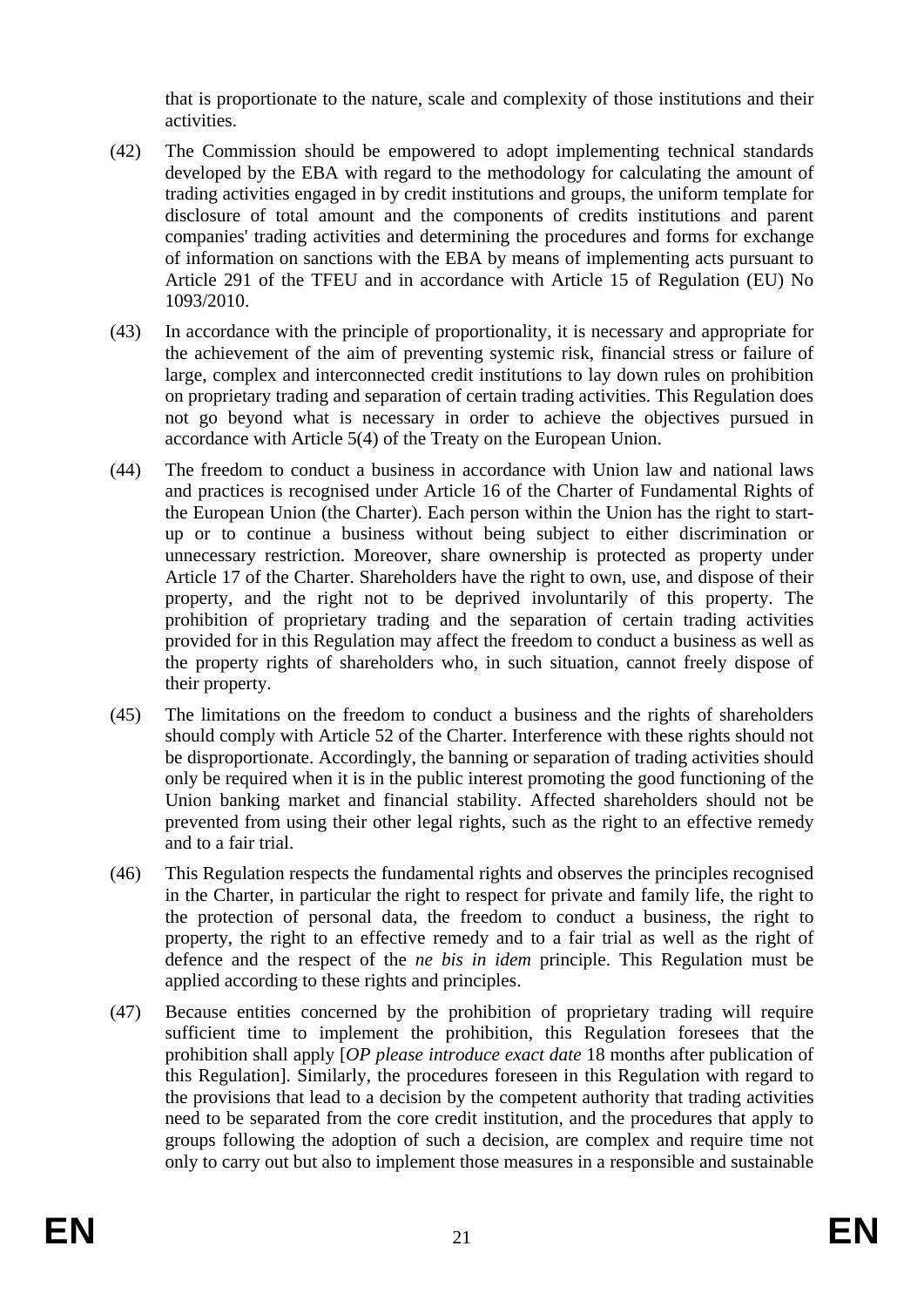manner. It is therefore appropriate that such provisions apply [*OP please introduce exact date* 36 months after publication of this Regulation].

HAVE ADOPTED THIS REGULATION:

# **Chapter I**

# **General provisions**

# *Article 1*

# *Objectives*

This Regulation aims at preventing systemic risk, financial stress or failure of large, complex and interconnected entities in the financial system, in particular credit institutions, and at meeting the following objectives:

- (a) to reduce excessive risk taking within the credit institution;
- (b) to remove material conflicts of interest between the different parts of the credit institution;
- (c) to avoid misallocation of resources and to encourage lending to the real economy;
- (d) to contribute to undistorted conditions of competition for all credit institutions within the internal market;
- (e) to reduce interconnectedness within the financial sector leading to systemic risk;
- (f) to facilitate efficient management, monitoring and supervision of the credit institution;
- (g) to facilitate the orderly resolution and recovery of the group.

# *Article 2*

# *Subject matter*

This Regulation lays down rules on:

- (a) the prohibition of proprietary trading;
- (b) the separation of certain trading activities.

# *Article 3*

# *Scope*

- 1. This Regulation shall apply to the following entities:
	- (a) any credit institution or an EU parent, including all branches and subsidiaries irrespective of where they are located, when it is identified as a global systemically important institution (G-SIIs) in application of Article 131 of Directive 2013/36/EU;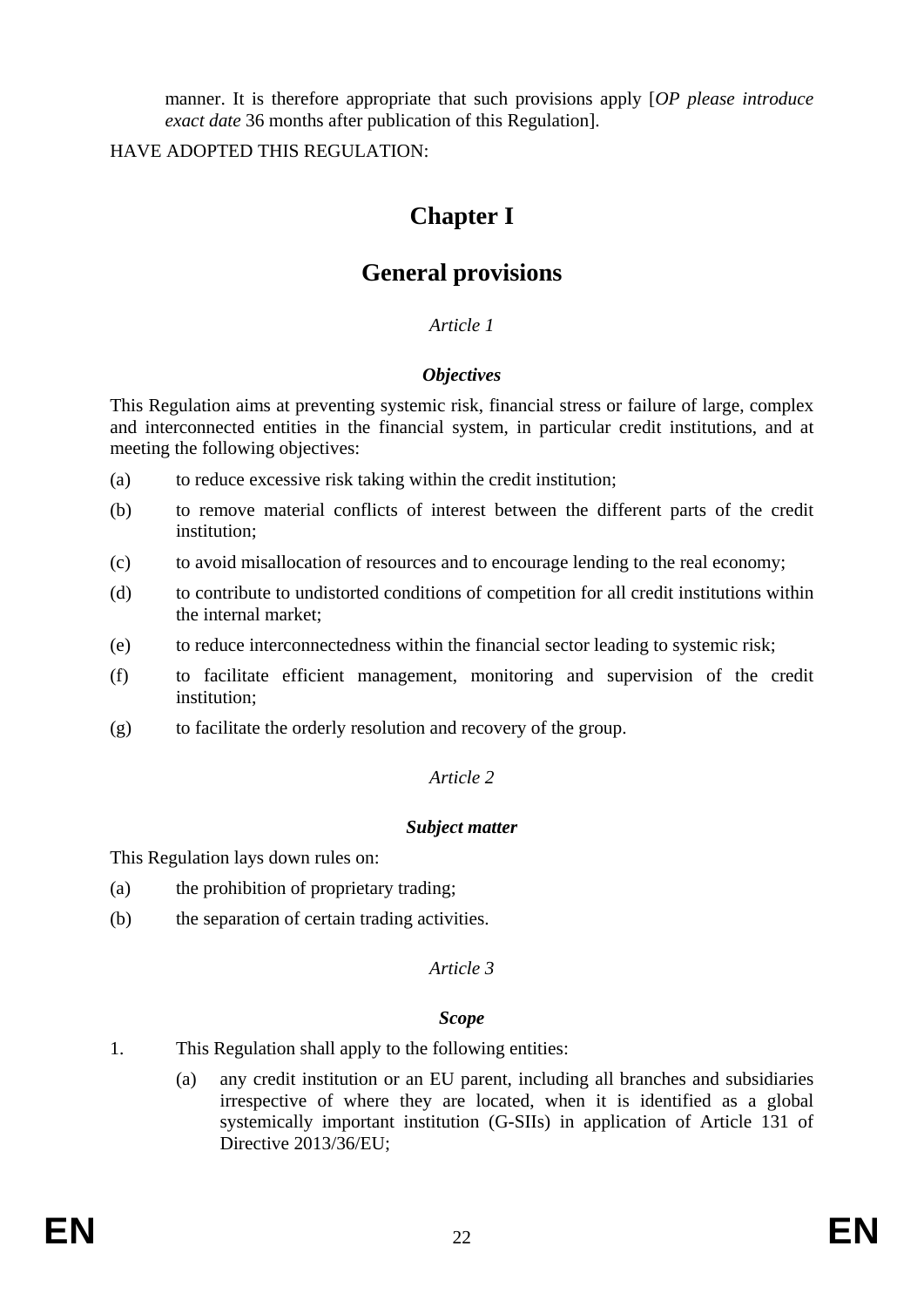- (b) any of the following entities that for a period of three consecutive years has total assets amounting at least to EUR 30 billion and has trading activities amounting at least to EUR 70 billion or 10 per cent of its total assets:
	- (i) any credit institution established in the Union which is neither a parent undertaking nor a subsidiary, including all its branches irrespective of where they are located;
	- (ii) an EU parent, including all branches and subsidiaries irrespective of where they are located, where one of the group entities is a credit institution established in the Union;
	- (iii) EU branches of credit institutions established in third countries.

### *Article 4*

### *Negative scope*

- 1. This Regulation shall not apply to:
	- (a) EU branches of credit institutions established in third countries if they are subject to a legal framework deemed equivalent in accordance with Article  $27(1)$ :
	- (b) subsidiaries of EU parents established in third countries if they are subject to a legal framework deemed equivalent in accordance with Article 27(1);
	- (c) entities referred to in points (2) to (23) of Article 2(5) of Directive 2013/36/EU.

2. In addition to point (b) of paragraph 1, a competent authority may exempt from the requirements of Chapter III subsidiaries of EU parents established in third countries where there are no rules deemed equivalent to Articles 10 to 16 and 20 if that competent authority is satisfied that:

- (a) there is a resolution strategy agreed upon between the group level resolution authority in the Union and the third country host authority;
- (b) the resolution strategy for the subsidiary of an EU parent established in a third country has no adverse effect on the financial stability of the Member State(s) where the EU parent and other group entities are established.

# *Article 5*

# *Definitions*

For the purposes of this Regulation, the following definitions shall apply:

- 1. "credit institution" means a credit institution as defined in point (1) of Article 4(1) of Regulation (EU) No 575/2013 of the European Parliament and of the Council<sup>31</sup>;
- 2. "group" means a parent undertaking and its subsidiaries;
- 3. "resolution" means resolution as defined in Article 2(1) of Directive [BRRD];

 $31$ 31 Regulation (EU) No 575/2013 of the European Parliament and of the Council of 26 June 2013 on prudential requirements for credit institutions and investment firms and amending Regulation (EU) No 648/2012 (OJ L176, 27.6.2013, p.1).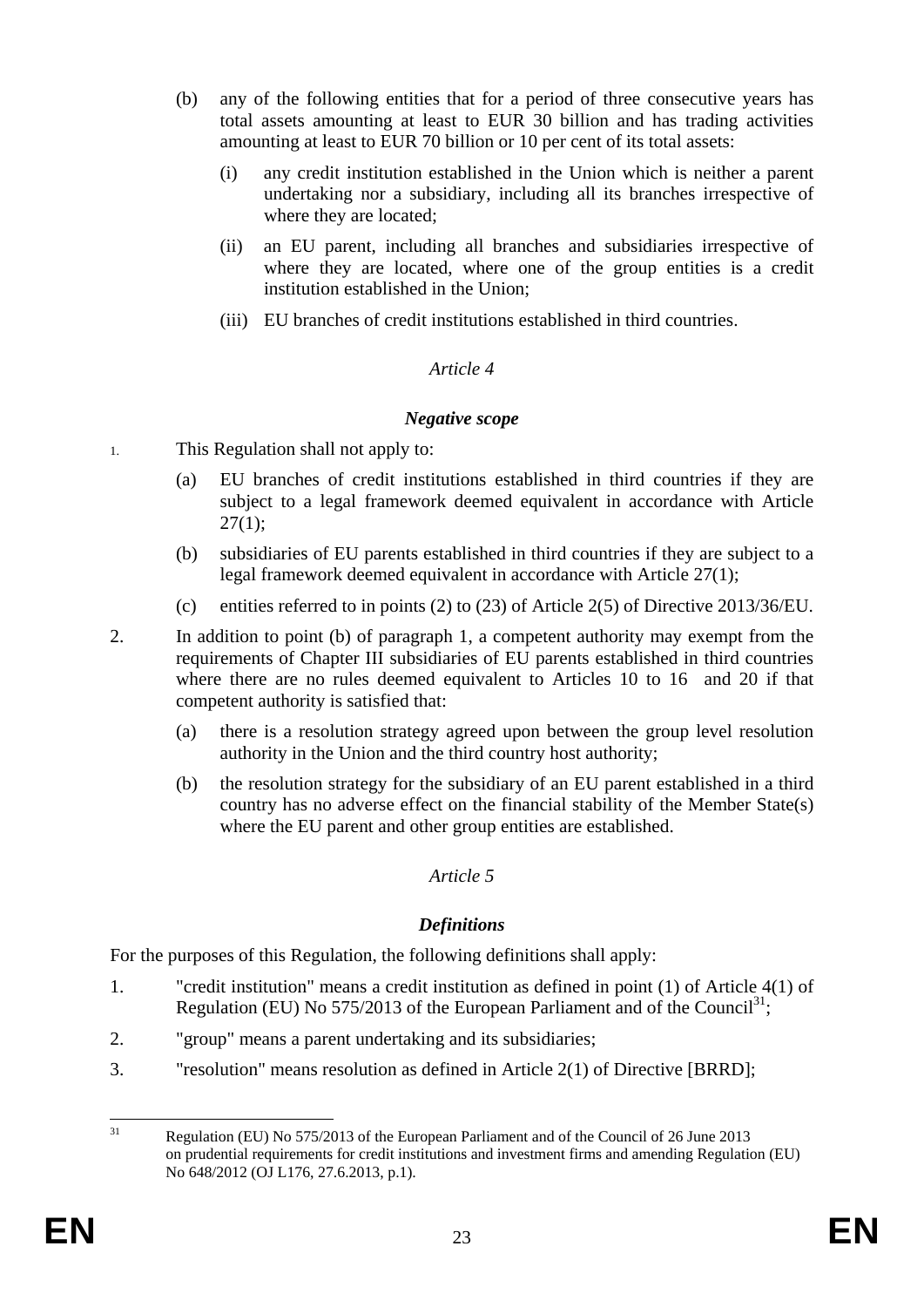- 4. "proprietary trading" means using own capital or borrowed money to take positions in any type of transaction to purchase, sell or otherwise acquire or dispose of any financial instrument or commodities for the sole purpose of making a profit for own account, and without any connection to actual or anticipated client activity or for the purpose of hedging the entity's risk as result of actual or anticipated client activity, through the use of desks, units, divisions or individual traders specifically dedicated to such position taking and profit making, including through dedicated web-based proprietary trading platforms;
- 5. "EU parent" means a parent undertaking in a Member State which is not a subsidiary of another undertaking within any Member State;
- 6. "subsidiary" means a subsidiary undertaking as defined in point (10) of Article 2 of Directive 2013/34/EU of the European Parliament and of the Council<sup>32</sup>;
- 7. "competent authority" means a competent authority as defined in point (40) of Article 4(1) of Regulation (EU) No 575/2013, including the ECB in accordance with Council Regulation (EU) No 1024/2013;
- 8. "institution" means an institution as defined in point (3) of Article 4(1) of Regulation (EU) No 575/2013;
- 9. "parent undertaking" means a parent undertaking as defined in point (9) of Article 2 of Directive 2013/34/EU, including an institution, a financial holding company, a mixed financial holding company and a mixed activity holding company;
- 10. "financial instruments" means financial instruments as defined in section C of Annex I of Directive 2004/39/EC;
- 11. "management body" means a management body as defined in point (7) of Article 3(1) of Directive 2013/36/EU or the equivalent body when the entity concerned is not an institution;
- 12. "market making" means a financial institution's commitment to provide market liquidity on a regular and on-going basis, by posting two-way quotes with regard to a certain financial instrument, or as part of its usual business, by fulfilling orders initiated by clients or in response to clients' requests to trade, but in both cases without being exposed to material market risk;
- 13. "sponsor" means sponsor as defined in point (14) of Article 4(1) of Regulation (EU) No 575/2013;
- 14. "securitisation" means securitisation as defined in point (61) of Article 4(1) of Regulation (EU) No 575/2013;
- 15. "trading in derivatives" means to buy or sell derivatives;
- 16. "core credit institution" means a credit institution that at the minimum takes deposits eligible under the Deposit Guarantee Scheme in accordance with Directive  $94/19/EC^{33}$ ;

 $32$ Directive 2013/34/EU of the European Parliament and of the Council of 26 June 2013 on the annual financial statements, consolidated financial statements and related reports of certain types of undertakings, amending Directive 2006/43/EC of the European Parliament and of the Council and repealing Council Directives 78/660/EEC and 83/349/EEC, OJ L 182, 29.6.2013, p. 19.

<sup>33</sup> Directive 94/19/EC of the European Parliament and of the Council of 30 May 1994 on depositguarantee schemes, OJ L 135, 31.05.1994 pages 0005 to 0014.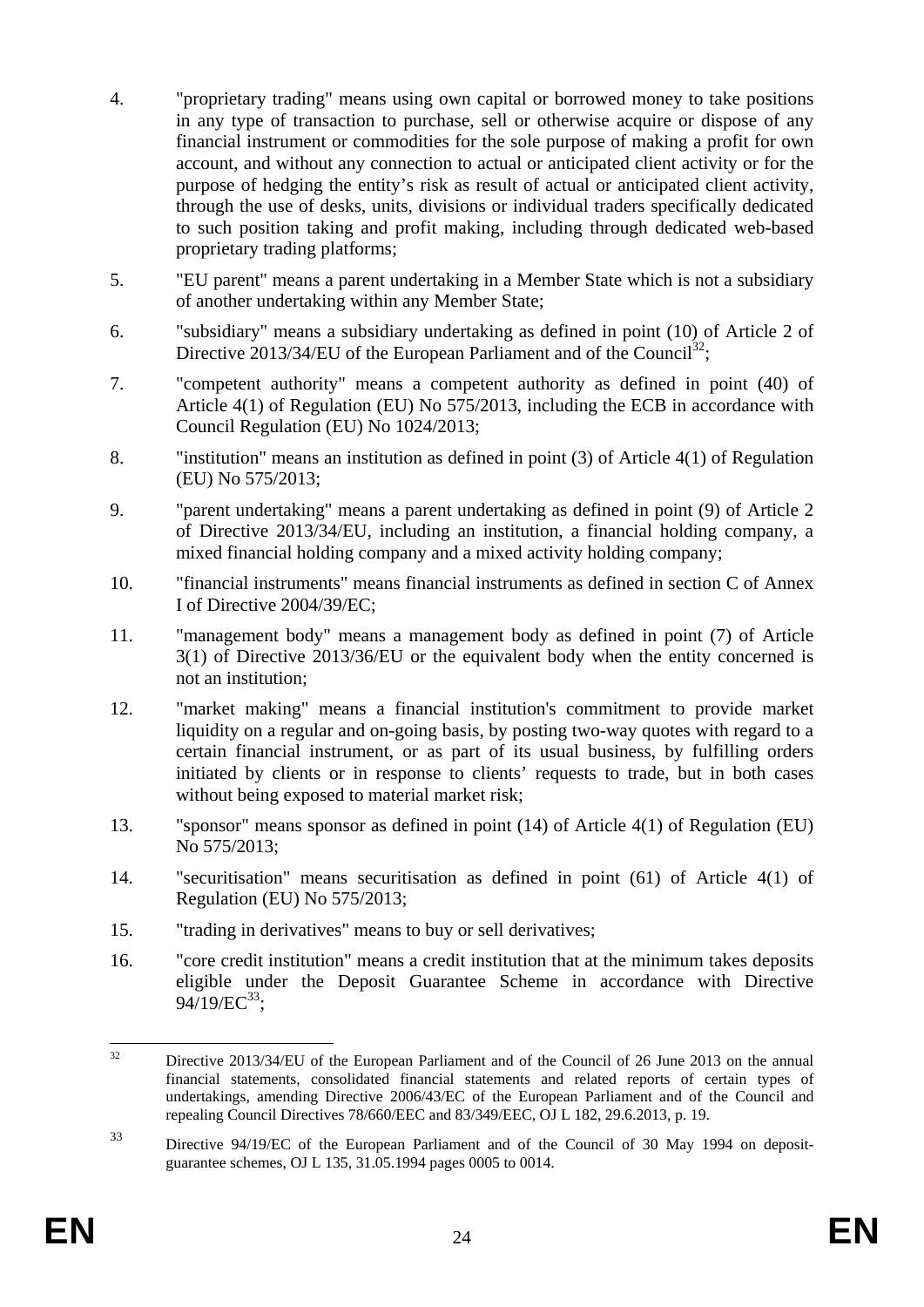- 17. "commodity" means commodity as defined in point (1) of Article 2 of Commission Regulation (EC) No  $1287/2006^{34}$ ;
- 18. "group entity" means a legal entity that is part of a group;
- 19. "financial entity" means an entity which falls within one of the following categories:
	- financial sector entity, as defined in point (27) of Article 4(1) of Regulation (EU) No 575/2013;
	- closed-ended and unleveraged alternative investment funds ("AIF") as defined in Directive 2011/61/EU, where those AIFs are established in the Union or, if they are not established in the Union, they are marketed in the Union according to Articles 35 or 40 of Directive 2011/61/EU of the European Parliament and of the Council<sup>35</sup>, qualifying venture capital funds as defined in Article 3(b) of Regulation (EU) No 345/2013 of the European Parliament and of the Council<sup>36</sup>, qualifying social entrepreneurship funds as defined in Article 3(b) of Regulation (EU) No  $346/2013^{37}$  and AIF authorized as European long term investment funds (ELTIF) in accordance with Regulation (EU) No  $[XXX/XXXX]$ <sup>38</sup>];
	- UCITS as defined by Article 1(2) of Directive  $2009/65/EC^{39}$ :
	- securitisation special purpose entity as defined in point (66) of Article 4(1) of Regulation (EU) No 575/2013;
- 20. "SME" means an undertaking which employ fewer than 250 persons and which have an annual turnover not exceeding EUR 50 million, and/or an annual balance sheet total not exceeding EUR 43 million;
- 21. "dealing in investments as a principal" means buying, selling, subscribing for or underwriting securities or contractually based investments as a principal;
- 22. "consolidating supervisor" means a competent authority responsible for the exercise of supervision of an EU parent and its subsidiaries on a consolidated basis as defined in point (48) of Article 4(1) of Regulation (EU) No 575/2013.

 $34$ 34 Commission Regulation (EC) No 1287/2006 of 10 August 2006 implementing Directive 2004/39/EC of the European Parliament and of the Council as regards recordkeeping obligations for investment firms, transaction reporting, market transparency, admission of financial instruments to trading, and defined terms for the purposes of that Directive (OJ L241, 2.9.2006, p. 1).<br><sup>35</sup> Directive 2011/61/EU of the European Parliament and of the Council of 8 June 2011 on Alternative

Investment Fund Managers and amending Directives 2003/41/EC and 2009/65/EC and Regulations

<sup>(</sup>EC) No 1060/2009 and (EU) No 1095/2010 (OJ L 174, 1.7.2011, p.1).<br><sup>36</sup> Regulation (EU) No 345/2013 of the European Parliament and of the Council of 17 April 2013 on European venture capital funds (OJ L 115, 25.4.2013, p.1).

<sup>&</sup>lt;sup>37</sup> Regulation (EU) No 346/2013 of the European Parliament and of the Council of 17 April 2013 on European social entrepreneurship funds (OJ L 115, 25.4.2013, p. 18).<br>Regulation (EU) No xx/xxxx of the European Parliament and of the Council on European Long-term

Investment funds, OJ L xx/xx.

<sup>&</sup>lt;sup>39</sup> Directive 2009/65/EC of the European Parliament and of the Council of 13 July 2009 on the coordination of laws, regulations and administrative provisions relating to undertakings for collective investment in transferable securities (UCITS) (OJ L302, 17.11.2009, p.32).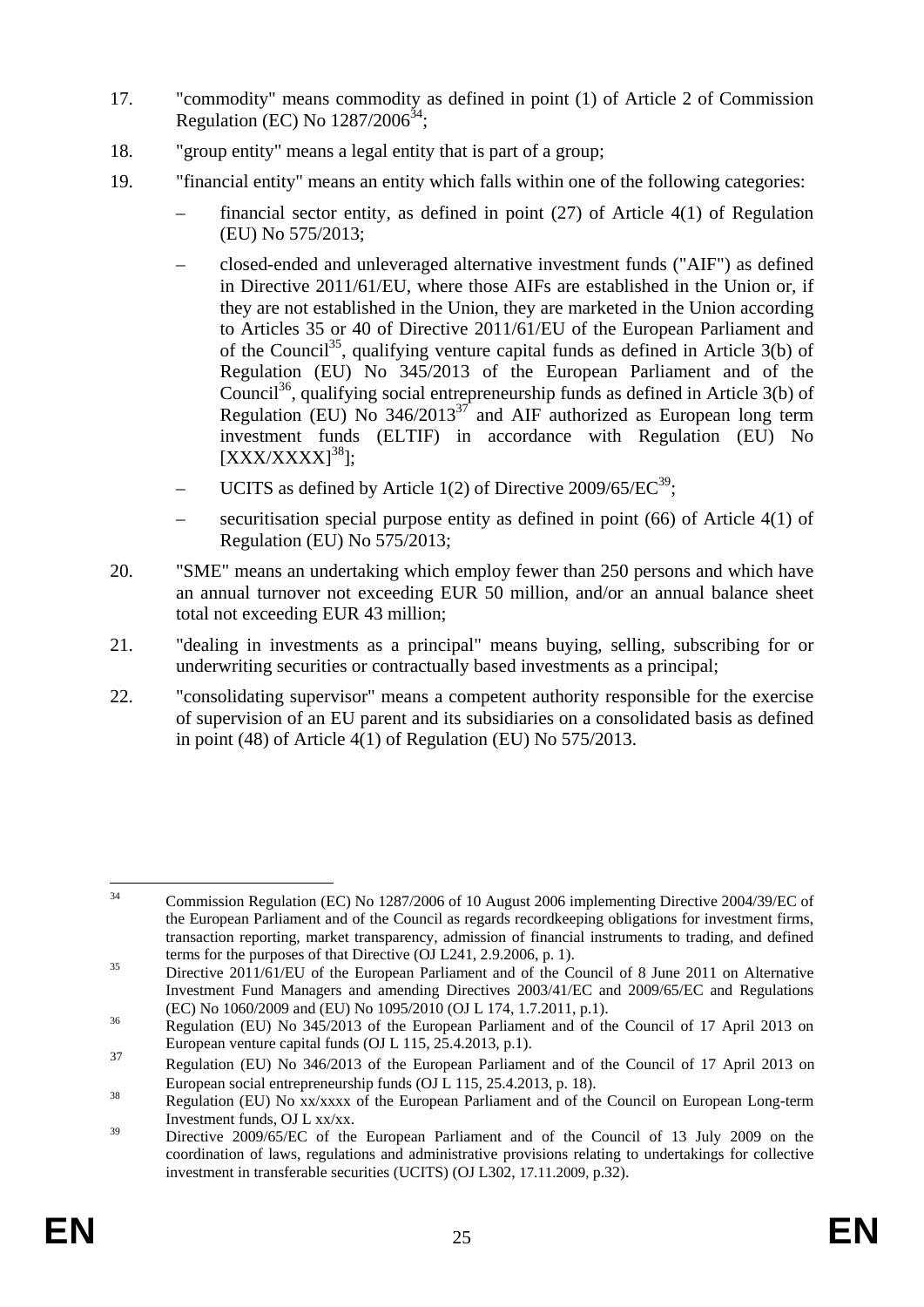# **Chapter II**

# **Prohibited activities**

# *Article 6*

# *Prohibition of certain trading activities*

- 1. Entities referred to in Article 3 shall not:
	- (a) engage in proprietary trading;
	- (b) with its own capital or borrowed money and for the sole purpose of making a profit for own account:
		- (i) acquire or retain units or shares of AIFs as defined by Article 4(1)(a) of Directive 2011/61/EU:
		- (ii) invest in derivatives, certificates, indices or any other financial instrument the performance of which is linked to shares or units of AIFs;
		- (iii) hold any units or shares in an entity that engages in proprietary trading or acquires units or shares in AIFs.
- 2. The prohibition in point (a) of paragraph 1 shall not apply to:
	- (a) financial instruments issued by Member States central governments or by entities listed in point (2) of Article 117 and in Article 118 of Regulation (EU) No 575/2013;
	- (b) a situation where an entity referred to in Article 3 meets all of the following conditions:
		- (i) it uses its own capital as part of its cash management processes;
		- (ii) it exclusively holds, purchases sells or otherwise acquires or disposes of cash or cash equivalent assets. Cash equivalent assets must be highly liquid investments held in the base currency of the own capital, be readily convertible to a known amount of cash, be subject to an insignificant risk of a change in value, have maturity which does not exceed 397 days and provide a return no greater than the rate of return of a three-month high quality government bond.
- 3. The restrictions laid down in point (b) of paragraph 1 shall not apply with regard to closed-ended and unleveraged AIFs as defined in Directive 2011/61/EU where those AIFs are established in the Union or, if they are not established in the Union, they are marketed in the Union according to Articles 35 or 40 of Directive 2011/61/EU , to qualifying venture capital funds as defined in Article 3(b) of Regulation (EU) No 345/2013, to qualifying social entrepreneurship funds as defined in Article 3(b) of Regulation (EU) No 346/2013, and to AIFs authorized as ELTIFs in accordance with Regulation (EU) No [XXX/XXXX].
- 4. The management body of each entity referred to in Article 3 shall ensure that the requirements set out in paragraph 1 are complied with.
- 5. The requirements in paragraphs 1 to 4 shall apply as of [*OP please introduce exact date*, 18 months after publication of the Regulation].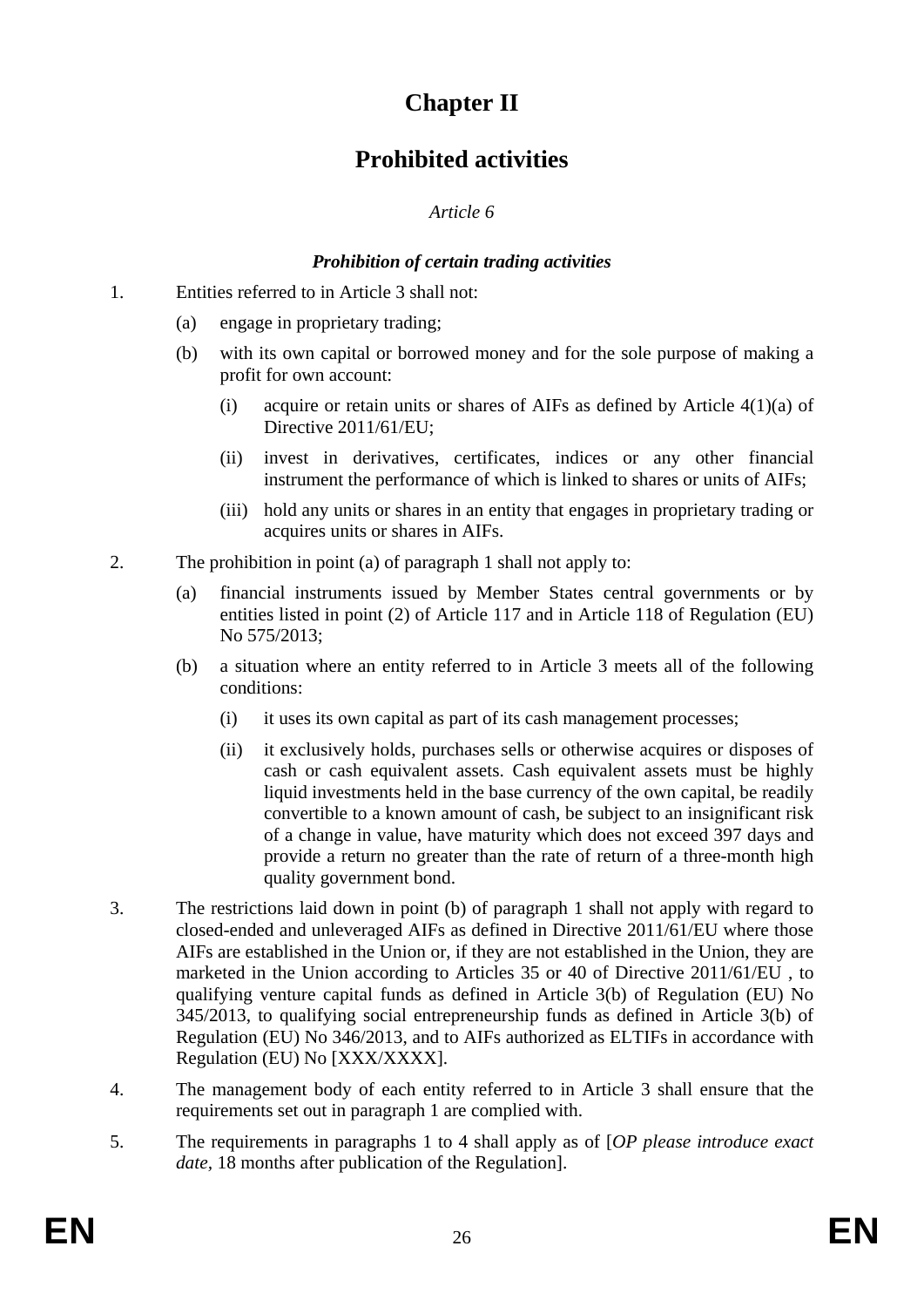- 6. The Commission shall be empowered to adopt delegated acts in accordance with Article 36 to exempt from the prohibition referred to in point (a) of paragraph 1:
	- (a) financial instruments other than those referred to in point (a) of paragraph 2 issued by governments of third countries that apply supervisory and regulatory arrangements at least equivalent to those applied within the Union, exposures to which are assigned a 0 per cent risk weight in accordance with Article 115 of Regulation (EU) No 575/2013;
	- (b) financial instruments issued by Member States' regional governments, exposures to which are assigned a 0 per cent risk weight in accordance with Article 115 of Regulation (EU) No 575/2013.

# *Article 7*

### *Rules on remuneration*

Without prejudice to the remuneration rules laid down in Directive 2013/36/EU, the remuneration policy of the entities referred to in Article 3 shall be designed and implemented in such a way that it does not, directly or indirectly, encourage or reward the carrying out by any staff member of activities prohibited in Article 6(1).

# **Chapter III**

# **Separation of certain trading activities**

# *Article 8*

# *Scope of activities*

- 1. For the purposes of this Chapter, trading activities shall include activities other than:
	- (a) taking deposits that are eligible under the Deposit Guarantee Scheme in accordance with Directive 94/19/EC of the European Parliament and of the Council $^{40}$ :
	- (b) lending including, consumer credit, credit agreements relating to immovable property, factoring with or without recourse, financing of commercial transactions (including forfeiting);
	- (c) financial leasing;
	- (d) payment services as defined in Article 4(3) of Directive 2007/64/EC of the European Parliament and of the Council<sup>41</sup>;
	- (e) issuing and administering other means of payment such as travellers' cheques and bankers' drafts insofar as such activity is not covered by point (d);
	- (f) money broking, safekeeping and administration of securities;

 $40$ Directive 94/19/EC of the European Parliament and of the Council of 30 May 1994 on depositguarantee schemes (OJ L 135, 31/05/1994, pages 0005 to 0014).<br><sup>41</sup> Directive of the European Parliament and of the Council of 13 November 2007 on payment services in

the internal market (OJ L 319 of 5.12.2007, pages 1 to 36).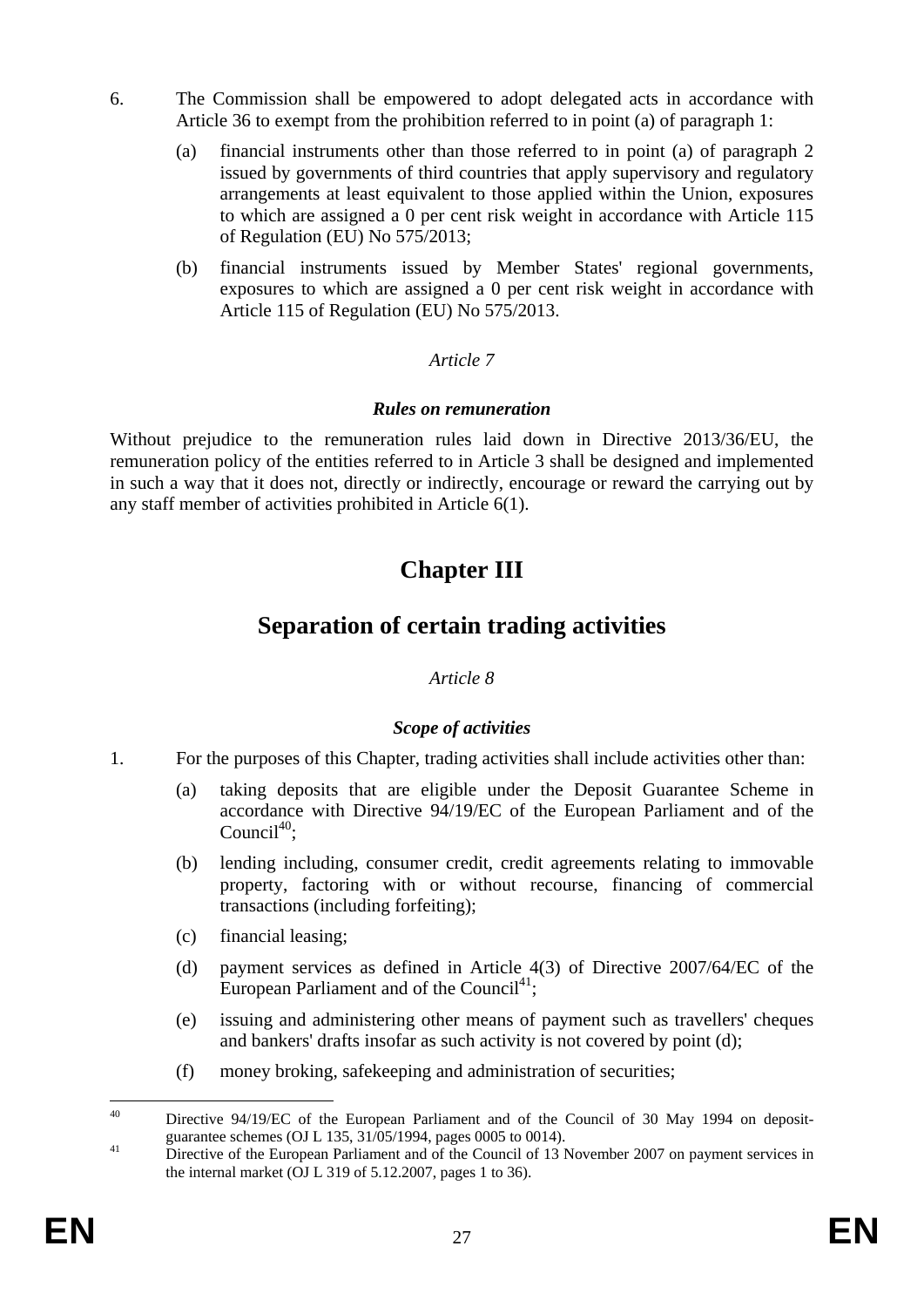- (g) credit reference services;
- (h) safe custody services;
- (i) issuing electronic money.
- 2. The requirements of this Chapter shall not apply to the buying or selling of financial instruments issued by Member States' central governments or by entities listed in point (2) of Article 117 and in Article 118 of Regulation (EU) No 575/2013.
- 3. The Commission shall be empowered to adopt delegated acts in accordance with Article 35 to exempt financial instruments:
	- (a) other than those referred to in paragraph 2 issued by governments of third countries that apply supervisory and regulatory arrangements at least equivalent to those applied within the Union, exposures to which are assigned a 0 per cent risk weight in accordance with Article 115 of Regulation (EU) No 575/2013;
	- (b) issued by Member States' regional governments, exposures to which are assigned a 0 per cent risk weight in accordance with Article 115 of Regulation (EU) No 575/2013.

# *Article 9*

# *Duty to review activities*

- 1. The competent authority shall assess trading activities including in particular: market making, investments in and acting as a sponsor for securitisation, and trading in derivatives other than those derivatives permitted under Articles 11 and 12 of the following entities:
	- (a) a core credit institution established in the Union, which is neither a parent undertaking nor a subsidiary, including all its branches irrespective of where they are located;
	- (b) an EU parent, including all branches and subsidiaries irrespective of where they are located, where one of the group entities is a core credit institution established in the Union;
	- (c) EU branches of credit institutions established in third countries.
- 2. When performing the assessment referred to in paragraph 1, the competent authority shall use the following metrics:
	- (a) the relative size of trading assets, as measured by trading assets divided by total assets;
	- (b) the leverage of trading assets as measured by trading assets divided by core Tier 1 capital;
	- (c) the relative importance of counterparty credit risk, as measured by the fair value of derivatives divided by total trading assets;
	- (d) the relative complexity of trading derivatives, as measured by level 2 and 3 trading derivatives assets divided by trading derivatives and by trading assets;
	- (e) the relative profitability of trading income, as measured by trading income divided by total net income;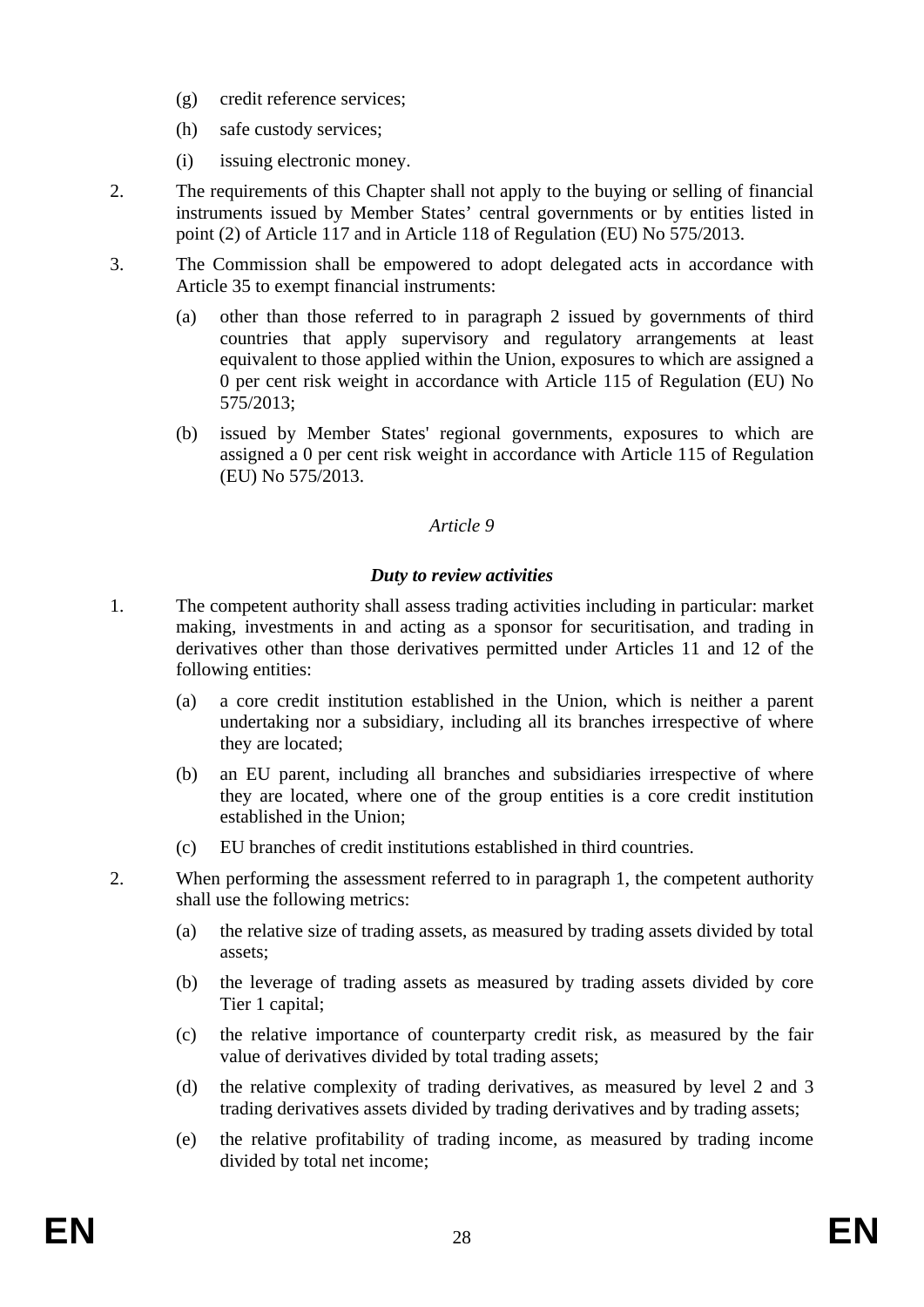- (f) the relative importance of market risk, as measured by computing the difference between trading assets and liabilities in absolute value and dividing it by the simple average between trading assets and trading liabilities;
- (g) the interconnectedness, as measured by the methodology referred to in Article 131(18) of Directive 2013/36/EU;
- (h) credit and liquidity risk arising from commitments and guarantees provided by the core credit institution.
- 3. The competent authority shall have finalised its assessment by [*OP please introduce* 18 months from the day of publication of the Regulation], and shall carry out assessments on a regular basis, at least yearly, thereafter.
- 4. EBA shall develop draft regulatory technical standards to specify how the metrics shall be measured and, where appropriate, specify the details of the metrics referred to in paragraph 2 and their measurement using supervisory data. The draft regulatory technical standards shall also provide the competent authority with a methodology for the consistent measurement and application of the metrics.

EBA shall submit those draft regulatory technical standards to the Commission by [*OP – please introduce 1 month from* the day of publication of the Regulation.]

Power is delegated to the Commission to adopt the draft regulatory technical standards referred to in the first subparagraph in accordance with Articles 10 to 14 of Regulation (EU) No 1093/2010.

### *Article 10*

#### *Power of competent authority to require that a core credit institution does not carry out certain activities*

- 1. Where the competent authority concludes that, following the assessment referred to in Article 9(1), the limits and conditions linked to the metrics referred to in points (a) to (h) of Article 9(2) and specified in the delegated act referred to in paragraph 5 are met, and it therefore deems that there is a threat to the financial stability of the core credit institution or to the Union financial system as a whole, taking into account the objectives referred to in Article 1, it shall, no later than two months after the finalisation of that assessment, start the procedure leading to a decision as referred to in the second subparagraph of paragraph 3.
- 2. Where the limits and conditions referred to in paragraph 1 are not met, the competent authority may still start the procedure leading to a decision as referred to in the third subparagraph of paragraph 3 where it concludes, following the assessment referred to in Article 9(1), that any trading activity, with the exception of trading in derivatives other than those permitted under Article 11 and 12, carried out by the core credit institution, poses a threat to the financial stability of the core credit institution or to the Union financial system as a whole taking into account the objectives referred to in Article 1.
- 3. The competent authority shall notify its conclusions referred to in paragraphs 1 or 2 to the core credit institution and provide the core credit institution with the opportunity to submit written comments within two months from the date of the notification.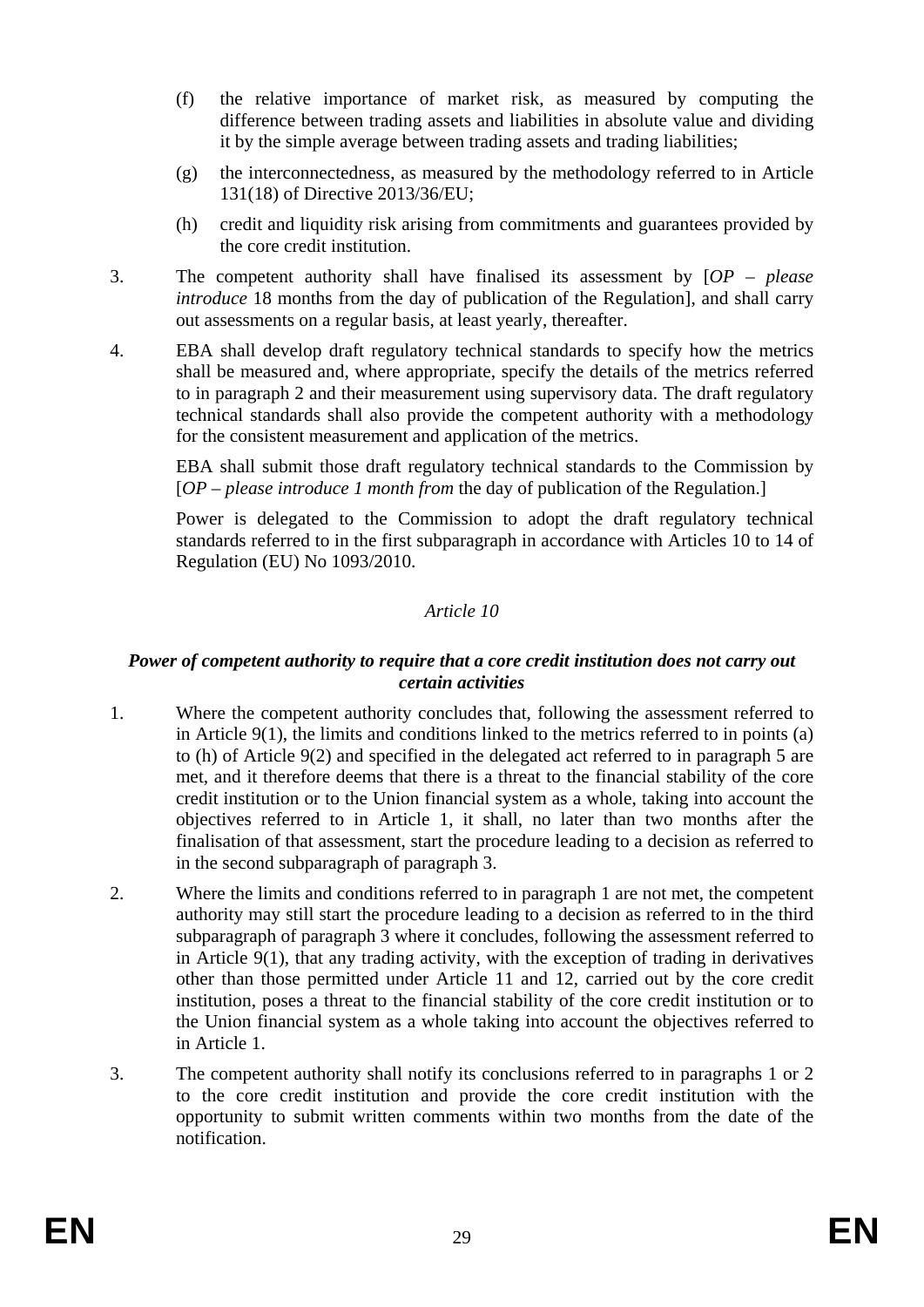Unless the core credit institution demonstrates, within the time limit referred to in the first subparagraph, to the satisfaction of the competent authority, that the reasons leading to the conclusions are not justified, the competent authority shall adopt a decision addressing the core credit institution and requiring it not to carry out the trading activities specified in those conclusions. The competent authority shall state the reasons for its decision and publicly disclose it.

For purpose of paragraph 1, where the competent authority decides to allow the core credit institution to carry out those trading activities it shall also state the reasons for that decision and publicly disclose it.

For purpose of paragraph 2, where the competent authority decides to allow the core credit institution to carry out trading activities the competent authority shall adopt a decision addressed to the core credit institution to that effect.

Prior to adopting any decision referred to in this paragraph the competent authority shall consult the EBA on the reasons underlying its envisaged decision and on the potential impact of such a decision on the financial stability of the Union and the functioning of the internal market. The competent authority shall also notify the EBA of its final decision.

The competent authority shall adopt its final decision within two months from having received the written comments referred to in the first subparagraph.

- 4. The decisions referred to in the second subparagraph of paragraph 3 will be subject to review by the competent authority every 5 years.
- 5. The Commission shall, [*OP insert the correct date* by 6 months of publication of this Regulation] adopt delegated acts in accordance with Article 35 to:
	- (a) specify, with regard to the metrics:
		- (a) the relevant limit of each of the metrics provided in points (a) to (h) of Article 9(1), above which the risk level of the trading activity concerned is deemed individually significant;
		- (ii) the conditions, including how many of the metrics need to exceed the relevant limit, and in what combination, in order for the competent authority to start the procedure referred to in Article 10(1).
		- (iii) The specification of the conditions in point (ii) shall include an indication of the level of the aggregate significant risk of the trading activity concerned that results from several metrics having exceeded the relevant limits referred to in point (i);
	- (b) specify which type of securitisation is not considered to pose a threat to the financial stability of the core credit institution or to the Union financial system as a whole with regard to each of the following aspects:
		- (i) the structural features, such as the embedded maturity transformation and simplicity of the structure;
		- (ii) the quality of the underlying assets and related collateral characteristics;
		- (iii) the listing and transparency features of the securitisation and its underlying assets;
		- (iv) the robustness and quality of the underwriting processes.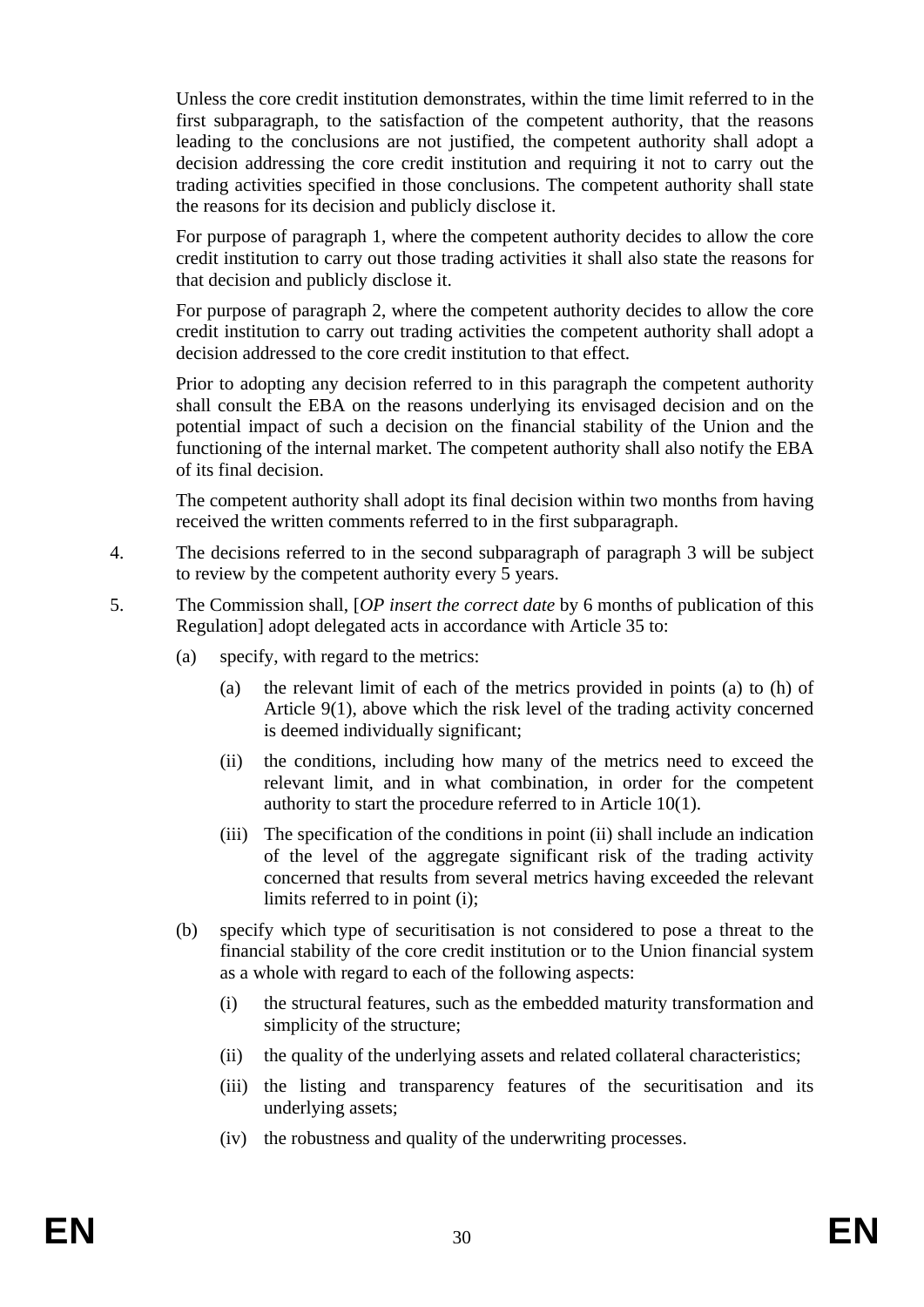# *Article 11*

# *Prudent management of own risk*

1. A core credit institution that has been subject to a decision referred to in Article 10(3) may carry out trading activities to the extent that the purpose is limited to only prudently managing its capital, liquidity and funding.

As part of the prudent management of its capital, liquidity and funding, a core credit institution may only use interest rate derivatives, foreign exchange derivatives and credit derivatives eligible for central counterparty clearing to hedge its overall balance sheet risk. The core credit institution shall demonstrate to the competent supervisor that the hedging activity is designed to reduce, and demonstrably reduces or significantly mitigates, specific, identifiable risks of individual or aggregated positions of the core credit institution.

- 2. Without prejudice to the remuneration rules laid down in Directive 2013/36/EU, the remuneration policy applicable to staff of the core credit institution engaged in hedging activities shall:
	- (a) aim at preventing any residual or hidden proprietary trading activities, whether disguised as risk management or otherwise;
	- (b) reflect the legitimate hedging objectives of the core credit institution as a whole and ensure that remuneration awarded is not directly determined by reference to the profits generated by such activities but takes account of the overall effectiveness of the activities in reducing or mitigating risk.

The management body shall ensure that the remuneration policy of the core credit institution is in line with the provisions set out in the first subparagraph, acting on the advice of the risk committee, where such a committee is established in accordance with Article 76(3) of Directive 2013/36/EU.

3. The Commission shall be empowered to adopt delegated acts in accordance with Article 35 of this Regulation to supplement the financial instruments referred to in paragraph 1 by adding other financial instruments including other types of derivatives, in particular those subject to the obligations set out in Article 11 of Regulation (EU) No  $648/2012$  of the European Parliament and of the Council<sup>42</sup>, in order to take into account financial instruments, which have the same effect on financial stability as those mentioned in paragraph 1 for the purpose of prudent management of capital, liquidity and funding.

# *Article 12*

# *Provision of risk management services to customers*

1. A core credit institution that has been subject to a decision referred to in Article 10(3) may sell interest rate derivatives, foreign exchange derivatives, credit derivatives, emission allowances derivatives and commodity derivatives eligible for central counterparty clearing and emission allowances to its non-financial clients, to financial entities referred to in the second and third indents of point (19) of Article 5,

 $\overline{A}$ 42 Regulation (EU) No 648/2012 of the European Parliament and of the Council of 4 July 2012 on OTC derivatives, central counterparties and trade repositories.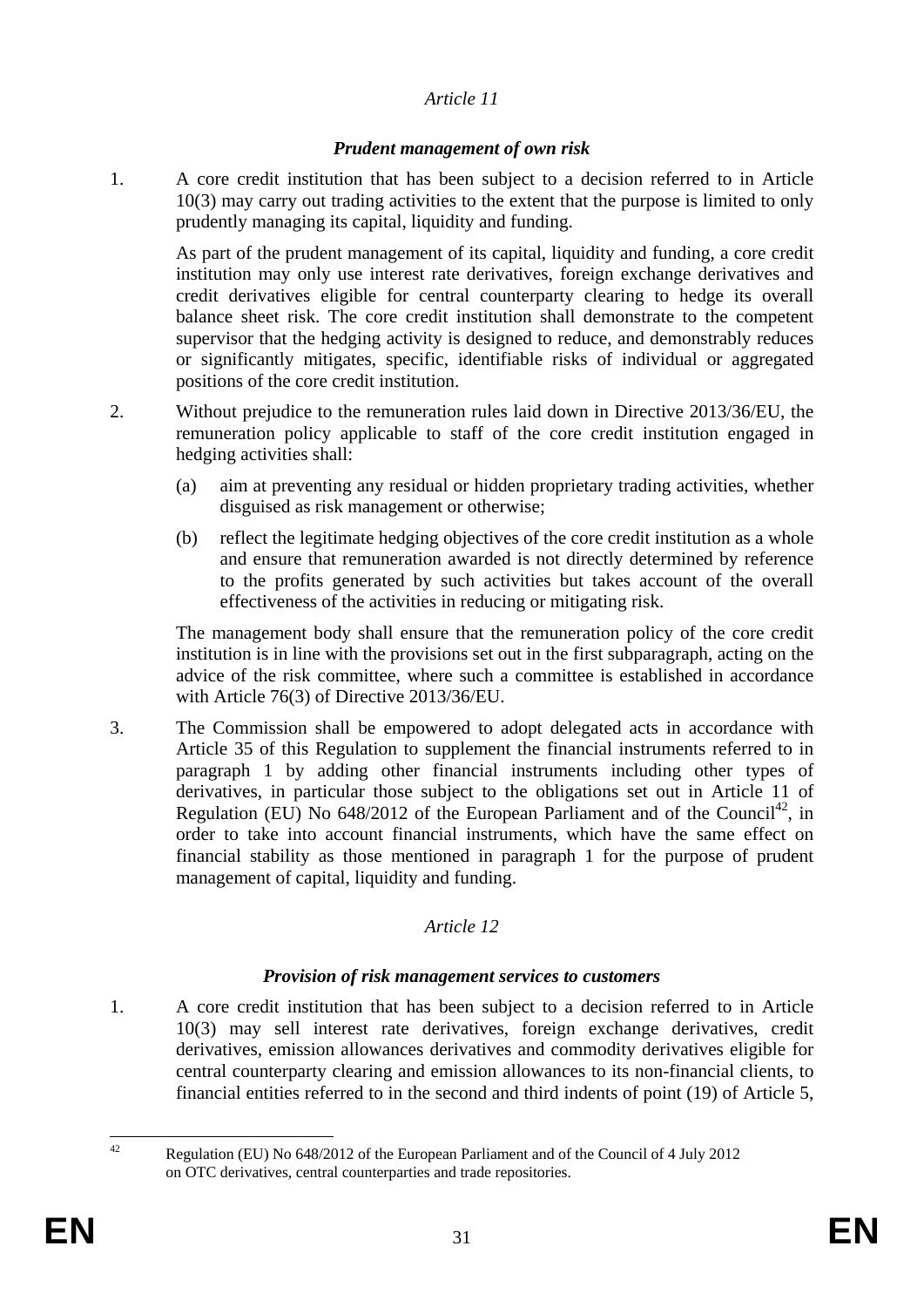to insurance undertakings and to institutions providing for occupational retirement benefits when the following conditions have been satisfied:

- (a) the sole purpose of the sale is to hedge interest rate risk, foreign exchange risk, credit risk, commodity risk or emissions allowance risk;
- (b) the core credit institution's own funds requirements for position risk arising from the derivatives and emission allowances does not exceed a proportion of its total risk capital requirement to be specified in a Commission delegated act in accordance with paragraph 2.

When the requirement in point (b) is not fulfilled, the derivatives and emission allowances may neither be sold by the core credit institution nor be recorded on its balance sheet.

- 2. The Commission shall be empowered to adopt delegated acts in accordance with Article 35 to:
	- (a) permit other financial instruments than those mentioned in paragraph 1, in particular those subject to the obligations set out in Article 11 of Regulation (EU) No 648/2012, for purpose of hedging risk to be sold to the type of clients listed in paragraph 1 of this Article;
	- (b) specify the proportion of the core credit institution's own funds requirements above which derivatives and emission allowances referred to in paragraph 1 of this Article may not be sold nor recorded on the balance sheet of the core credit institution.

### *Article 13*

# *Rules on separate group entities*

- 1. When a competent authority has made a decision in accordance with Article 10(3) that a core credit institution cannot carry out certain trading activities and if the core credit institution belongs to a group, then the trading activities to be separated may be carried out only by a group entity that is legally, economically and operationally separate ("trading entity") from the core credit institution.
- 2. When an entity referred to in Article 9(1) has decided on its own initiative to separate trading activities covered by Article 9 from the core credit institution and received the approval of its separation plan in accordance with the procedure set out in Article 18, then the requirements set out in paragraphs 3 to 13 of this Article and Articles 14 to 17 and 20 shall apply to the separated entities.
- 3. The EU parent shall ensure that a group containing core credit institutions and trading entities shall be structured so that on a sub-consolidated basis two distinct sub-groups are created, only one of which contains core credit institutions.
- 4. The EU parent of the core credit institution shall ensure to the extent necessary that the core credit institution can carry on its activities in the event of the insolvency of the trading entity.
- 5. The core credit institution shall not hold capital instruments or voting rights in a trading entity.

Notwithstanding the first subparagraph, the competent authority may decide to allow core credit institutions that meet the requirements set out in Article 49(3)(a) or (b) of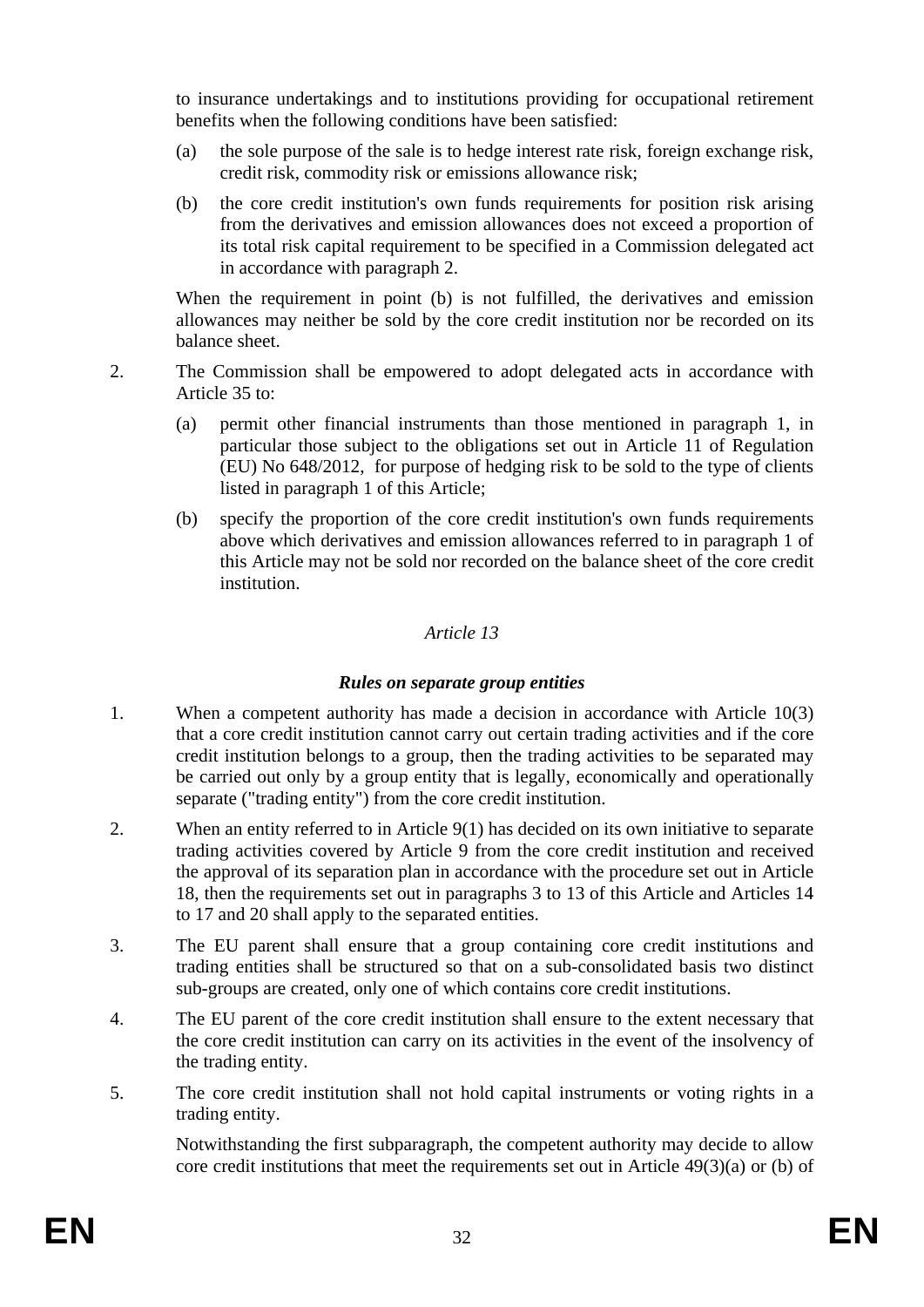Regulation (EU) No 575/2013 to hold capital instruments or voting rights in a trading entity where the competent authority considers that holding such capital instruments or voting rights is indispensable for the functioning of the group and that the core credit institution has taken sufficient measures in order to appropriately mitigate the relevant risks.

A core credit institution, which is neither a central nor a regional credit institution, shall not, in any case, be allowed to directly hold capital instruments or voting rights in any trading entity.

Prior to adopting a decision in accordance with this paragraph, the competent authority shall consult EBA.

The competent authority shall notify its decision to EBA.EBA shall publish a list of those institutions to which this paragraph has been applied.

- 6. The core credit institution and the trading entity shall issue their own debt on an individual or sub-consolidated basis provided that this is not inconsistent with the resolution plan agreed by the relevant resolution authorities in accordance with Directive [BRRD].
- 7. All contracts and other transactions entered into between the core credit institution and the trading entity shall be as favourable to the core credit institution as are comparable contracts and transactions with or involving entities not belonging to the same sub-group.
- 8. A majority of the members of the management body of the core credit institution and of the trading entity respectively shall consist of persons who are not members of the management body of the other entity. No member of the management body of either entity shall perform an executive function in both entities with the exception for the risk management officer of the parent undertaking.
- 9. The management body of the core credit institution, of the trading entity and of their parents shall have a duty to uphold the objectives of the separation.
- 10. In accordance with the applicable national law, the name or the designation of the trading entity and of the core credit institution shall be such that the public can easily identify which entity is a trading entity and which entity is a core credit institution.
- 11. The structurally separated institutions shall comply with the obligations laid down in Parts Two, Three and Four and Parts Six, Seven and Eight of Regulation (EU) No 575/2013 and in Title VII of Directive 2013/36/EU on a sub-consolidated basis in conformity with paragraph 3 of this Article.
- 12. By way of derogation from Article 6(1) and Article 7 of Regulation (EU) No 575/2013, the obligations laid down in Parts Two to Four and Eight of that Regulation shall apply on sub-consolidated basis in conformity with paragraph 3 of this Article.
- 13. By way of derogation from Article 6(4) and Article 8 of Regulation (EU) No 575/2013, the requirements of Part Six of that Regulation shall apply on subconsolidated basis in conformity with paragraph 3 of this Article.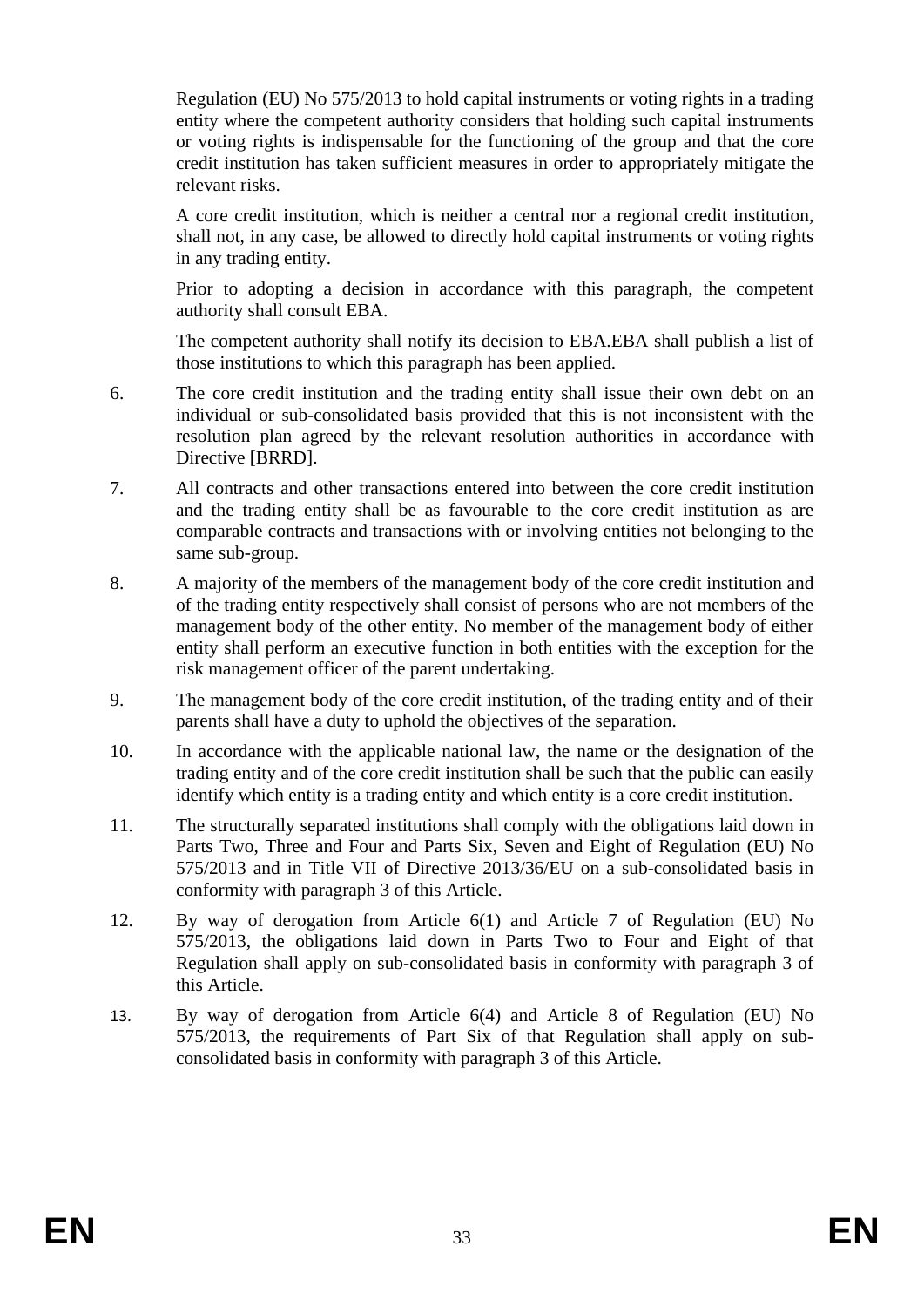### *Article 14*

#### *Intra-group large exposure limits*

- 1. For the purpose of the calculation of the intragroup large exposure limit under paragraph 2, all entities belonging to the same subgroup pursuant to Article 13(3) are considered as one client or one group of connected clients within the meaning of point (39) of Article 4(1) of Regulation (EU) No 575/2013.
- 2. When measures have been imposed in accordance with this Chapter the core credit institution shall not incur an intra-group exposure that exceeds 25 per cent of the core credit institution's eligible capital to an entity that does not belong to the same subgroup as the core credit institution. The intra-group exposure limit shall apply on a sub-consolidated basis, and after taking into account the effect of the credit risk mitigation and exemptions in accordance with Articles 399 to 403 of Regulation (EU) No 575/2013 and Article 16 of this Regulation.

# *Article 15*

### *Extra-group large exposure limits*

- 1. In addition to the provisions of paragraph 1 of Article 395 of Regulation (EU) No 575/2013 when measures have been imposed in accordance with this Chapter of this Regulation the core credit institution shall not incur the following exposures:
	- (a) a large exposure that exceeds 25 per cent of the core credit institution's eligible capital to a financial entity. That exposure limit shall apply on an individual and on a sub-consolidated basis, and after taking into account the effect of the credit risk mitigation and exemptions in accordance with Articles 399 to 403 of Regulation (EU) No 575/2013 and Article 16 of this Regulation;
	- (b) large exposures that in total exceed 200 per cent of the core credit institution's eligible capital to financial entities. That exposure limit shall apply on an individual and on a sub-consolidated basis, and after taking into account the effect of the credit risk mitigation and exemptions in accordance with Articles 399 to 403 of Regulation (EU) No 575/2013 and Article 16 of this Regulation.
- 2. The Commission shall be empowered to adopt delegated acts in accordance with Article 35 to adjust the level of the extra-group aggregate large exposure limit as set out in point (b) of paragraph 1, in line with the extent to which the credit risk mitigation has been recognised.

# *Article 16*

# *Credit risk mitigation techniques*

In addition to the provisions of Articles 399 to 403 of Regulation (EU) No 575/2013, when measures have been imposed in accordance with this Chapter of this Regulation, restrictions with respect to the recognition of credit mitigation techniques shall apply to the computation of exposure values for the purposes of compliance with the large exposure limits as referred to in Articles 14 and 15 of this Regulation.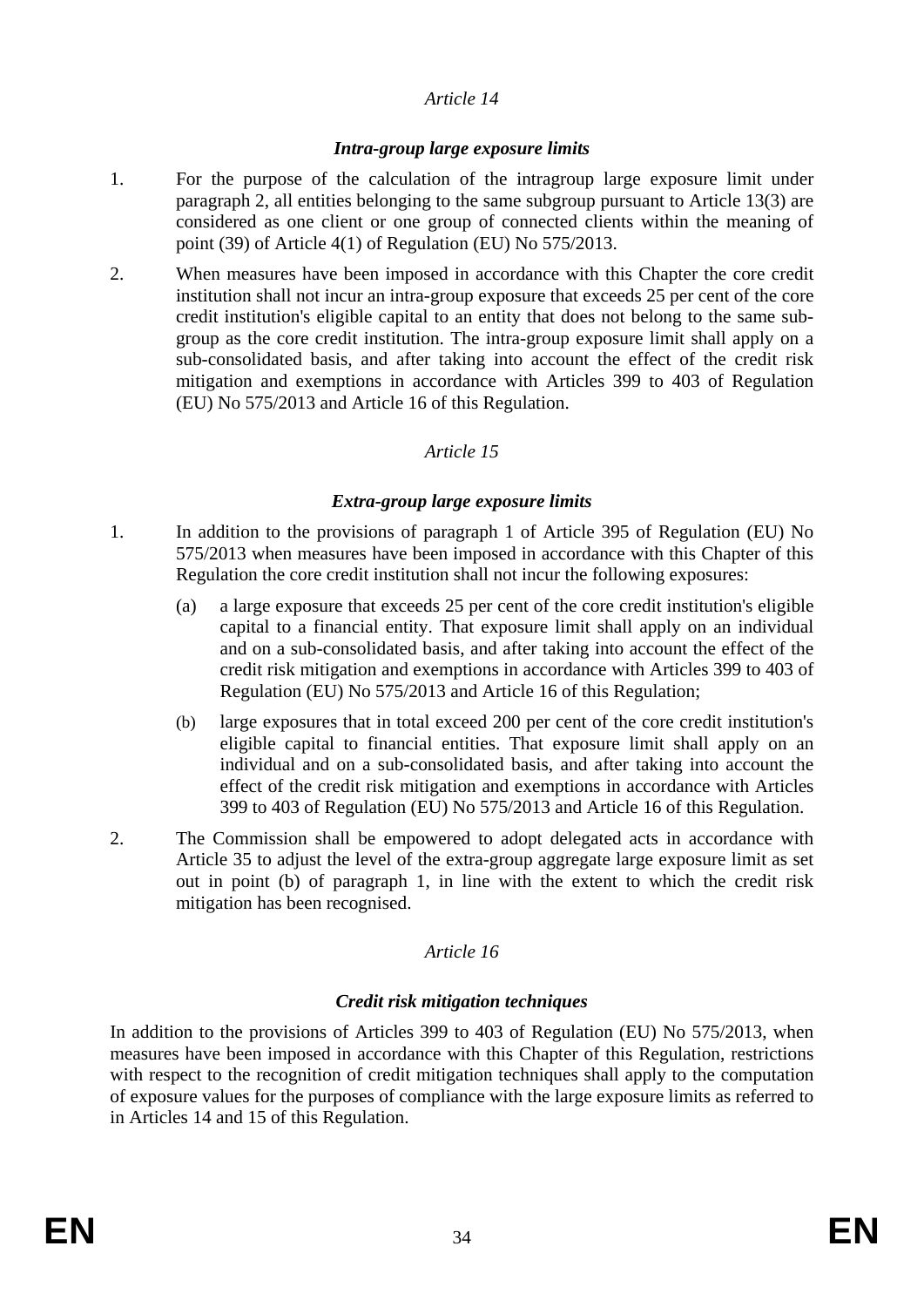The Commission shall be empowered to adopt delegated acts in accordance with Article 35 to specify the extent to which credit risk mitigation techniques including types of and limits to eligible credit protection shall be recognised for the purposes of the first sub-paragraph with the purpose of ensuring that credit risk mitigation techniques do not fail when risks materialise so that there can be effective recovery of credit protection.

### *Article 17*

#### *Derogation from transitional provisions for large exposures*

As an exception to paragraph 3 of Article 493 of Regulation (EU) No 575/2013, the derogations provided for in that paragraph shall not apply to exposures incurred by core credit institutions that have been subject to structural measures in accordance with this Regulation.

#### *Article 18*

#### *Separation plan*

1. When a competent authority has made a decision in accordance with Article 10(3) that a core credit institution cannot carry out certain trading activities, the core credit institution or, where appropriate, its EU parent shall submit a separation plan to the competent authority within 6 months from the date of the decision referred to in the second sub-paragraph of Article 10(3).

Similarly, when an entity referred to in Article 9(1) has decided to separate trading activities covered by the duty to review in Article 9 from the core credit institution, it shall submit a plan detailing its separation at the start of the assessment period referred to Article 9. The plan shall contain at least the information required in points (a) and (b) of paragraph 2 of this Article.

2. The separation plan shall explain in detail how the separation will be carried out.

That plan shall contain at least the following:

- (a) specification of assets and activities that will be separated from the core credit institution;
- (b) details on how the rules referred to in Article 13 are applied;
- (c) a timeline for the separation.
- 3. The competent authority shall assess the plans referred to in paragraph 1 and 2 and, within six months of its submission, adopt a decision approving the plan or require changes to the separation plan.
- 4. Where the competent authority requires changes to the separation plan the core credit institution or, where appropriate its EU parent, shall resubmit the separation plan with the required changes within three months from the request of the competent authority.
- 5. The competent authority shall adopt a decision approving or rejecting the plan within one month of resubmission. Where the competent authority rejects the plan it shall, within one month of the rejection, adopt a decision setting out a plan for separation introducing any necessary adjustments.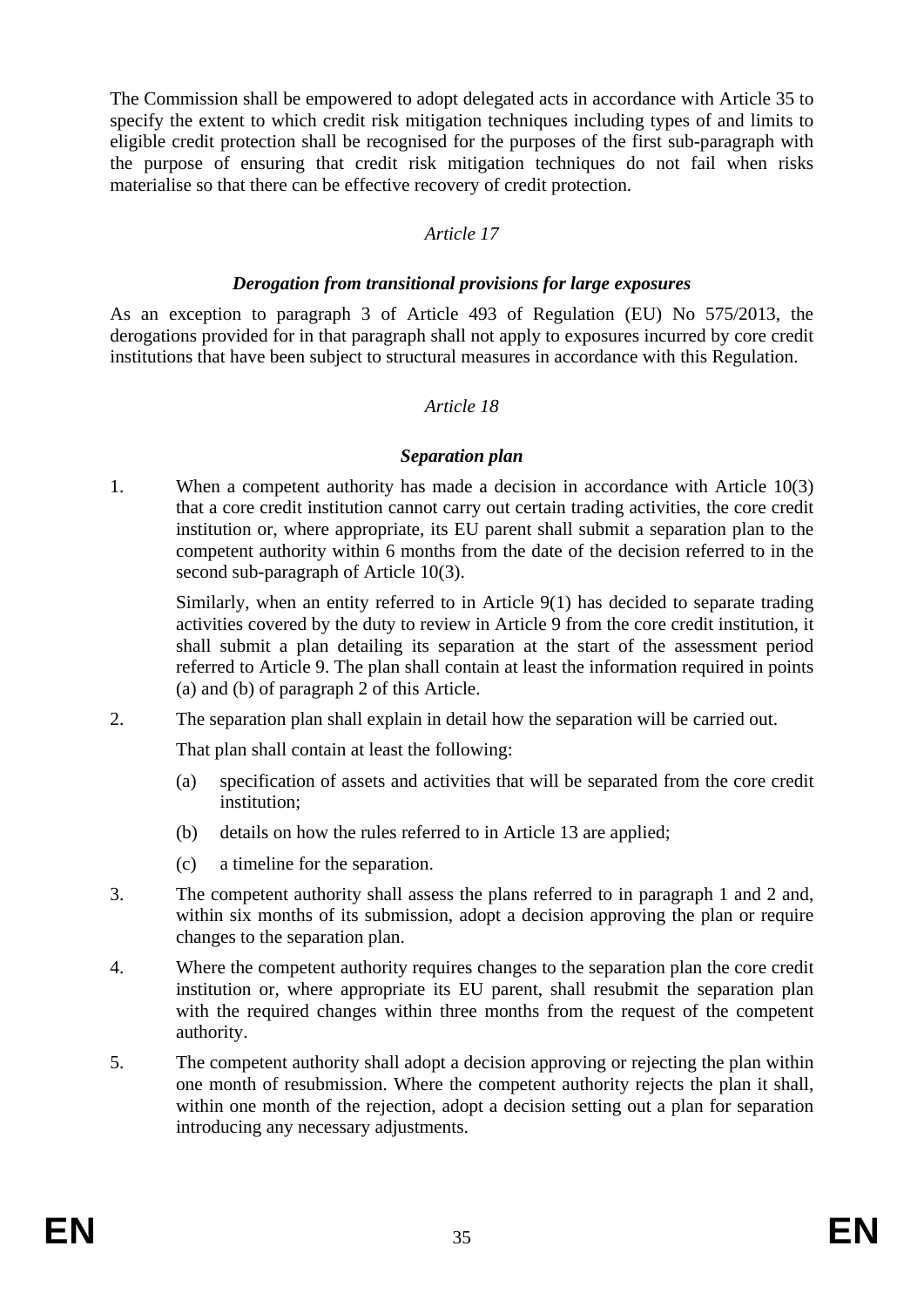- 6. Where the core credit institution or, where appropriate, its EU parent does not submit a separation plan as required in paragraph 1, the competent authority shall, no later than 3 months after the deadline referred to in paragraph 1 has lapsed, adopt a decision setting out a plan for separation.
- 7. Where the core credit institution or, where appropriate, its EU parents does not resubmit the separation plan with the changes required by the competent authority, the competent authority shall adopt a decision setting out a plan for separation no later than one month after the deadline in the first subparagraph of paragraph 4 has lapsed.
- 8. The core credit institution or, where appropriate, its EU parent shall demonstrate to the competent authority that it has implemented the approved plan.
- 9. The management body of a credit institution or an EU parent shall ensure that the separation plan has been implemented in accordance with the approval of the competent authority.

# *Article 19*

### *Cooperation between competent authorities and relevant resolution authorities*

- 1. Before taking the decision referred to in Article 10(3), the competent authority shall notify the relevant resolution authority designated in accordance with Article 3 of Directive [BRRD] thereof.
- 2. When carrying out the assessment in accordance with Article 9 and when requiring the core credit institution not to carry out certain activities in accordance with Article 10, the competent authority shall take into account any ongoing or pre-existing resolvability assessments carried out by any relevant resolution authority pursuant to Article 13 and 13(a) of Directive [BRRD].
- 3. The competent authority shall cooperate with the relevant resolution authority and exchange relevant information that is deemed necessary in carrying out its duties.
- 4. The competent authority shall ensure that measures imposed pursuant to this Chapter, are consistent with the measures imposed pursuant to Article 13(b) of Regulation (EU) No 1024/2013, Article 8(9) of Regulation (EU) No [SRM], Article 13 and 13(a), Articles 14 and 15 of Directive [BRRD] and Article 104 of Directive 2013/36/EU.

# *Article 20*

# *Prohibited activities for the trading entity*

The trading entity shall not:

- (a) take deposits that are eligible under the Deposit Guarantee Scheme in accordance with Directive 94/19/EC except where the said deposit relates to the exchange of collateral relating to trading activities;
- (b) provide payment services as defined in Article 4(3) of Directive 2007/64/EC associated with the activities referred to in point (a) except where the said payment services are ancillary and strictly necessary for the exchange of collateral relating to trading activities.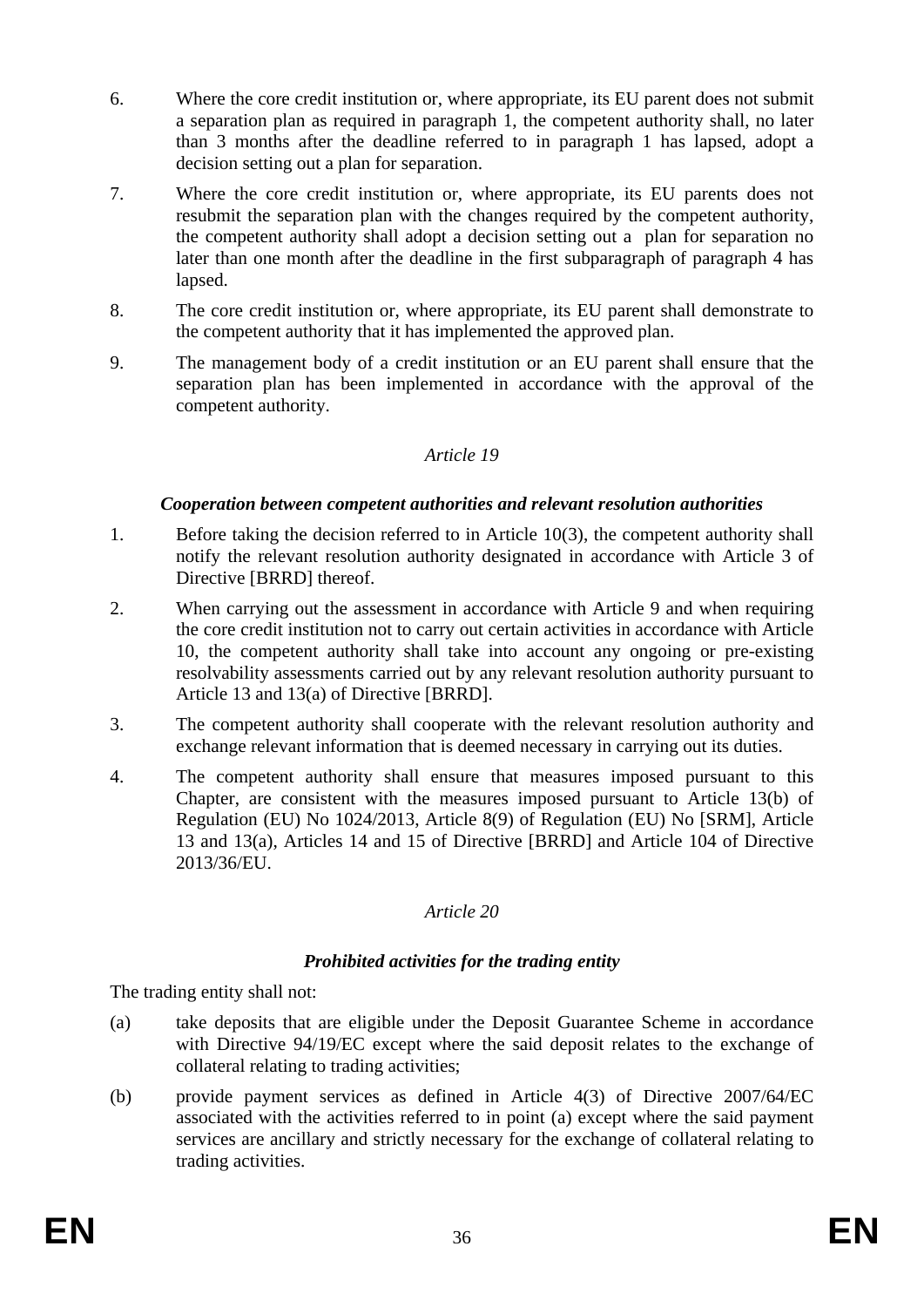### *Article 21*

### *Derogation from the requirements of Chapter III*

- 1. At the request of a Member State, the Commission may grant a derogation from the requirements of this Chapter to a credit institution taking deposits from individuals and SMEs that are subject to national primary legislation adopted before 29 January 2014 when the national legislation complies with the following requirements:
	- (a) it aims at preventing financial stress or failure and systemic risk referred to in Article 1;
	- (b) it prevents credit institutions taking eligible deposits from individuals and SMEs from engaging in the regulated activity of dealing in investments as principal and holding trading assets; however, the national legislation may provide for limited exceptions to allow the credit institution taking deposits from individuals and SMEs to undertake risk-mitigating activities for the purpose of prudently managing its capital, liquidity and funding and to provide limited risk management services to customers;
	- (c) if the credit institution taking eligible deposits from individuals and SMEs belongs to a group, it ensures that the credit institution is legally separated from group entities that engage in the regulated activity of dealing in investments as a principal or hold trading assets, and the national legislation specifies the following:
		- (i) the credit institution taking eligible deposits from individuals and SMEs is able to make decisions independently of other group entities;
		- (ii) the credit institution taking eligible deposits from individuals and SMEs has a management body that is independent of other group entities and independent of the credit institution itself;
		- (iii) the credit institution taking eligible deposits from individuals and SMEs is subject to capital and liquidity requirements in its own right;
		- (iv) the credit institution taking eligible deposits from individuals and SMEs may not enter into contracts or transactions with other group entities other than on terms similar to those referred to in Article 13(7).
- 2. A Member State wishing to obtain a derogation for a credit institution subject to the national legislation in question, shall send a request for derogation, accompanied by a positive opinion issued by the competent authority supervising the credit institution that is subject to the request for derogation, to the Commission. That request shall provide all the necessary information for the appraisal of the national legislation and specify the credit institutions the derogation is applied for. Where the Commission considers that it does not have all the necessary information, it shall contact the Member State concerned within two months of receipt of the request and specify what additional information is required.

Once the Commission has all the information it considers necessary for appraisal of the request for derogation, it shall within one month notify the requesting Member State that it is satisfied with the information.

Within five months of issuing the notification referred to in the second subparagraph, the Commission shall, after having consulted the EBA on the reasons underlying its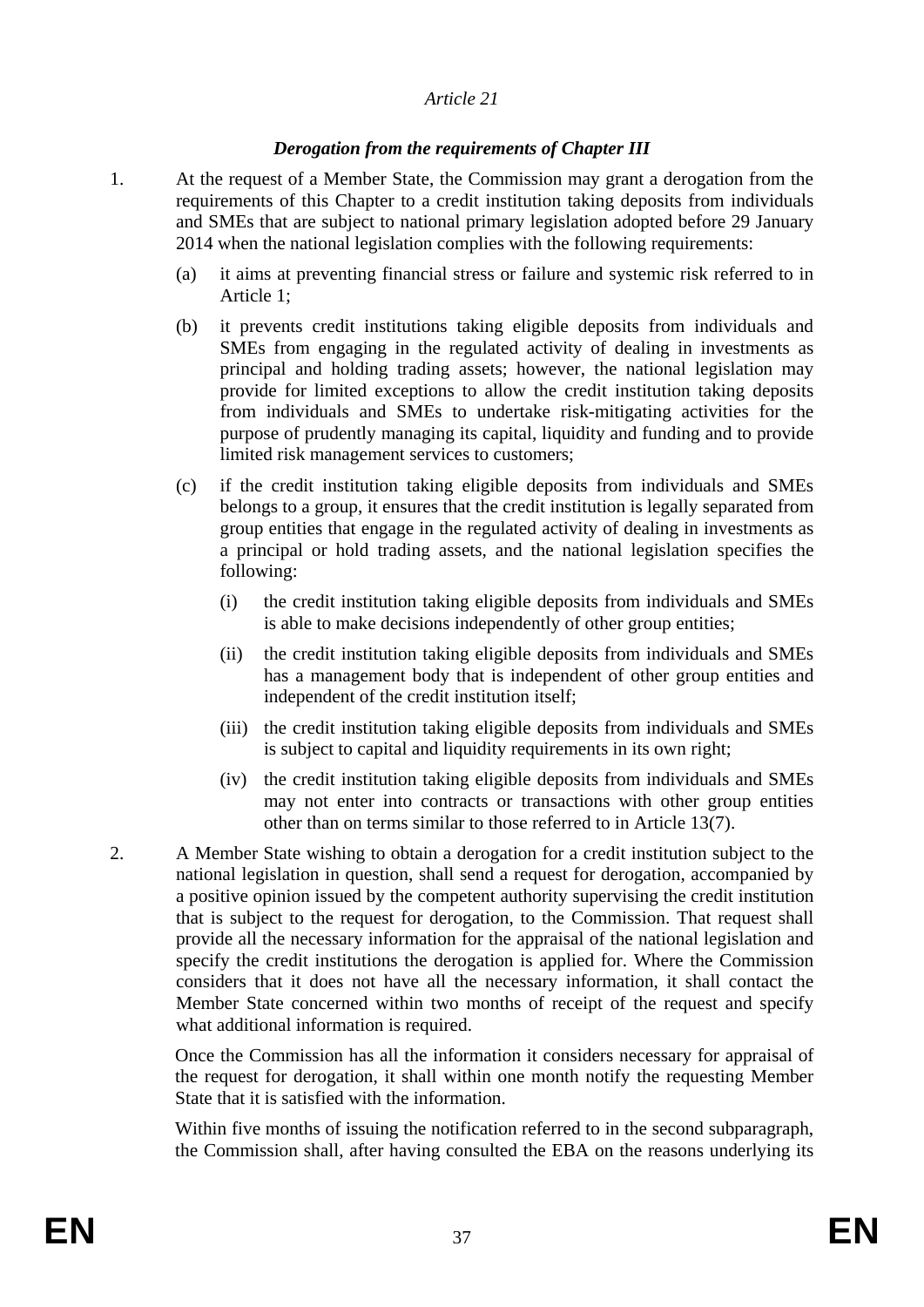envisaged decision and on the potential impact of such a decision on the financial stability of the Union and the functioning of the internal market, adopt an implementing decision declaring the national legislation not incompatible with this Chapter and granting the derogation to the credit institutions specified in the request referred to in paragraph 1. Where the Commission intends to declare the national legislation incompatible and to not grant the derogation it shall set out its objections in detail and provide the requesting Member State with the opportunity to submit written comments within one month from the date of notification of the Commission objections. The Commission shall within three months from the end of the time limit for submission adopt an implementing decision granting or rejecting the derogation.

Where the national legislation is amended, the Member State shall notify the amendments to the Commission. The Commission may review the implementing decision referred to in the third subparagraph.

Where the national legislation not declared incompatible with this Chapter no longer applies to a credit institution that has been granted derogation from the requirements of this Chapter, that derogation shall be withdrawn with regard to that credit institution.

The Commission shall notify its decisions to the EBA. The EBA shall publish a list of the credit institutions that have been granted a derogation in accordance with this Article. The list shall be continuously kept up-to-date.

# **Chapter IV**

# **Entities subject to the requirements of Chapters II and III**

# *Article 22*

# *Rules governing the calculation of thresholds*

- 1. For the purpose of Article 3(b)(ii), the calculation of the thresholds shall be based on the consolidated accounts of the EU parent.
- 2. For the purpose of Article 3(b)(iii), the calculation of the thresholds shall be based on the activities carried out in the Union.
- 3. Assets and liabilities of insurance and reinsurance undertakings and other nonfinancial undertakings shall not be included in the calculation.
- 4. By [*OP insert the correct date* by 12 months of publication of this Regulation], the competent authority shall identify credit institutions and groups that are subject to this Regulation in accordance with Article 3 and notify them immediately to the EBA.

After having been notified by the competent authority, the EBA shall immediately publish the list referred to in the first subparagraph. The list shall be continuously kept up-to-date.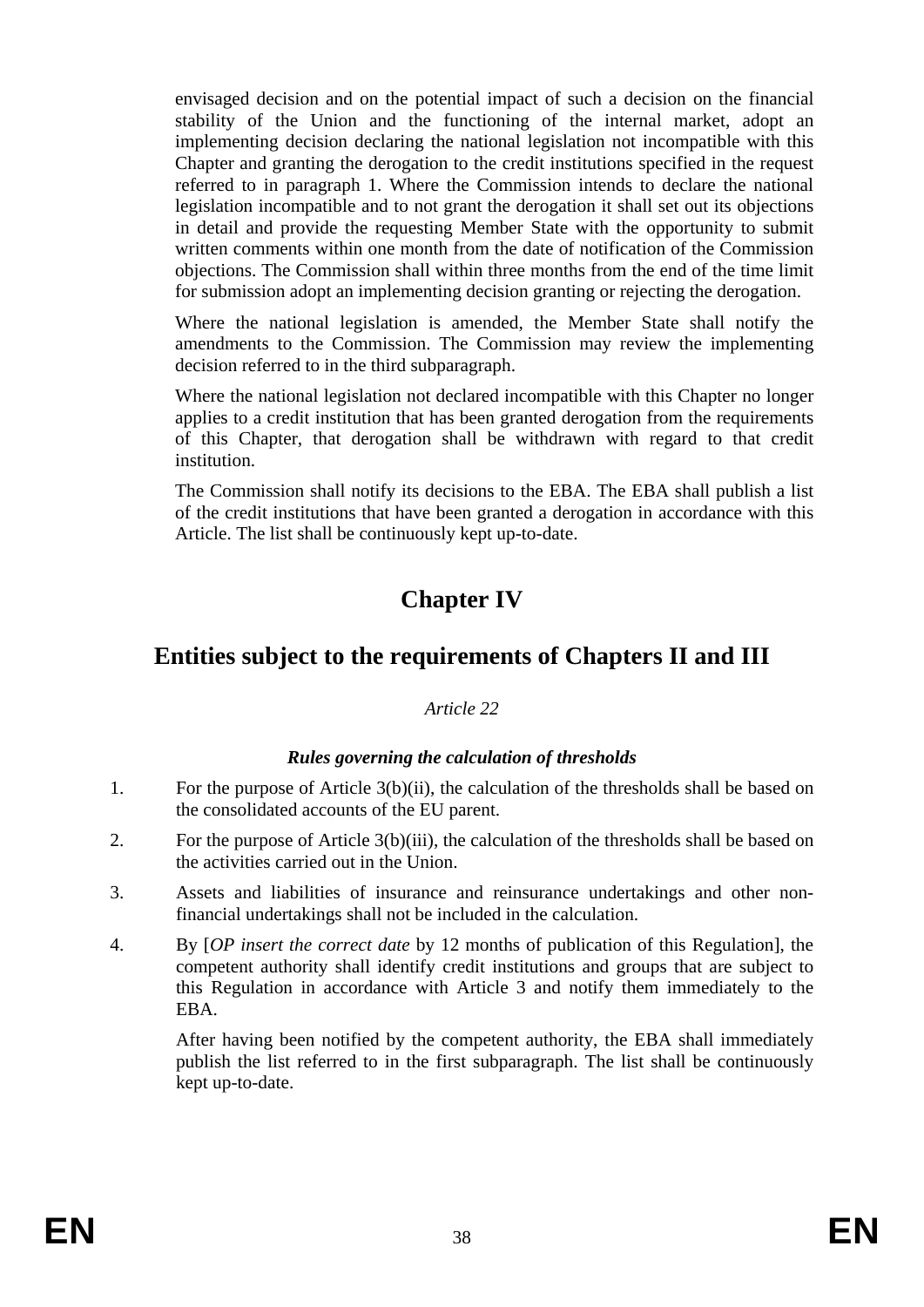### *Article 23*

### *Calculation of trading activities*

1. For the purposes of Article 3, trading activities shall be calculated as follows in accordance with the applicable accounting regime.

Trading Activities =  $(TSA + TSL + DA + DL)/2$ , where:

- (a) Trading Securities Assets (TSA) are assets that are part of a portfolio managed as a whole and for which there is evidence of a recent actual pattern of shortterm profit taking, excluding derivative assets;
- (b) Trading Securities Liabilities (TSL) are liabilities taken with the intent of repurchasing in the near term, part of a portfolio managed as a whole, and for which there is evidence of a recent actual pattern of short-term profit-taking, excluding derivative liabilities;
- (c) Derivative Assets (DA) are derivatives with positive replacement values not identified as hedging or embedded derivatives;
- (d) Derivative Liabilities (DL) are derivatives with negative replacement values not identified as hedging instruments.
- 2. Assets and liabilities of insurance and reinsurance undertakings and other nonfinancial undertakings shall not be included in the calculation of trading activities.
- 3. EBA shall draft implementing technical standards to lay down the methodology for calculating the trading activities referred to in paragraph 1 taking into account the differences in the applicable accounting regimes.

EBA shall submit those draft implementing technical standards to the Commission by [*OP please introduce exact date 1 month from* the day of publication of the Regulation.]

Power is conferred on the Commission to adopt the implementing technical standards referred to in the first subparagraph in accordance with Article 15 of Regulation (EU) No 1093/2010.

4. The Commission shall be empowered to amend, by means of delegated acts in accordance with Article 35, the components of trading activities referred to in points (a) to (d) of paragraph 1 of this Article to take into account changes in the applicable accounting regimes.

# *Article 24*

# *Submission of information on the trading activities to the competent authority*

1. Entities referred to in Article 3 shall submit, for the first time [*PO to insert a date* 9 months after the date of publication of this Regulation] and on a yearly basis thereafter, the relevant information concerning the total amount of their trading activities and the components thereof, as provided for in Article 23(1), to the competent authority.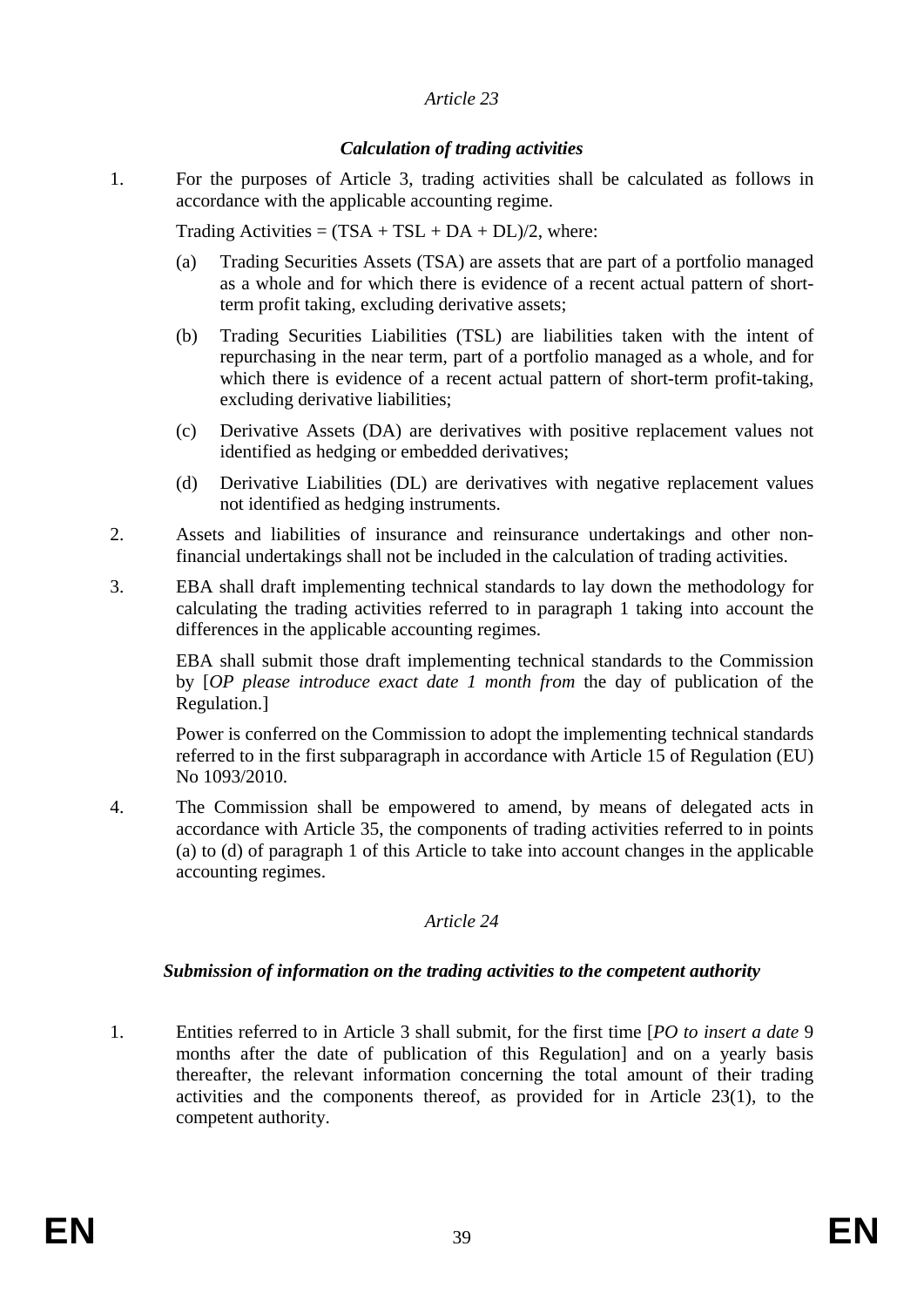2. EBA shall develop draft implementing technical standards to determine the uniform template for the reporting referred to in paragraph 1 and the instructions on how to use that template.

EBA shall submit those draft implementing technical standards to the Commission by [*OP please introduce exact date,* 1 month from the day of publication of the Regulation].

Power is conferred on the Commission to adopt the implementing technical standards referred to in the first subparagraph in accordance with Article 15 of Regulation (EU) No 1093/2010.

# **Chapter V**

# **Compliance**

**SECTION ONE**

# **Entities**

# *Article 25*

# *Duties of entities subject to this Regulation*

- 1. The entities subject to this Regulation shall have appropriate measures in place to enable the competent authorities to obtain information needed to assess the compliance with this Regulation.
- 2. The entities subject to this Regulation shall provide the competent authority with all the information necessary, including the information necessary for the metrics-based assessment referred to in Article 9(2), for the assessment of their compliance with this Regulation. Those entities shall also ensure that their internal control mechanisms and administrative and accounting procedures permit the monitoring of their compliance with this Regulation at all times.
- 3. The entities subject to this Regulation shall register all their transactions and document systems and processes used for purposes of this Regulation in such a manner that the competent authority is able to monitor compliance with this Regulation at all times.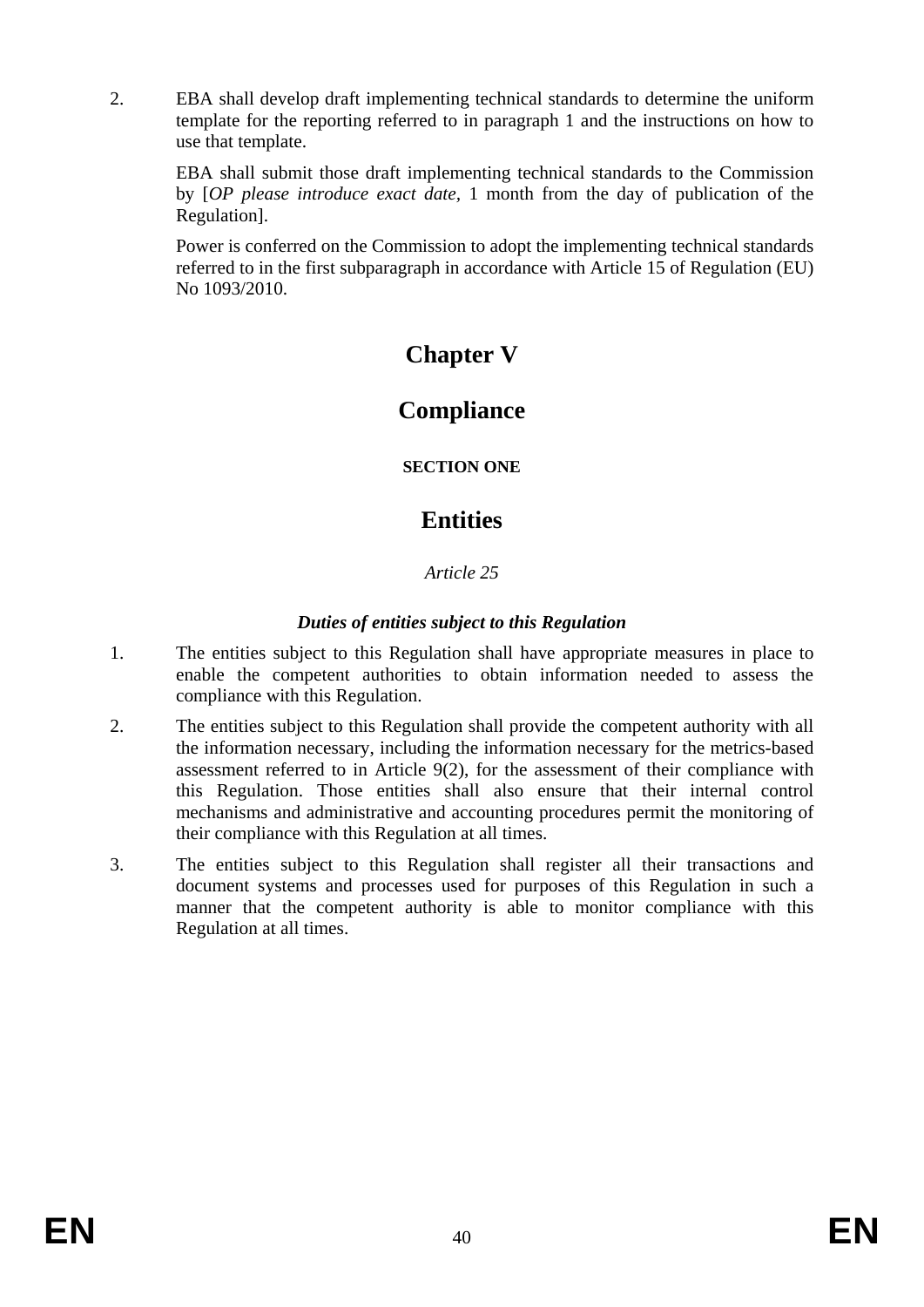#### **SECTION TWO**

# **Competent authorities**

# *Article 26*

### **Powers and duties of competent authorities**

- 1. In carrying out the duties assigned to them according to this Regulation, the competent authorities shall exercise the powers assigned to them in accordance with relevant Union law.
- 2. The competent authority shall monitor the activities of the entities subject to this Regulation, and assess and ensure compliance with this Regulation on a continuous basis.
- 3. Competent authorities shall have the power to request an EU parent, that is not a regulated entity but that has at least one subsidiary which is a regulated entity, to ensure that its regulated subsidiaries comply with this Regulation.
- 4. For the purposes of this Regulation, the consolidating supervisor shall be deemed to be the competent authority with regard to all group entities that belong to the same group as the EU parent and that are subject to this Regulation.

When the subsidiary of an EU parent is established in another Member State and supervised by a different supervisor than the EU parent and when the subsidiary is significant in accordance with Article 6(4) of Regulation (EU) No 1024/2013, the consolidating supervisor shall consult with the competent authority of the home Member State of the significant subsidiary with regard to any decision to be made by the consolidating supervisor pursuant to this Regulation.

# **Chapter VI**

# **Relationships with third countries**

# *Article 27*

# *Equivalence of the legal framework of a third country*

- 1. At the request of a competent authority of a Member State or a third country, or on its own initiative, the Commission may adopt implementing acts determining that:
	- (a) the legal, supervisory and enforcement arrangements of a third country ensures that credit institutions and parent companies in that third country comply with binding requirements which are equivalent to the requirements laid down in Articles 6, 10 to 16 and 20;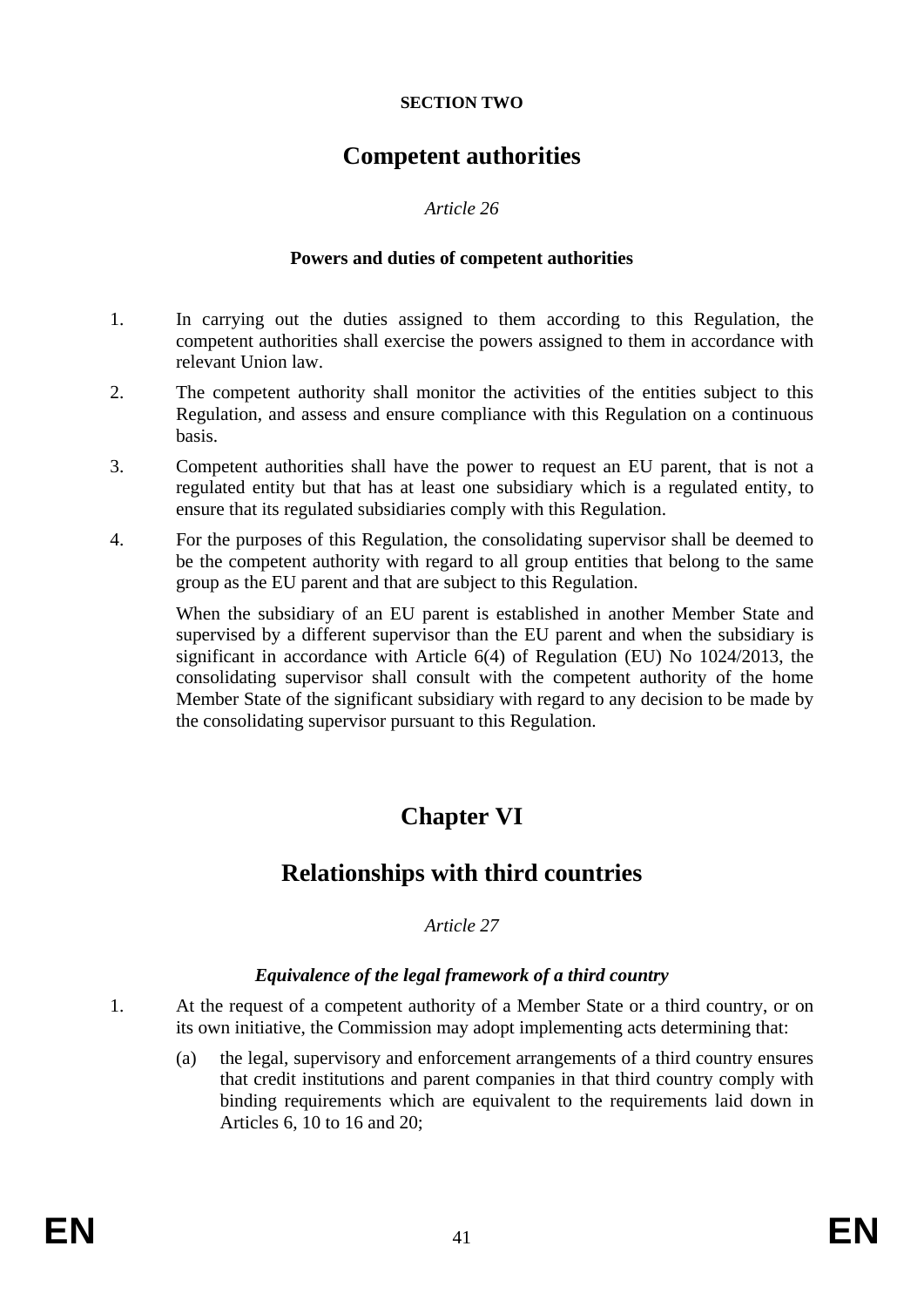- (b) the legal framework of that third country provides for an effective equivalent system for the recognition of structural measures provided under third-country national law regimes.
- 2. The Commission may amend or withdraw its decision if the conditions on the basis of which the decision has been taken are no longer fulfilled.
- 3. The Commission shall be empowered to adopt delegated acts in accordance with Article 35 of this Regulation to set the criteria for assessing whether or not a third country legal and supervisory framework is equivalent to this Regulation.

The Commission shall adopt the delegated act [*OP please introduce the exact date*  within 24 months from the entry into force of this Regulation].

4. The EBA shall establish cooperation arrangements with the relevant competent authorities of third countries whose legal and supervisory frameworks have been considered equivalent to this Regulation in accordance with paragraphs 1 to 3. Such arrangements shall specify at least a minimum information sharing regime between relevant competent authorities of both jurisdictions.

# **Chapter VII**

# **Administrative sanctions and measures**

# *Article 28*

#### *Administrative sanctions and measures*

- 1. Without prejudice to the supervisory powers of competent authorities under Article 26 and the right of Member States to provide for and impose criminal sanctions, Member States shall, in conformity with national law, provide for competent authorities to have the power to impose administrative sanctions and other administrative measures in relation to at least the following breaches:
	- (a) breach of the prohibition laid down in Article 6;
	- (b) any manipulation of information to be submitted in accordance with Article  $24(1)$ .

Member States shall provide for competent authorities the power to impose administrative sanctions and measures on a credit institution and on any group entity, including a mixed activity holding company, an insurance undertaking or reinsurance undertaking.

Where the provisions referred to in the first subparagraph apply to legal persons, in case of a breach Member States shall provide for competent authorities the power to apply sanctions, subject to the conditions laid down in national law, to members of the management body and to other individuals who under national law are responsible for the breach.

2. The administrative sanctions and measures taken for the purpose of paragraph 1 shall be effective, proportionate and dissuasive.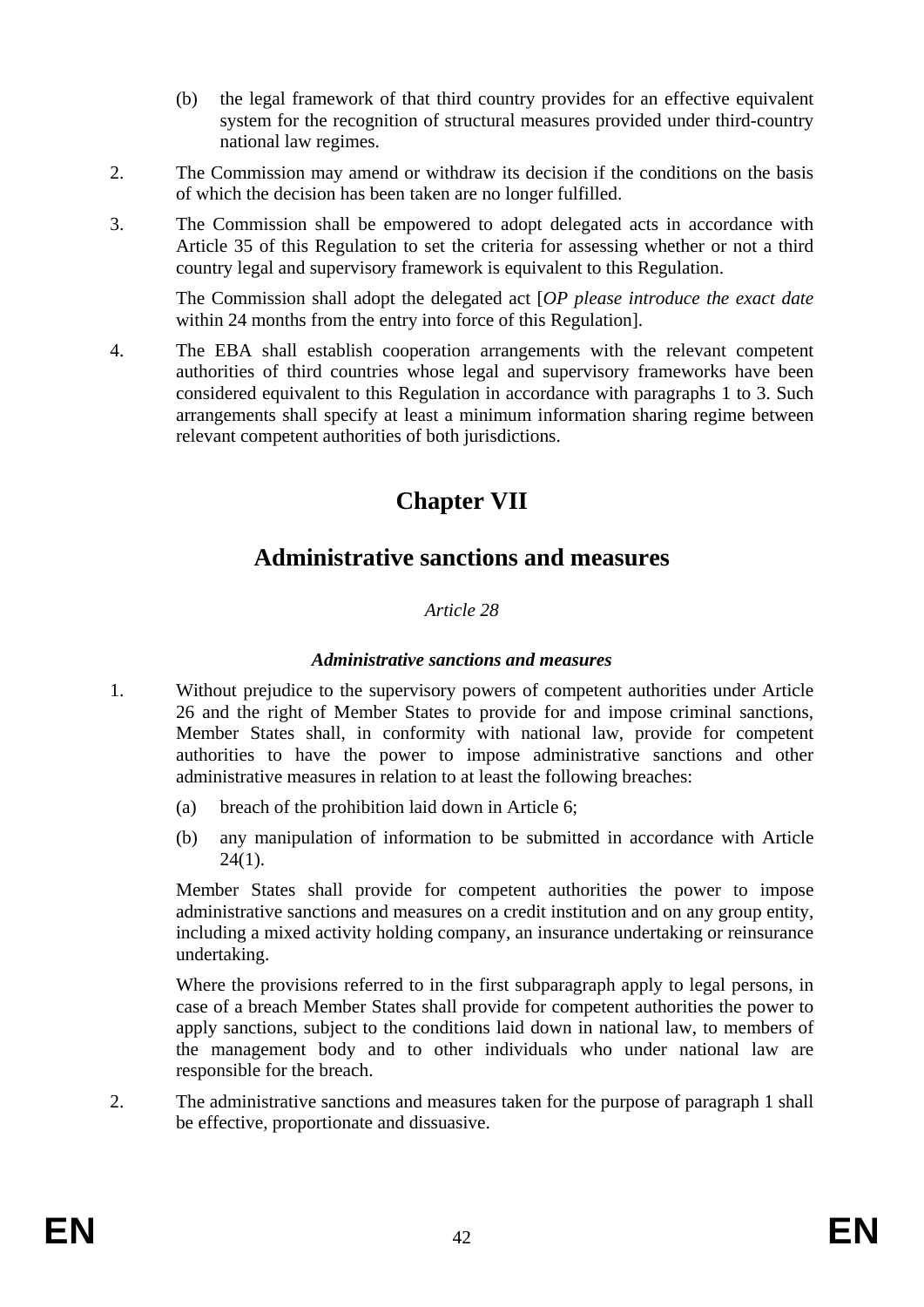3. Where Member States have chosen to lay down criminal sanctions for the breaches of the provisions referred to in paragraph 1, they shall ensure that appropriate measures are in place so that a competent authority has all the necessary powers to liaise with judicial authorities within their jurisdiction to receive specific information related to criminal investigations or proceedings commenced for possible violations of Article 6 and for manipulating information to be submitted in accordance with 24(1), and to provide the same to other competent authorities and EBA to fulfil their obligation to cooperate with each other and, where relevant with EBA for the purposes of paragraph 1.

Competent authorities may also cooperate with competent authorities of other Member States with respect to facilitating the exercise of their sanctioning powers.

- 4. Member States shall, in conformity with national law, confer on competent authorities the power to apply at least the following administrative sanctions and other measures in the event of the breaches referred to in paragraph 1:
	- (a) an order requiring the person responsible for the breach to cease the unlawful conduct and to desist from a repetition of that conduct;
	- (b) the disgorgement of the profits gained or losses avoided due to the breach in so far as they can be determined;
	- (c) a public warning which indicates the person responsible and the nature of the breach;
	- (d) withdrawal or suspension of the authorisation;
	- (e) a temporary ban of any natural person, who is deemed responsible, from exercising management functions of an entity referred to in Article 3;
	- (f) in the event of repeated breaches, permanent ban of any natural person who is deemed responsible, from exercising management functions in an entity referred to in Article 3;
	- (g) maximum administrative pecuniary sanctions of at least three times the amount of the profits gained or losses avoided because of the breach where those can be determined;
	- (h) in respect of a natural person, a maximum administrative pecuniary sanction of at least EUR 5 000 000 or in the Member States whose currency is not the euro, the corresponding value in the national currency on the date of entry to force of this Regulation;
	- (i) in respect of legal persons, maximum administrative pecuniary sanctions of at least 10 per cent of the total annual turnover of the legal person according to the last available accounts approved by the management body; where the legal person is a parent undertaking or a subsidiary of the parent undertaking which has to prepare consolidated financial accounts according to Directive 2013/34/EU, the relevant total annual turnover shall be the total annual turnover or the corresponding type of income according to the relevant accounting regime according to the last available consolidated accounts approved by the management body of the ultimate parent undertaking.

Member States may provide that competent authorities may have powers in addition to those referred to in this paragraph and may provide for a wider scope of sanctions and higher levels of sanctions than those established in this paragraph.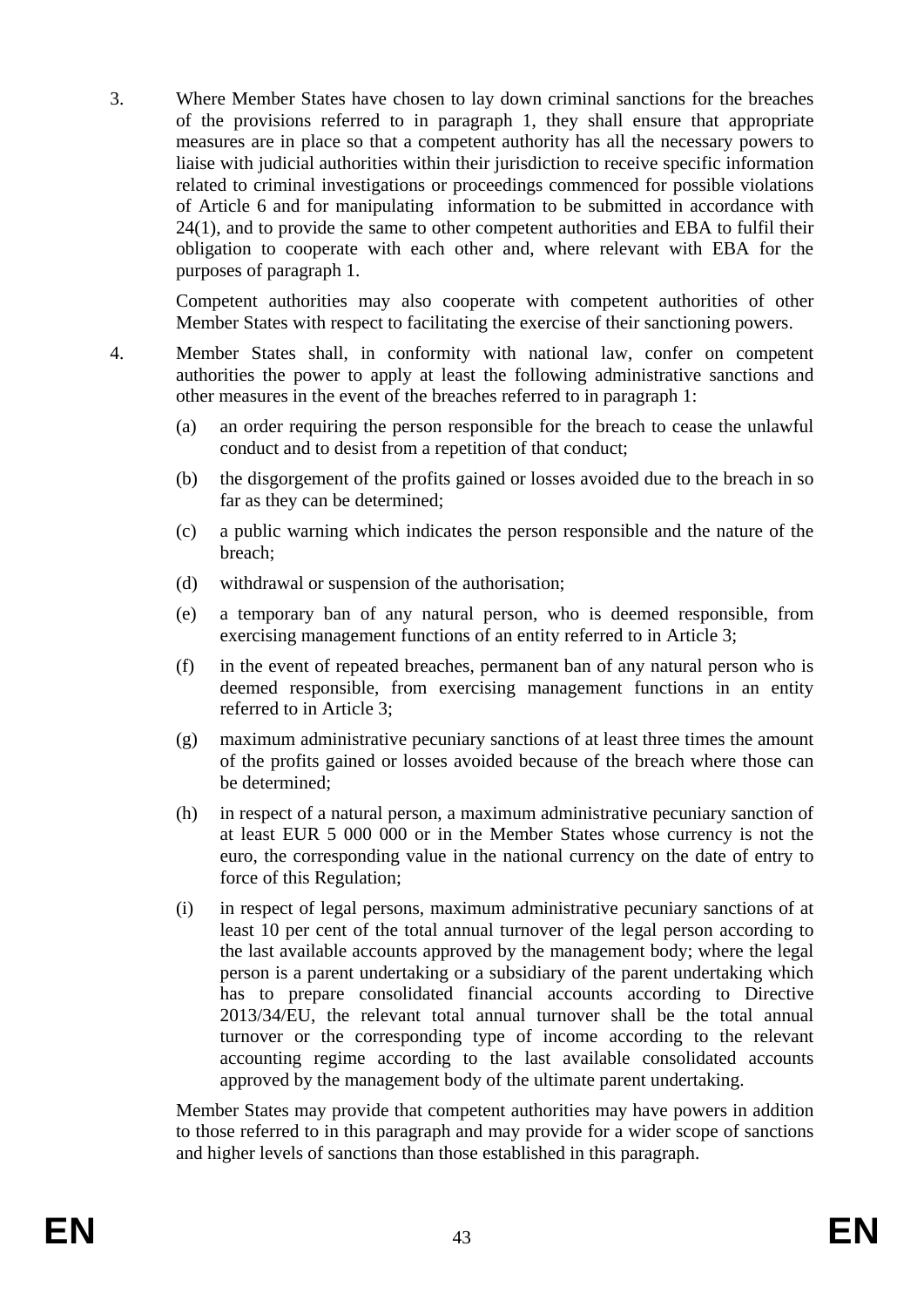5. By [*OP please introduce the exact date* 12 months after entry into force of this Regulation] Member States shall notify the rules regarding paragraph 1 to the Commission and the EBA. They shall notify the Commission and the EBA without delay of any subsequent amendment thereto.

### *Article 29*

### *Exercise of supervisory powers and sanctions*

- 1. Member States shall ensure that when determining the type and level of administrative sanctions and other measures, competent authorities shall take into account all relevant circumstances, including, where appropriate:
	- (a) the gravity and duration of the breach;
	- (b) the degree of responsibility of the person responsible for the breach;
	- (c) the financial strength of the person responsible for the breach, by considering factors such as the total turnover in the case of a legal person, or the annual income in the case of a natural person;
	- (d) the importance of the profits gained or losses avoided by the person responsible for the breach, insofar as they can be determined;
	- (e) the level of cooperation of the person responsible for the breach with the competent authority, without prejudice to the need to ensure disgorgement of profits gained or losses avoided by that person;
	- (f) previous breaches by the person responsible for the breach;
	- (g) measures taken by the person responsible for the breach to prevent its repetition;
	- (h) any potential systemic consequences of the breach.

# *Article 30*

# *Reporting of breaches*

- 1. A competent authority shall establish effective mechanisms to enable reporting of actual or potential breaches referred to in Article 28(1).
- 2. The mechanisms referred to in paragraph 1 shall include at least:
	- (a) specific procedures for the receipt of reports of breaches and their follow-up, including the establishment of secure communication channels for such reports;
	- (b) appropriate protection for persons working under a contract of employment, who report breaches or who are accused of breaches, against retaliation, discrimination or other types of unfair treatment;
	- (c) protection of personal data both of the person who reports the breach and the natural person who allegedly committed the breach, including protection in relation to preserving the confidentiality of their identity, at all stages of the procedure without prejudice to disclosure of information being required by national law in the context of investigations or subsequent judicial proceedings.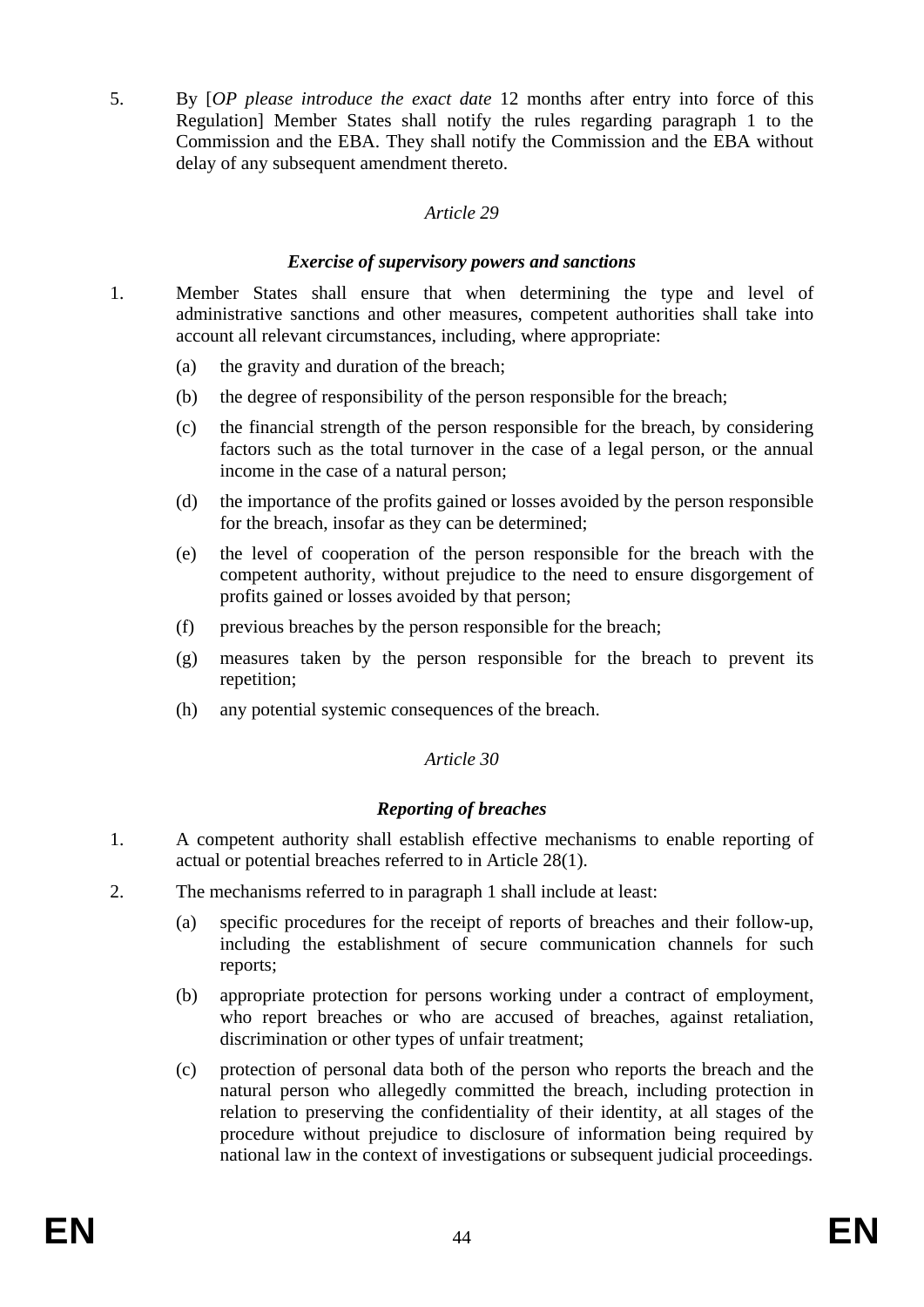- 3. Member States shall require employers to have in place appropriate internal procedures for their employees to report breaches referred to in Article 28(1).
- 4. Member States may provide for financial incentives to persons who offer relevant information about potential breaches of this Regulation to be granted in accordance with national law where such persons do not have other pre-existing legal or contractual duties to report such information, and provided that the information is new, and it results in the imposition of an administrative sanction or other measure taken for a breach of this Regulation or a criminal sanction.

### *Article 31*

### *Exchange of information with EBA*

- 1. Competent authorities shall provide the EBA annually with aggregated information regarding all administrative measures and sanctions imposed by them in accordance with Article 28. EBA shall publish that information in an annual report.
- 2. Where Member States have chosen to lay down criminal sanctions for the breaches of the provisions referred to in Article 28(1), their competent authorities shall provide EBA annually with anonymised and aggregated data regarding all criminal investigations undertaken and criminal sanctions imposed. EBA shall publish that information in an annual report.
- 3. Where the competent authority has disclosed administrative sanctions, fines and other measures, as well as criminal sanctions to the public, it shall simultaneously notify EBA thereof.
- 4. EBA shall develop draft implementing technical standards to determine the procedures and forms for exchange of information as referred to in paragraphs 1 and 2.

EBA shall submit those draft implementing technical standards to the Commission [*OP please introduce exact date* by 12 months after the publication of the Regulation].

Power is conferred to the Commission to adopt the implementing technical standards referred to in the first subparagraph in accordance with Article 15 of Regulation (EU) No 1095/2010.

#### *Article 32*

#### *Publication of decisions*

1. Subject to the third subparagraph, a competent authority shall publish any decision imposing an administrative sanction or other measure in relation to a breach of Article 6 and for manipulating financial reporting referred to in Article 28(1) on its website immediately after the person subject to that decision has been informed of that decision.

The information published pursuant to the first subparagraphs shall specify at least the type and nature of the breach and the identity of the person subject to the decision.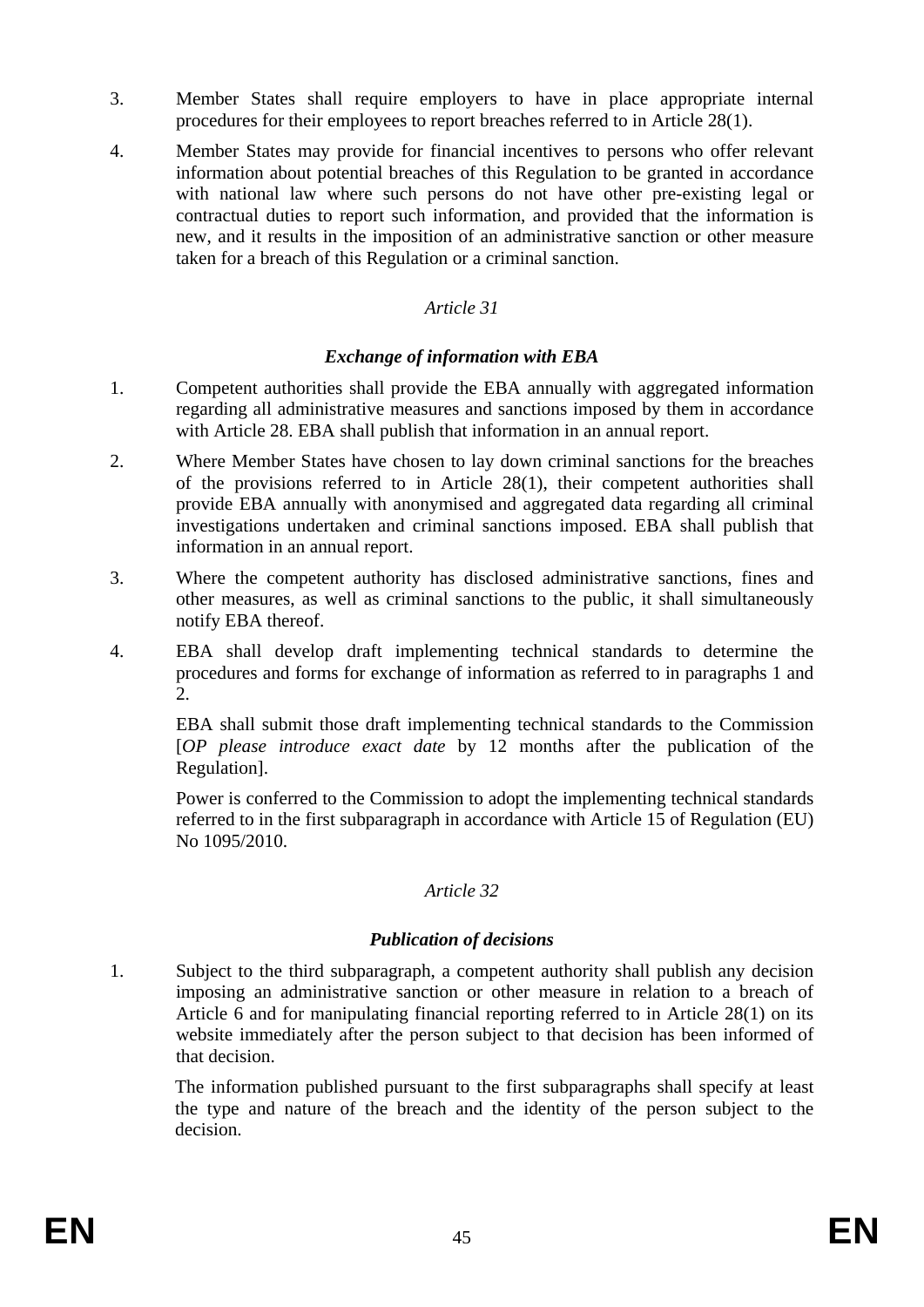The first and second subparagraphs do not apply to decisions imposing measures that are of an investigatory nature.

Where a competent authority considers, following a case-by-case assessment, that the publication of the identity of the legal person subject to the decision, or the personal data of a natural person, would be disproportionate, or where such publication would jeopardise an ongoing investigation or the stability of the financial markets or an on-going investigation, it shall do one of the following:

- (a) defer publication of the decision until the reasons for that deferral cease to exist;
- (b) publish the decision on an anonymous basis in a manner which is in accordance with national law where such publication ensures the effective protection of the personal data concerned and, where appropriate, postpone publication of the relevant data for a reasonable period of time where it is foreseeable that the reasons for anonymous publication will cease to exist during that period;
- (c) not publish the decision in the event that the competent authority is of the opinion that publication in accordance with point (a) or (b) will be insufficient to ensure:
	- (i) that the stability of financial markets is not jeopardised;
	- (ii) the proportionality of the publication of such decisions with regard to measures which are deemed to be of a minor nature.
- 2. Where the decision is subject to an appeal before a national judicial, administrative or other authority, a competent authority shall also publish immediately on their website such information and any subsequent information on the outcome of such an appeal. Moreover, any decision annulling a decision subject to appeal shall also be published.
- 3. A competent authority shall ensure that any decision that is published in accordance with this Article shall remain accessible on their website for a period of at least five years after its publication. Personal data contained in those decisions shall be kept on the website of the competent authority for the period which is necessary in accordance with the applicable data protection rules.

# **Chapter VIII**

# **Reports and review**

# *Article 33*

# *Reports by EBA*

EBA shall, in cooperation with ESMA, prepare the following reports and submit them to the Commission within [*OP please introduce exact date, 12* months *from the publication of the Regulation*.]: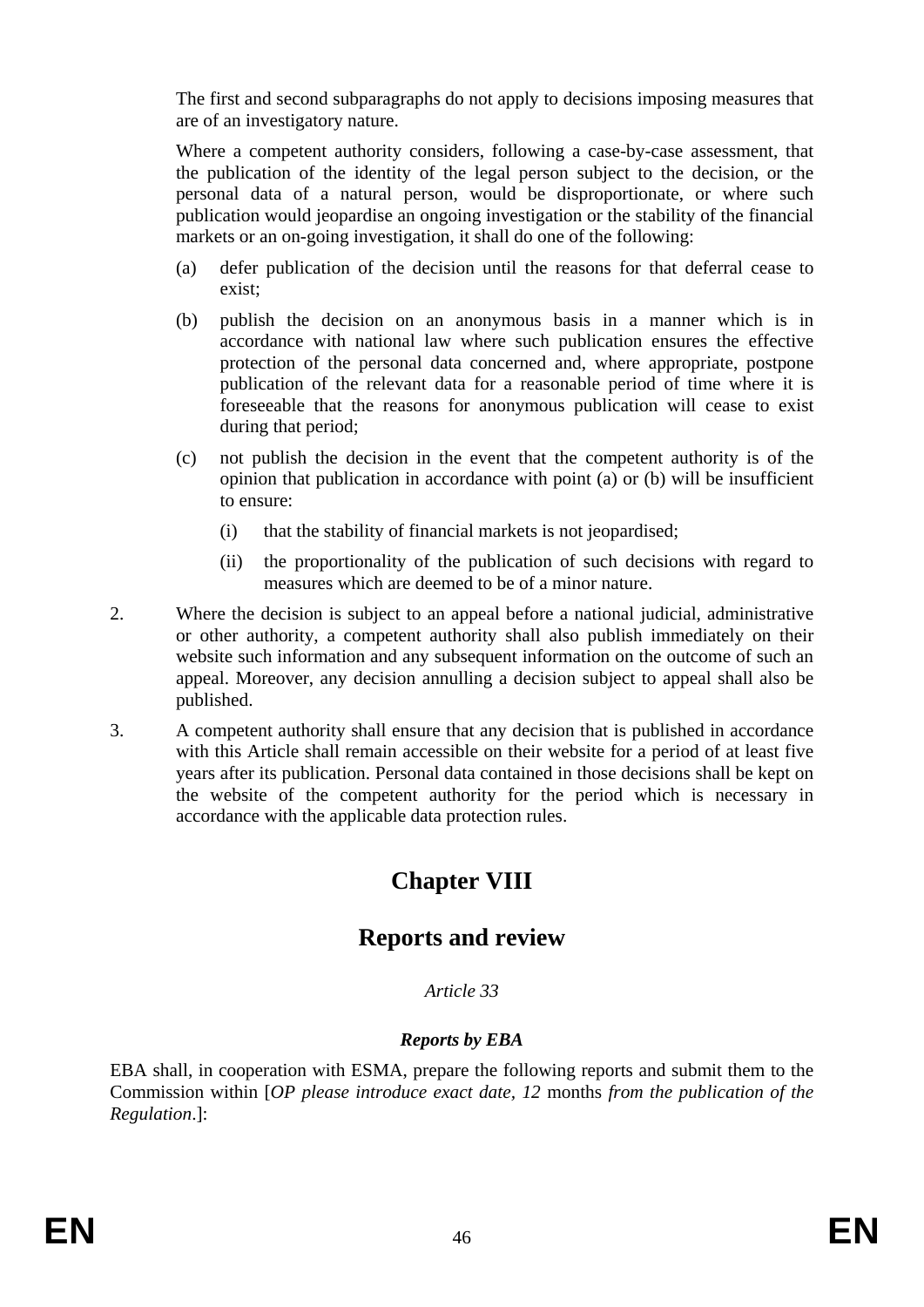- (a) a report on the possible limit of the metrics in points (a) to (h) in Article 9(2) and the types of securitisation that in the view of EBA do not pose a threat to the financial stability of the core credit institution or to the Union financial system;
- (b) a report on whether other types of derivatives and other types of financial instruments than those listed in Article 11(1) should be included for the purpose of the prudent management of a core credit institution's own risk;
- (c) a report on whether other financial instruments for hedging purposes than those listed in Article 12(1) could be permitted to be sold to clients and the proportion of own funds requirements above which derivatives may not be sold as referred to in point (b) of Article 12(2).

#### *Article 34*

#### *Review*

The Commission shall, on a regular basis, monitor the effect of rules laid down in this Regulation in respect of the achievement of the objectives referred to in Article 1 and on the stability of the Union financial system as a whole, taking into account market structure developments as well as the development and activities of the entities regulated by this Regulation, and make any appropriate proposals. The review shall in particular focus on the application of the thresholds referred to in Article 3, the application and effectiveness of the prohibition foreseen in Article 6, the scope of activities referred to in Article 8 and the suitability of the metrics set out in Article 9. By 1 January 2020 and on a regular basis thereafter, the Commission shall, after taking into account the views of the competent authorities, submit to the European Parliament and to the Council a report, including the issues mentioned above, if appropriate accompanied by a legislative proposal.

# **Chapter IX**

# **Final provisions**

# *Article 35*

#### *Exercise of delegated powers*

- 1. The power to adopt delegated acts is conferred on the Commission subject to the conditions laid down in this Article.
- 2. The delegation of power referred to in Articles 6(6), 8(3), 10(5), 11(3), 12(2), 15(2), second sub-paragraph of Article 16, Articles 23(4) and 27(3) shall be conferred on the Commission for an indeterminate period of time from the date referred to in Article 38.
- 3. The delegation of power referred to in Articles 6(6), 8(3), 10(5), 11(3), 12(2), 15(2), second sub-paragraph of Article 16, Article 23(4) and 27(3) may be revoked at any time by the European Parliament or by the Council. A decision of revocation shall put an end to the delegation of the power specified in that decision. It shall take effect the day following the publication of the decision in the *Official Journal of the*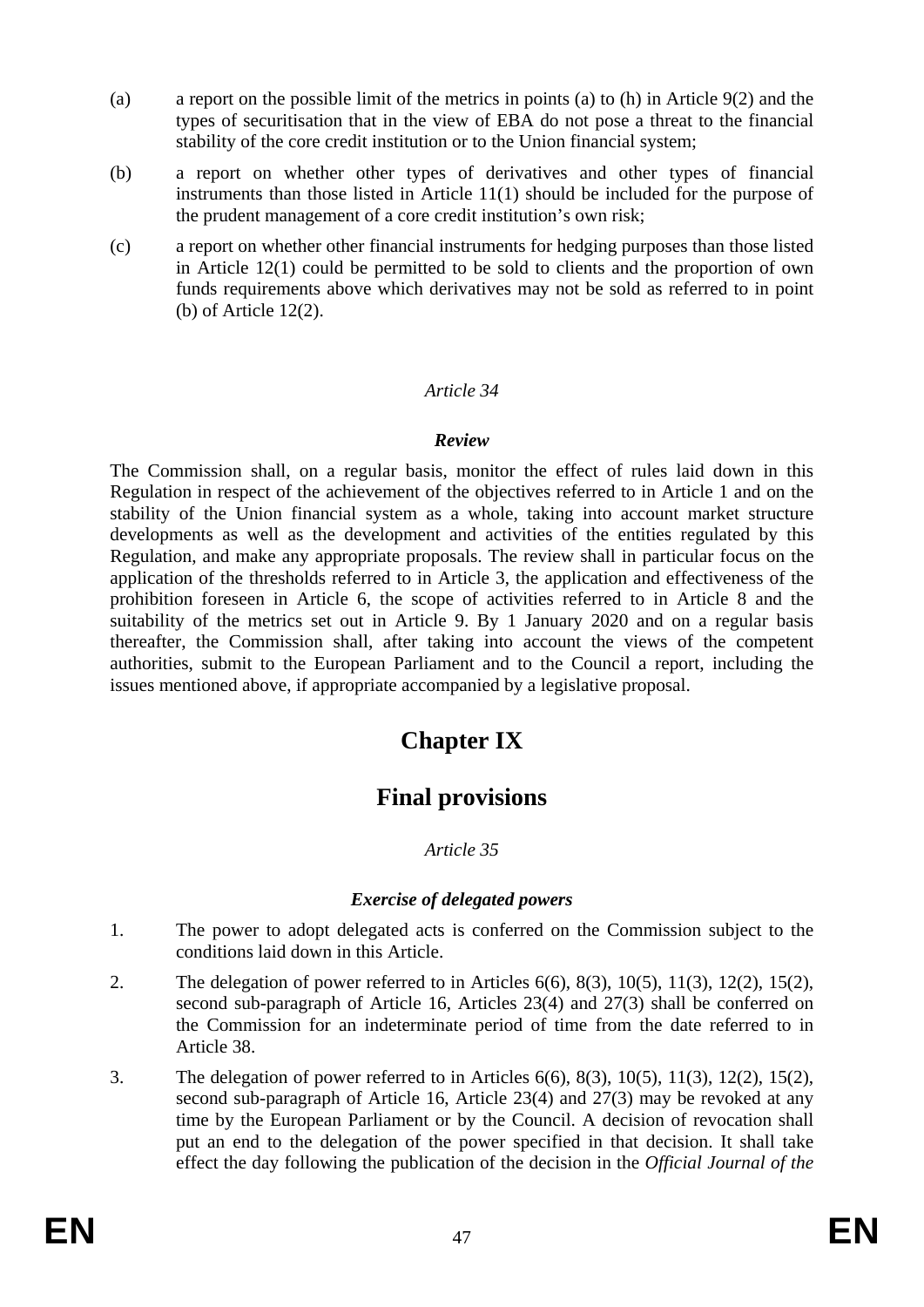*European Union* or at a later date specified therein. It shall not affect the validity of any delegated acts already in force.

- 4. As soon as it adopts a delegated act, the Commission shall notify it simultaneously to the European Parliament and to the Council.
- 5. A delegated act adopted pursuant to Articles 6(6), 8(3), 10(5), 11(3), 12(2), 15(2), second sub-paragraph of Article 16, Article 23(4) and 27(3) shall enter into force only if no objection has been expressed either by the European Parliament or the Council within a period of 2 months of notification of that act to the European Parliament and the Council or if, before the expiry of that period, the European Parliament and the Council have both informed the Commission that they will not object. That period shall be extended by 2 months at the initiative of the European Parliament or the Council.

# *Article 36*

# *Entry into force and date of application*

This Regulation shall enter into force on the twentieth day following that of its publication in the *Official Journal of the European Union*.

It shall apply from the date of entry into force, with the exception of Article 6 that shall apply [*OP please introduce exact date,* 18 months after publication of this Regulation] and Articles 13 to 18 and 20 that shall apply [*OP please introduce exact date,* 36 months after publication of this Regulation].

This Regulation shall be binding in its entirety and directly applicable in all Member States.

Done at Brussels,

*For the European Parliament For the Council The President The President*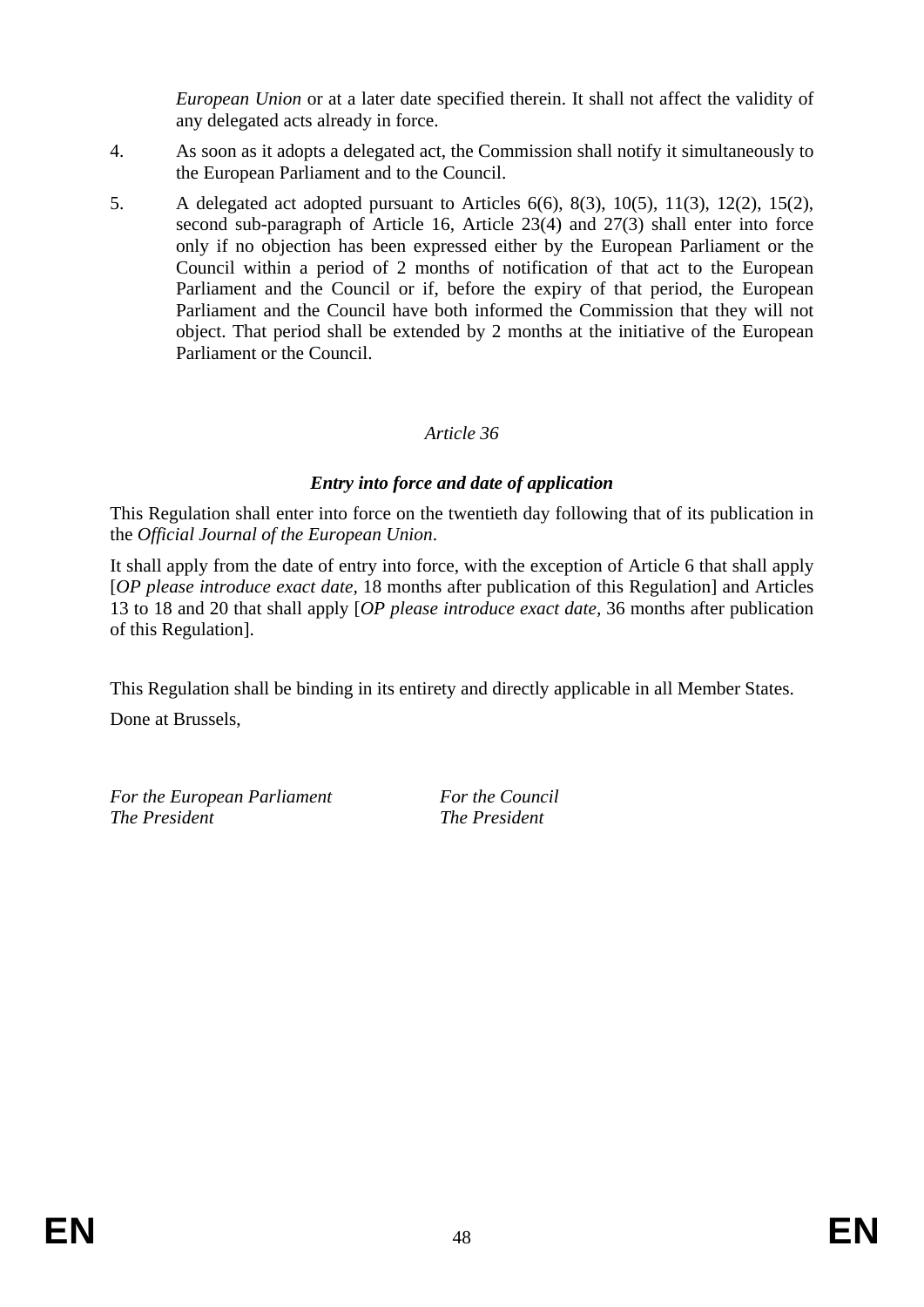# **LEGISLATIVE FINANCIAL STATEMENT**

# **1. FRAMEWORK OF THE PROPOSAL/INITIATIVE**

- 1.1. Title of the proposal/initiative
- 1.2. Policy area(s) concerned in the ABM/ABB structure
- 1.3. Nature of the proposal/initiative
- 1.4. Objective(s)
- 1.5. Grounds for the proposal/initiative
- 1.6. Duration and financial impact
- 1.7. Management mode(s) envisaged

# **2. MANAGEMENT MEASURES**

- 2.1. Monitoring and reporting rules
- 2.2. Management and control system
- 2.3. Measures to prevent fraud and irregularities

# **3. ESTIMATED FINANCIAL IMPACT OF THE PROPOSAL/INITIATIVE**

 3.1. Heading(s) of the multiannual financial framework and expenditure budget line(s) affected

- 3.2. Estimated impact on expenditure
- *3.2.1. Summary of estimated impact on expenditure*
- *3.2.2. Estimated impact on operational appropriations*
- *3.2.3. Estimated impact on appropriations of an administrative nature*
- *3.2.4. Compatibility with the current multiannual financial framework*
- *3.2.5. Third-party contributions*
- 3.3. Estimated impact on revenue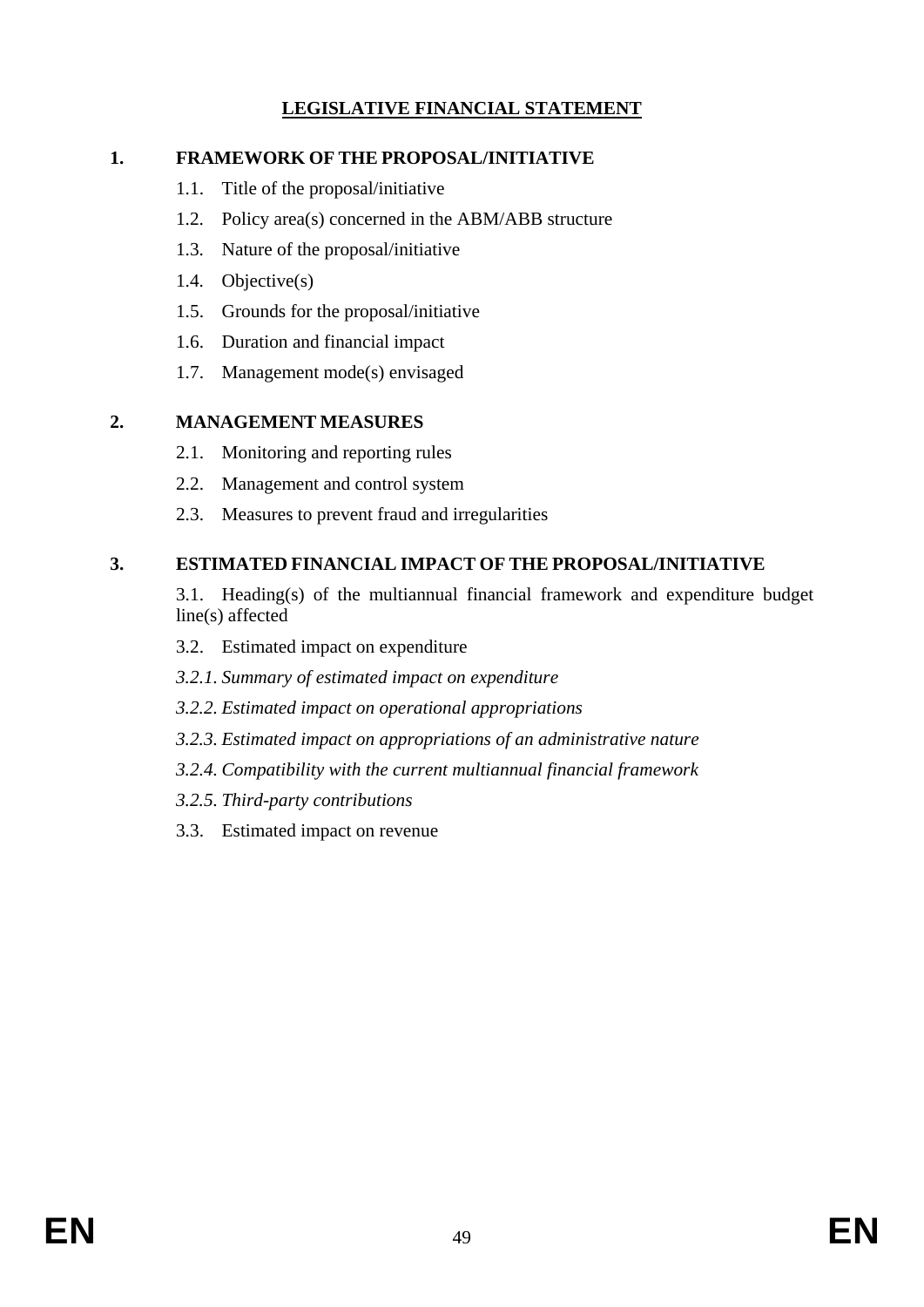# **LEGISLATIVE FINANCIAL STATEMENT**

# **1. FRAMEWORK OF THE PROPOSAL/INITIATIVE**

# **1.1. Title of the proposal/initiative**

Regulation of the European Parliament and of the Council on structural measures improving the resilience of EU banks

# **1.2. Policy area(s) concerned in the ABM/ABB structure<sup>43</sup>**

Internal Market – Financial markets

# **1.3. Nature of the proposal/initiative**

: The proposal/initiative relates to a **new action**

# **1.4. Objective(s)**

### *1.4.1. The Commission's multiannual strategic objective(s) targeted by the proposal/initiative*

Contribute to reducing the risks to financial stability and restoring investor and other market participants' confidence in financial markets

# *1.4.2. Specific objective(s) and ABM/ABB activity(ies) concerned*

In the light of the general objectives above, the regulation aims at preventing systemic risk, financial stress or failure large, complex and interconnected banks and to meet a number of objectives:

- To reduce excessive risk taking within the credit institution;
- To remove material conflicts of interest between the different parts of the credit institution;
- To avoid misallocation of resources and to encourage lending to the real economy;
- To ensure undistorted conditions of competition for all institutions within the internal market;
- To reduce interconnectedness within the financial sector leading to systemic risk;
- To facilitate efficient management, monitoring and supervision of a credit institution; and
- To facilitate the orderly resolution and recovery of the group.

 $43$ 

ABM: activity-based management – ABB: activity-based budgeting.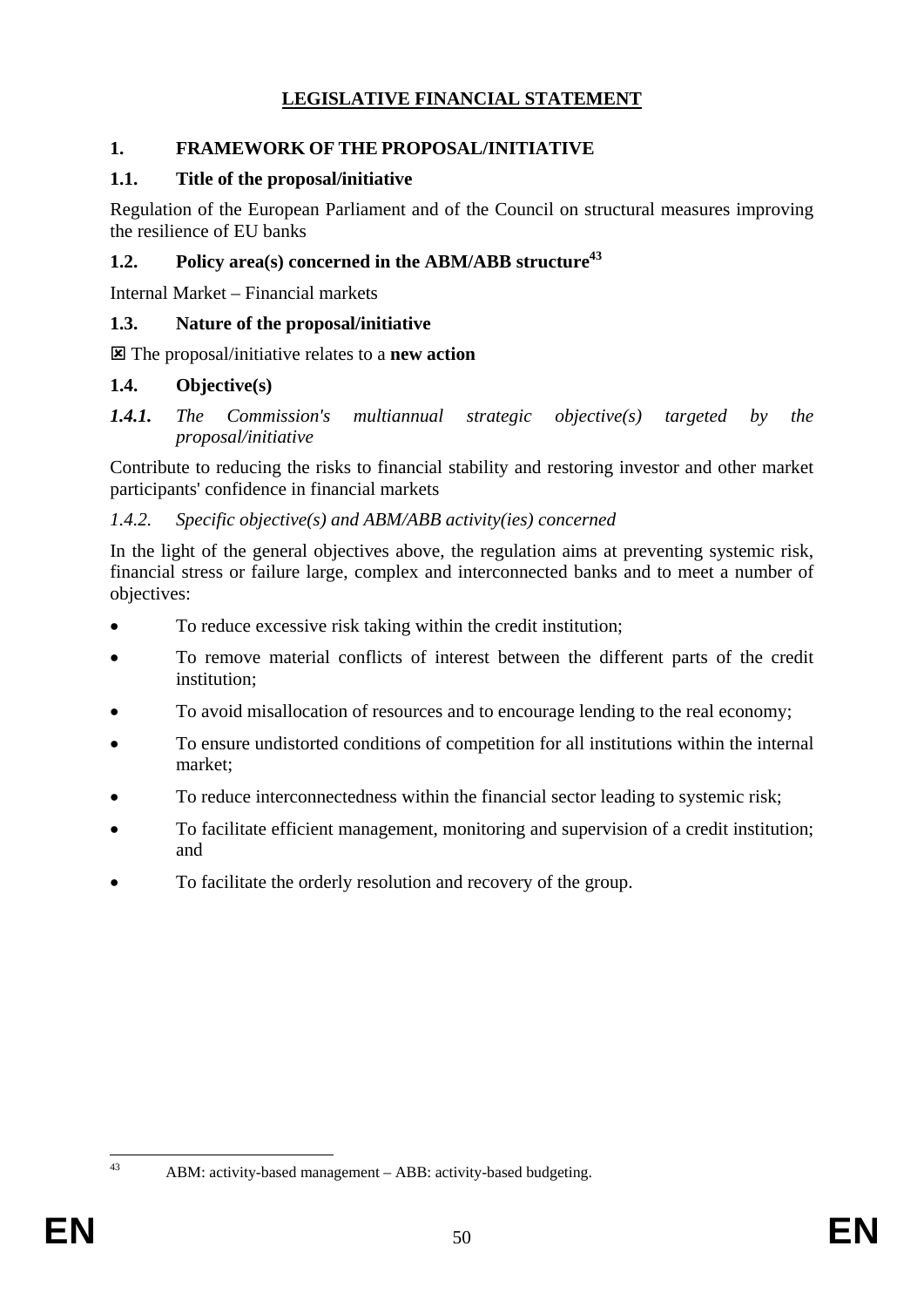# *1.4.3. Expected result(s) and impact*

*Specify the effects which the proposal/initiative should have on the beneficiaries/groups targeted.*  Reduction of risk taking within the credit institution;

Reduction of conflicts of interest between the different parts of the credit institution;

Reduced misallocation of resources and more lending to the real economy;

Less distortion of competition within the internal market;

Reduced interconnectedness within the financial sector;

More efficient management, monitoring and supervision of a credit institution;

More orderly resolution and recovery of the largest and most complex banking groups.

### *1.4.4. Indicators of results and impact*

*Specify the indicators for monitoring implementation of the proposal/initiative.* 

Relevant indicators to evaluate the proposal could include:

- Number and size of banks subjected to structural separation requirements;
- Allocation of activities to deposit-taking or trading entity;
- Transaction volumes, spreads or liquidity in relevant markets;
- Trends in market shares of banks subject to structural separation;
- Market concentration in activities subject to structural separation;
- New entrants in activities subject to structural separation;
- Trends in profitability of banks subject to structural separation;
- Measures of the size of implicit public subsidies;
- Measures of TBTF banks' funding cost advantage;
- Measures of trading and loan activity by TBTF banks.

# **1.5. Grounds for the proposal/initiative**

# *1.5.1. Requirement(s) to be met in the short or long term*

Since the start of the financial crisis, the European Union (the "EU") and its Member States have engaged in a fundamental overhaul of bank regulation and supervision.

In the area of banking, the EU has initiated a number of reforms to increase the resilience of banks and to reduce the impact of potential bank failures, the objectives being to create a safer, sounder, more transparent and responsible financial system that works for the economy and society as a whole (see in particular the new Capital Requirement Regulation and Directive (the "CRR"/"CRDIV") as well as the proposed Bank Recovery and Resolution Directive (the "BRRD").

However, the EU banking sector and individual banks remain large in absolute and relative terms. The largest banks are also more active in complex trading activities and more active cross-border through a very high number of legal entities.

Several EU Member States as well as third countries have therefore taken a step further and have enacted, or are in the process of enacting, structural reforms of their respective banking sectors to address concerns related to the largest and most complex financial institutions. Also international institutions such as the G20, the Financial Stability Board, the Bank for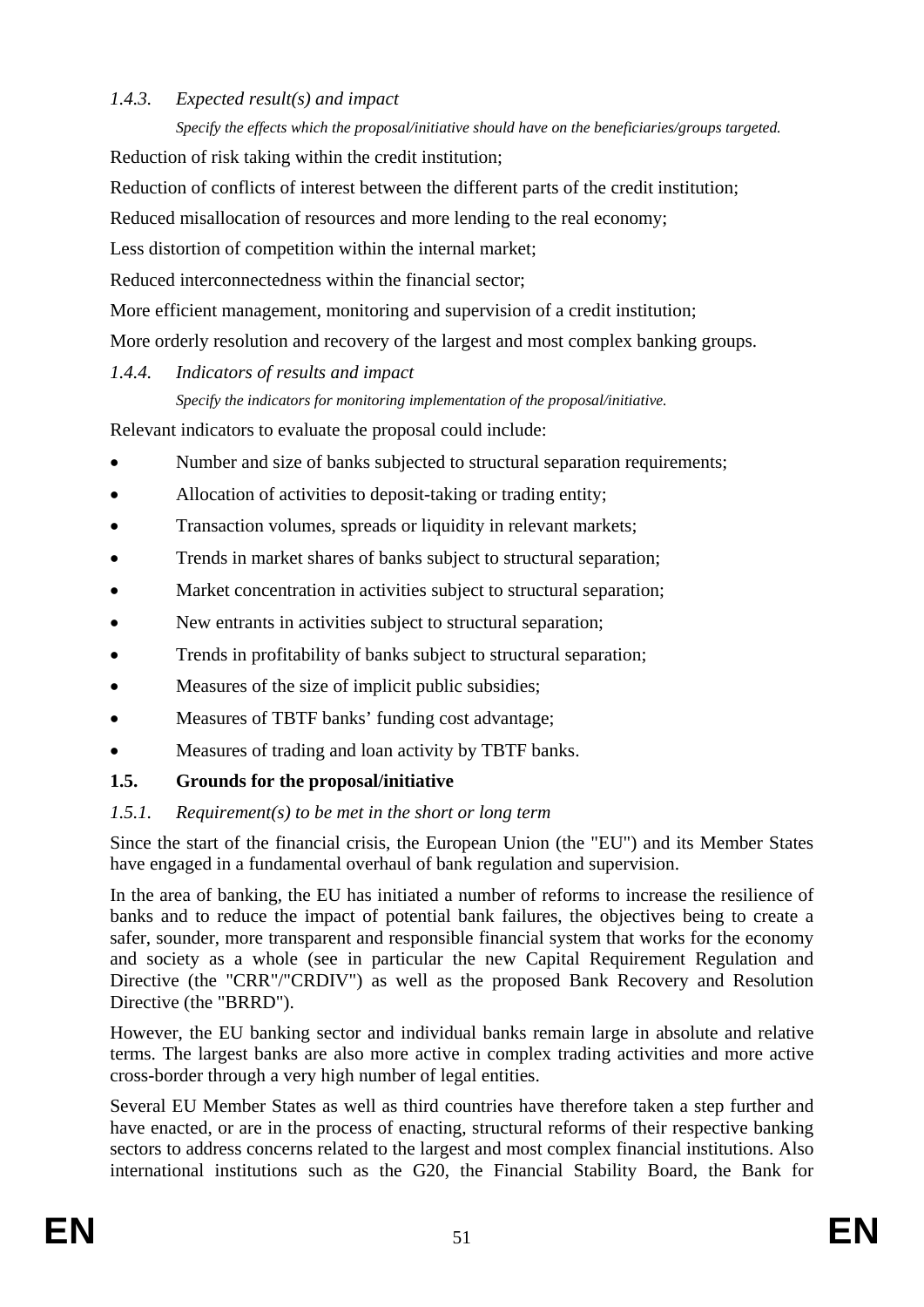International Settlements, the International Monetary Fund, and the Organisation for Economic Cooperation and Development have highlighted the role of such reforms as regards e.g. resolvability and have called for a broad and global debate on bank business models.

# *1.5.2. Added value of EU involvement*

In light of these developments, there is a strong justification to act at EU level. While the national reforms broadly share the same objective, they differ in detail. This will distort establishment decisions, as TBTF banks may transfer activities to, or locate, in another Member State. A common EU response would therefore be a more effective response. The need for uniform rules is particularly important for the banking union in order to facilitate the supervisory tasks of the SSM and the resolution actions of the SRM.

# *1.5.3. Lessons learned from similar experiences in the past*

n/a

# *1.5.4. Compatibility and possible synergy with other appropriate instruments*

The EU has already initiated a number of reforms to increase the resilience of banks and to reduce the probability and impact of bank failure. These reforms include measures to strengthen banks' solvency (the capital and liquidity requirements part of the CRR/CRDIV package); measures to strengthen bank resolvability (the proposed BRRD); measures to better guarantee deposits (the revision of the Deposit Guarantee Schemes directive (the "DGS"); measures to improve transparency and address the risks of derivatives and to improve market infrastructures (European Market Infrastructure Regulation (the "EMIR") and related revisions to the Markets in Financial Instruments Directive ("MiFID")). Additionally, in order to break the negative feedback cycle between the sovereign and banking risks and to restore confidence in the euro and the banking system, the European Commission has called for further development of a Banking Union, building on the single rule book that will be applicable to all banks in the entire EU. This include a Single Supervisory Mechanism ("SSM") and a Single Resolution Mechanism ("SRM), which will be mandatory for members of the euro area but open to voluntary participation for all other Member States.

Despite this broad-ranging reform agenda further measures are needed to reduce the probability and impact of failure of TBTF banks. Such measures have global support, as evidenced by recent statements by G20 leaders and ministers.

As regards impact of failure, implementation of the BRRD will pave the way for the orderly resolution of normal EU banks and thus significantly reduce the impact of failure of such banks on public finances. The resolution powers will be challenging to exercise for TBTF banks, given their particularly large, complex and integrated balance sheets and corporate structures. As a result, while the potential for eventual public support is certainly reduced, it may still not be eradicated if the powers are not in all instances fully applied. The impact of a failure of a large and complex bank may therefore still be significant. All this may explain market perceptions of remaining implicit subsidies and call for further clarity as regards potential additional structural measures. Structural reform will increase the options available to authorities when dealing with failing banking groups. By increasing orderly resolution credibility, it will also improve market discipline and bank balance sheet dynamics ex ante. Structural reforms could make the newly granted powers in BRRD more effective for TBTF banks, as resolution authorities would deal with separate, segregated and simpler balance sheets. This would make it easier to monitor and assess the different entities of a banking group and it expands the range of options at the disposal of resolution authorities. Additional measures for TBTF banks would be in line with the BRRD's proportionality principle.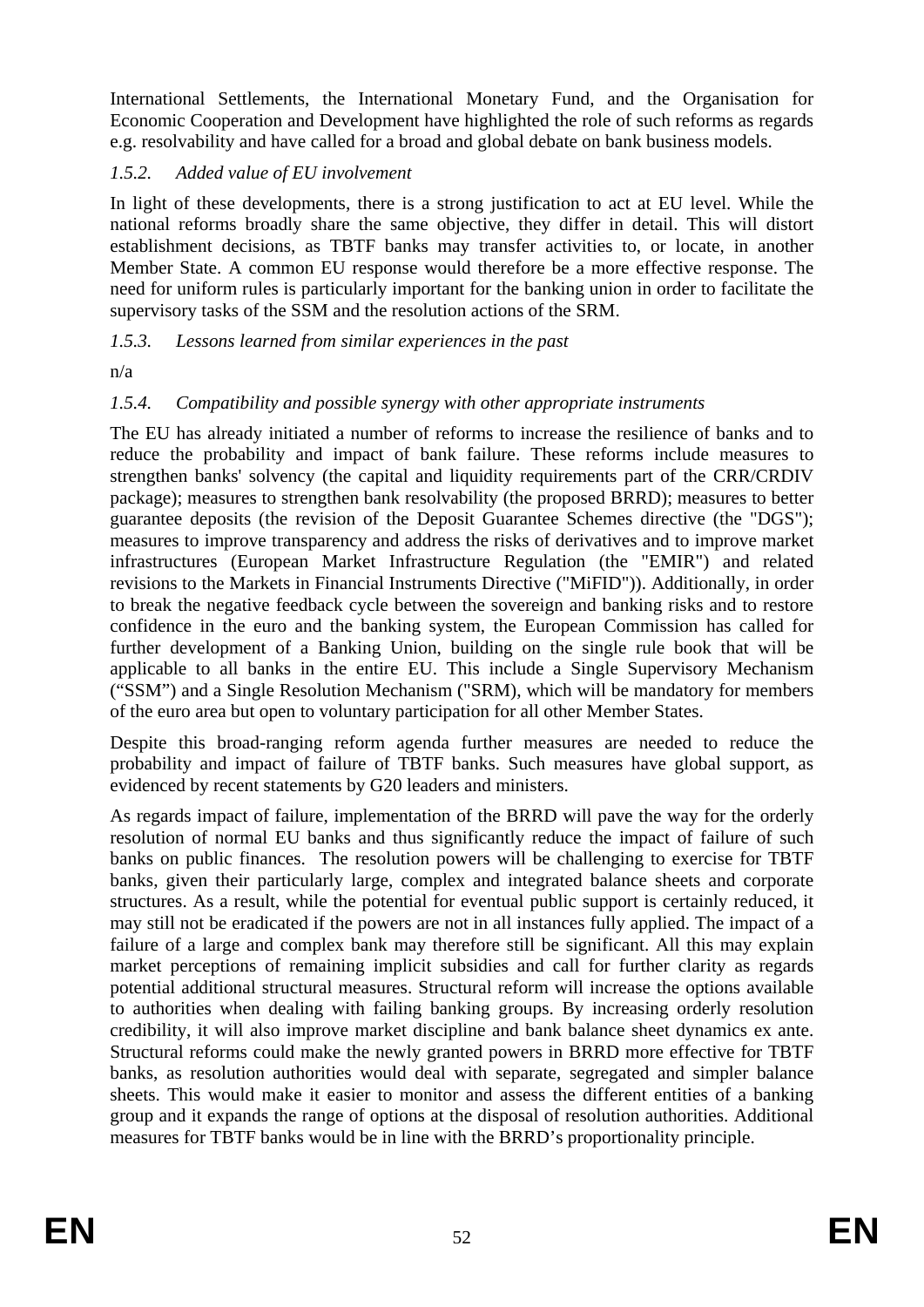# **1.6. Duration and financial impact**

# : Proposal/initiative of **unlimited duration**

Entry into force and start of application foreseen for 2015/2017 with compliance with proprietary trading ban as of January 2017 and potential separation requirements as of July 2018.

# **1.7. Management mode(s) planned**<sup>44</sup>

# **From the 2014 budget**

**Direct management** by the Commission

- $\Box$  by its departments, including by its staff in the Union delegations;
- $\Box$  by the executive agencies;

**Shared management** with the Member States

: **Indirect management** by delegating implementation tasks to:

- $\Box$  third countries or the bodies they have designated;
- $\Box$  international organisations and their agencies (to be specified);
- $\Box$  the EIB and the European Investment Fund;
- $\square$  bodies referred to in Articles 208 and 209 of the Financial Regulation;
- $\Box$  public law bodies;
- $-\Box$  bodies governed by private law with a public service mission to the extent that they provide adequate financial guarantees;
- $\Box$  bodies governed by the private law of a Member State that are entrusted with the implementation of a public-private partnership and that provide adequate financial guarantees;
- $\Box$  persons entrusted with the implementation of specific actions in the CFSP pursuant to Title V of the TEU, and identified in the relevant basic act.
- *If more than one management mode is indicated, please provide details in the "Comments" section.*

# Comments

EBA is a regulatory agency acting under the oversight of the Commission.

 $\overline{A}$ Details of management modes and references to the Financial Regulation may be found on the BudgWeb site[: http://www.cc.cec/budg/man](http://www.cc.cec/budg/man/budgmanag/budgmanag_en.html)/budgmanag/budgmanag\_en.html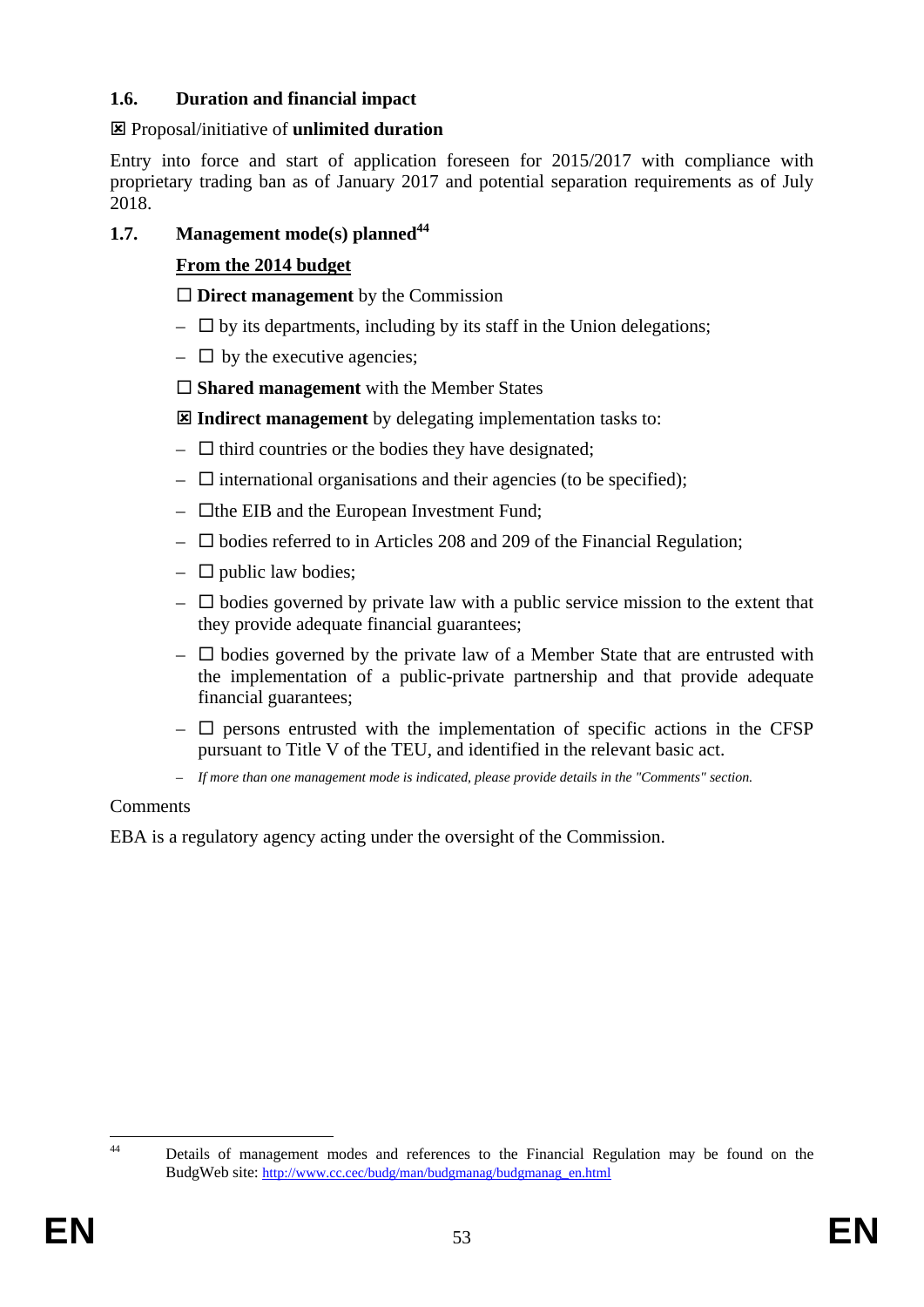# **2. MANAGEMENT MEASURES**

### **2.1. Monitoring and reporting rules**

The proposal foresees that the Commission should review the effectiveness of the proposed measures on a periodic basis.

### **2.2. Management and control system**

# *2.2.1. Risk(s) identified*

In relation to the legal, economical, efficient and effective use of appropriations resulting from the proposal, it is expected that the proposal would not bring about new risks that would not be currently covered by EBA's existing internal control framework.

*2.2.2. Information concerning the internal control system set up* 

n.a.

*2.2.3. Estimate of the costs and benefits of the controls and assessment of the expected level of risk of error* 

n.a.

# **2.3. Measures to prevent fraud and irregularities**

For the purposes of combating fraud, corruption and any other illegal activity, the provisions of Regulation (EC) No 1073/1999 of the European Parliament and of the Council of 25 May 1999 concerning investigations conducted by the European Anti-Fraud Office (OLAF) shall apply to the EBA without any restriction.

EBA shall accede to the Interinstitutional Agreement of 25 May 1999 between the European Parliament, the Council of the European Union and the Commission of the European Communities concerning internal investigations by the European Anti-Fraud Office (OLAF) and shall immediately adopt appropriate provisions for all EBA staff.

The funding decisions and the agreements and the implementing instruments resulting from them shall explicitly stipulate that the Court of Auditors and OLAF may, if need be, carry out on-the-spot checks on the beneficiaries of monies disbursed by EBA as well as on the staff responsible for allocating these monies.

Articles 64 and 65 of the Regulation establishing EBA set out the provisions on implementation and control of the EBA budget and applicable financial rules.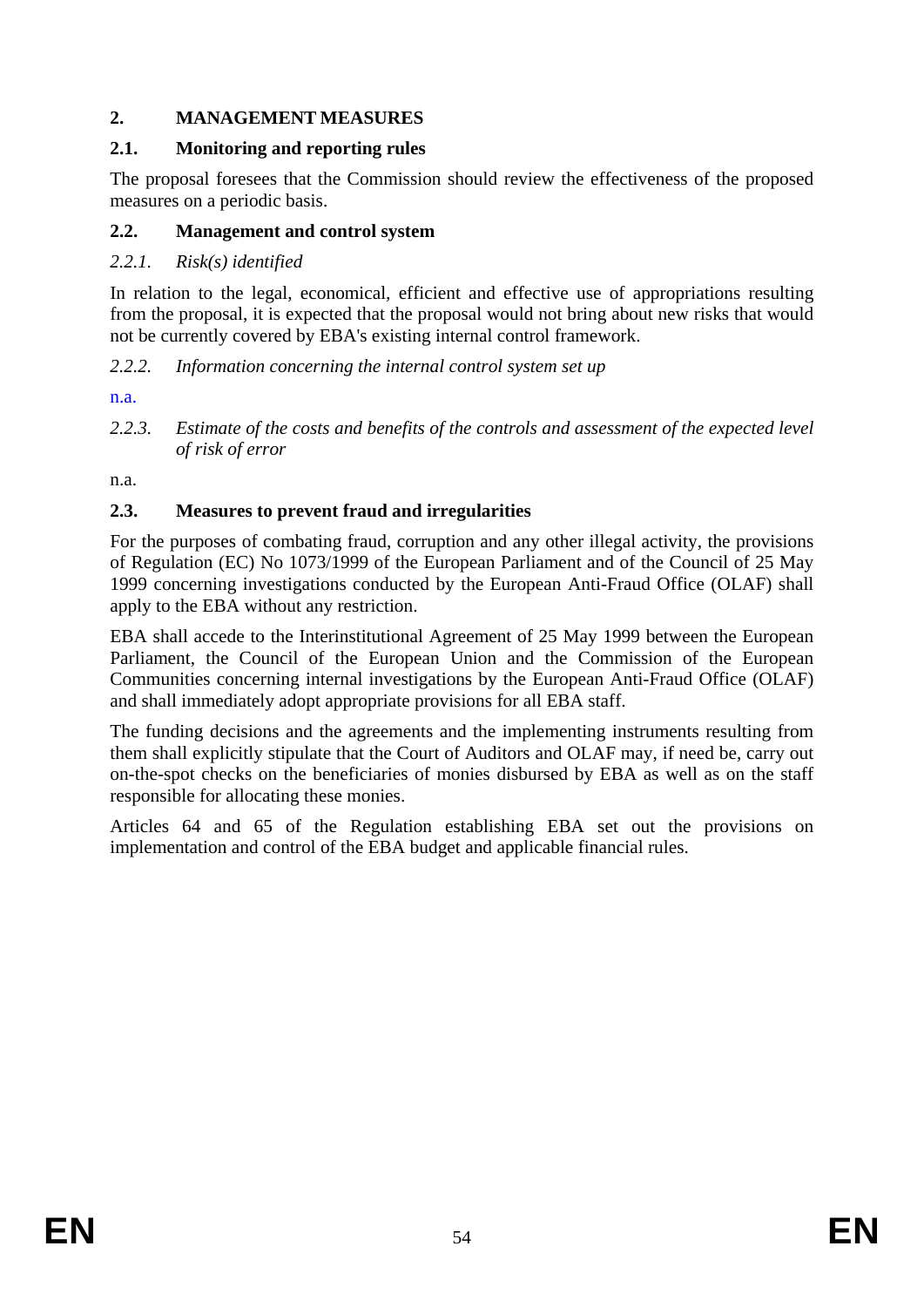# **3. ESTIMATED FINANCIAL IMPACT OF THE PROPOSAL/INITIATIVE**

#### **3.1. Heading(s) of the multiannual financial framework and expenditure budget line(s) affected**

• Existing budget lines

In order of multiannual financial framework headings and budget lines.

|                                                     | Budget line                                 | Type of<br>expenditure      | Contribution                           |                                              |                         |                                                                                  |  |  |  |
|-----------------------------------------------------|---------------------------------------------|-----------------------------|----------------------------------------|----------------------------------------------|-------------------------|----------------------------------------------------------------------------------|--|--|--|
| Heading of<br>multiannual<br>financial<br>framework |                                             | Diff./non-<br>diff.<br>(45) | from<br><b>EFTA</b><br>countries<br>46 | from<br>candidate<br>countries <sup>47</sup> | from third<br>countries | within the<br>meaning of Article<br>$21(2)(b)$ of the<br>Financial<br>Regulation |  |  |  |
| 1.a                                                 | 12.0302<br>European Banking Authority (EBA) | <b>DIFF</b>                 | <b>YES</b>                             | <b>YES</b>                                   | N <sub>O</sub>          | N <sub>O</sub>                                                                   |  |  |  |

• New budget lines requested

 $45$ <sup>45</sup> Diff. = Differentiated appropriations / Non-Diff. = Non-differentiated appropriations.<br><sup>46</sup> EFTA: European Free Trade Association.<br>Condidate countries and where applicable potential applicate countries from the Wo

Candidate countries and, where applicable, potential candidate countries from the Western Balkans.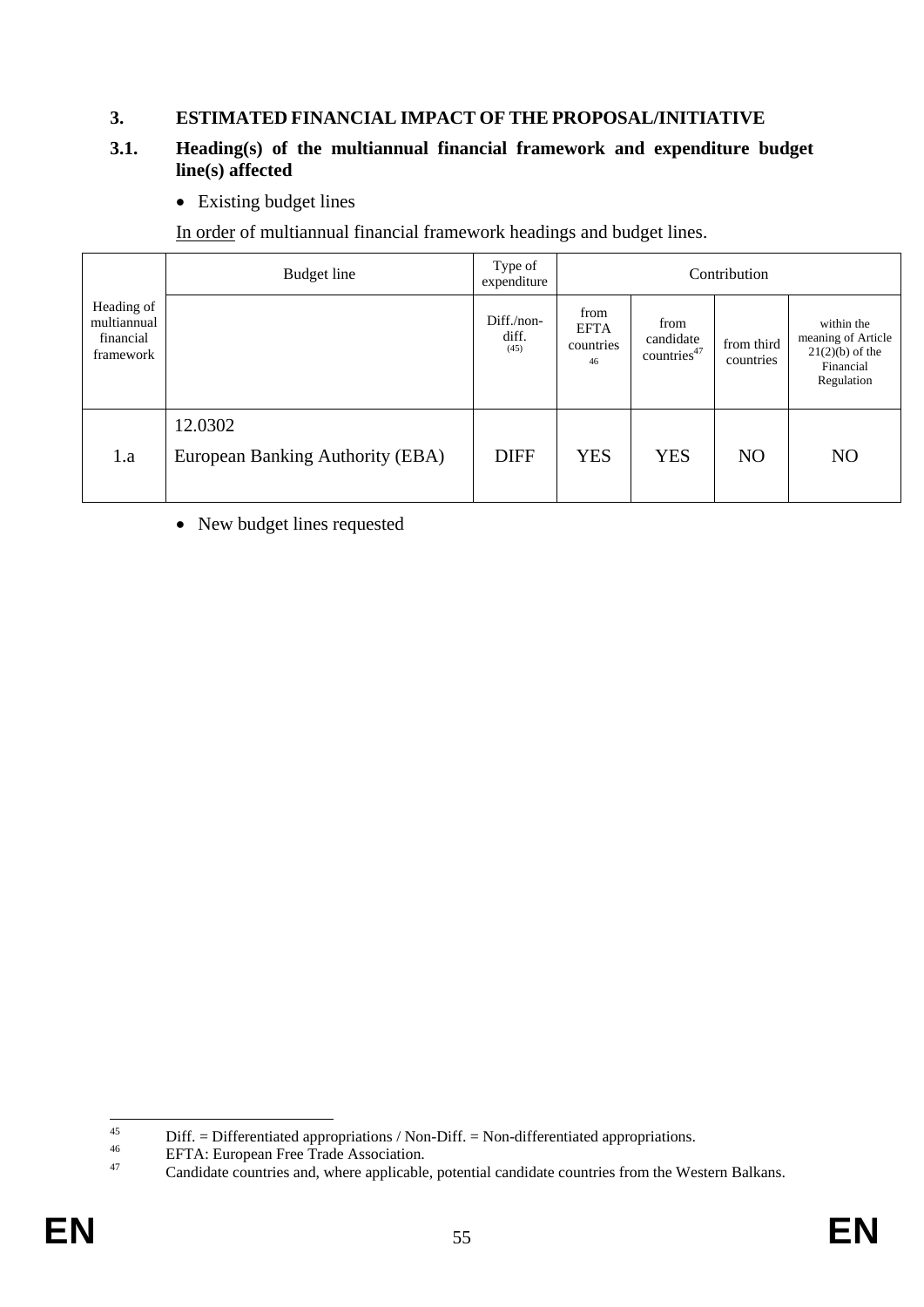#### **3.2.Estimated impact on expenditure**

This legislative initiative will have the following impacts on expenditures:

- • The hiring of two new temporary agents (TA) at EBA (2 TA as from January 2016) - See in Annex for more information on their roles and the way their costs were calculated (of which 40% will be funded by the EU and 60% by the Member States).
- • The new tasks will be carried out with the human resources available within the annual budgetary allocation procedure, in the light of budgetary constraints which are applicable to all EU bodies and in line with the financial programming for agencies. Notably, the resources needed by the agency for the new tasks will be consistent and compatible with the human and financing programming for EBA set by the recent Communication to the European Parliament and the Council – Programming of human and financial resources for decentralised agencies 2014-2020' (COM(2013)519).

#### *3.2.1.Summary of estimated impact on expenditure*

EUR million (to three decimal places)

| <b>Heading of multiannual financial</b><br>Number<br><b>framework</b> | 1 a Smart and Inclusive Growth – Economic, Social and Territorial Cohesion |
|-----------------------------------------------------------------------|----------------------------------------------------------------------------|
|-----------------------------------------------------------------------|----------------------------------------------------------------------------|

| DG: MARKT                                                                                                     |             |     | 2014 | 2015 | 2016 | 2017 | 2018 | 2019 | 2020 | <b>TOTAL</b> |
|---------------------------------------------------------------------------------------------------------------|-------------|-----|------|------|------|------|------|------|------|--------------|
| • Operational appropriations                                                                                  |             |     |      |      |      |      |      |      |      |              |
| 12.0302                                                                                                       | Commitments | (1) | 0,00 | 0,00 | 0,16 | 0,15 | 0,15 | 0,15 | 0,15 | 0,76         |
| European Banking Authority (EBA)                                                                              | Payments    | (2) | 0,00 | 0,00 | 0,16 | 0,15 | 0,15 | 0,15 | 0,15 | 0,76         |
| Appropriations of an administrative nature financed from the<br>envelope of specific programmes <sup>48</sup> |             |     |      |      |      |      |      |      |      |              |

<sup>&</sup>lt;sup>48</sup> Technical and/or administrative assistance and expenditure in support of the implementation of EU programmes and/or actions (former "BA" lines), indirect research, direct research.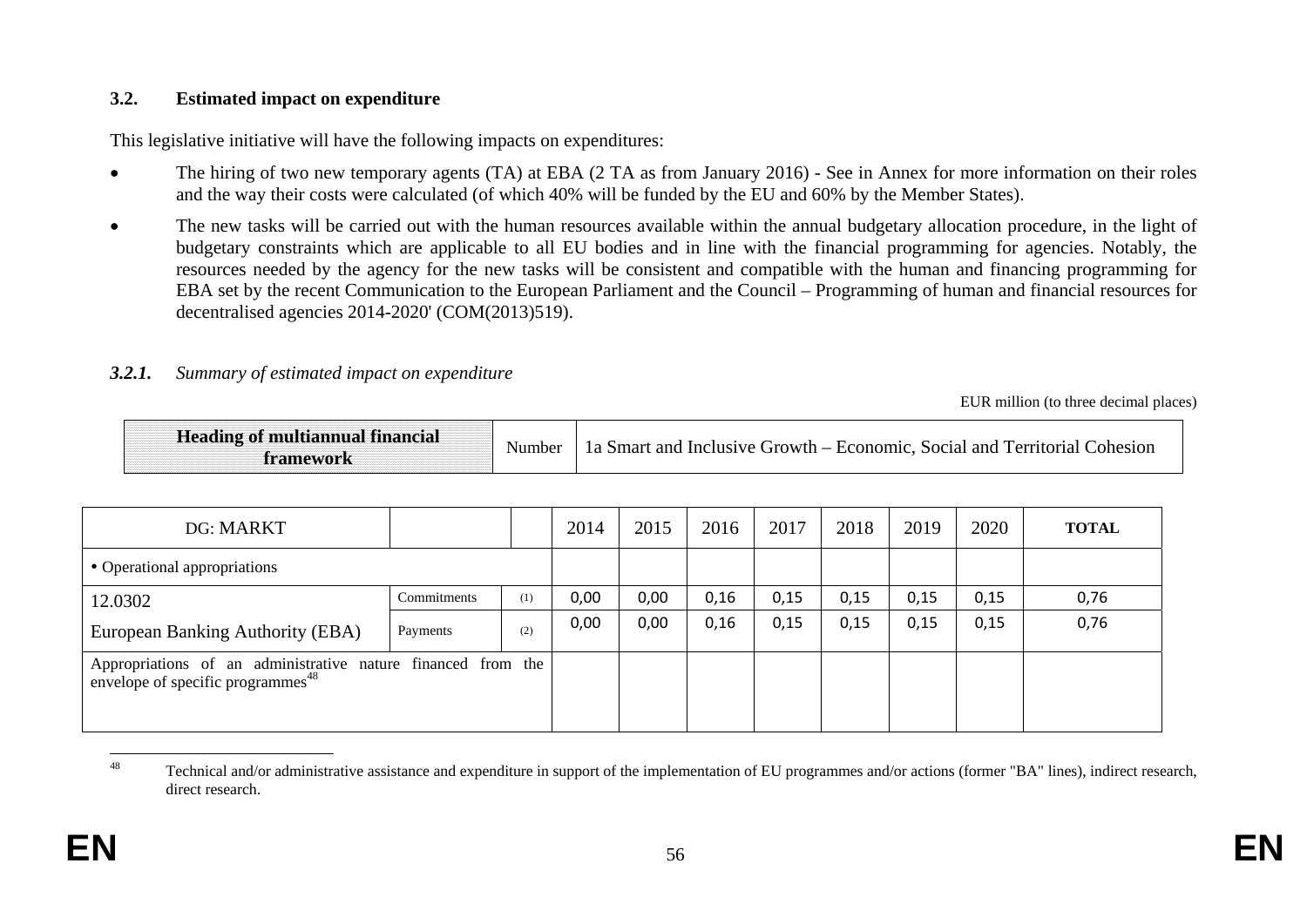| Number of budget line                       |             | (3)             |      |      |      |      |      |      |      |      |
|---------------------------------------------|-------------|-----------------|------|------|------|------|------|------|------|------|
| <b>TOTAL appropriations</b><br>for DG MARKT | Commitments | $=1+1a$<br>$+3$ | 0,00 | 0,00 | 0,16 | 0,15 | 0,15 | 0,15 | 0,15 | 0,76 |
|                                             | Payments    | $=2+2a$<br>$+5$ | 0,00 | 0,00 | 0,16 | 0,15 | 0,15 | 0,15 | 0,15 | 0,76 |

|                                                                                                                     | Commitments        | (4)       |      |      |      |      |      |      |      |      |
|---------------------------------------------------------------------------------------------------------------------|--------------------|-----------|------|------|------|------|------|------|------|------|
| • TOTAL operational appropriations                                                                                  | Payments           | (5)       |      |      |      |      |      |      |      |      |
| appropriations of an administrative nature<br>$\bullet$ TOTAL<br>financed from the envelope for specific programmes |                    | (6)       |      |      |      |      |      |      |      |      |
| <b>TOTAL</b> appropriations                                                                                         | <b>Commitments</b> | $=$ 4+6   | 0,00 | 0,00 | 0,16 | 0,15 | 0,15 | 0,15 | 0,15 | 0,76 |
| for HEADING 1.a                                                                                                     | Payments           | $= 5 + 6$ | 0,00 | 0,00 | 0,16 | 0,15 | 0,15 | 0,15 | 0,15 | 0,76 |
| of the multiannual financial framework                                                                              | Payments           | $= 5 + 6$ |      |      |      |      |      |      |      |      |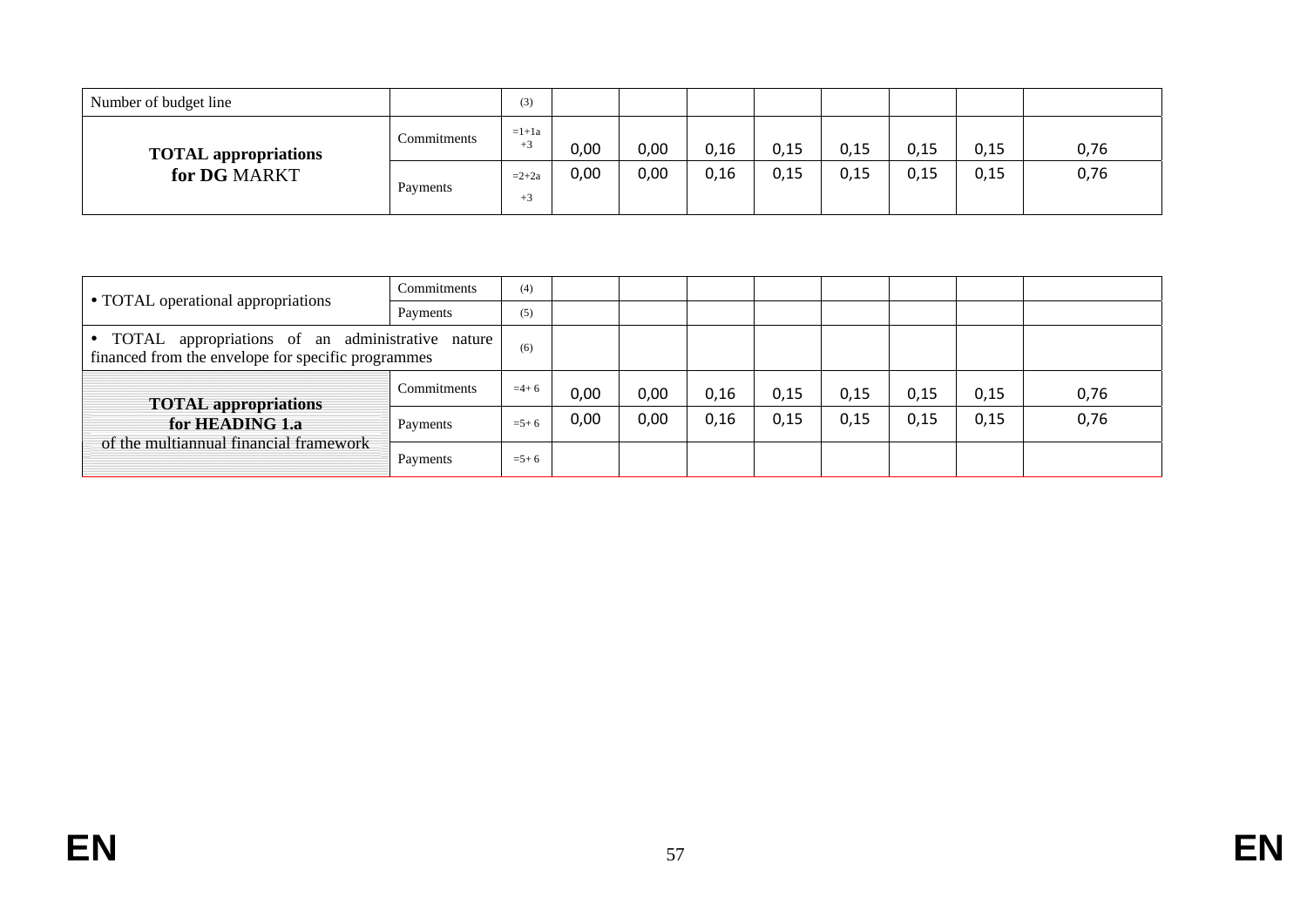| <b>Heading of multiannual financial</b><br>framework | 5<br>" Administrative expenditure " |           |               |               |               |  |                                                                                           |  |                                       |  |
|------------------------------------------------------|-------------------------------------|-----------|---------------|---------------|---------------|--|-------------------------------------------------------------------------------------------|--|---------------------------------------|--|
|                                                      |                                     |           |               |               |               |  |                                                                                           |  | EUR million (to three decimal places) |  |
|                                                      |                                     | Year<br>N | Year<br>$N+1$ | Year<br>$N+2$ | Year<br>$N+3$ |  | Enter as many years as<br>necessary to show the duration<br>of the impact (see point 1.6) |  | <b>TOTAL</b>                          |  |
| DG:                                                  |                                     |           |               |               |               |  |                                                                                           |  |                                       |  |
| • Human resources                                    |                                     |           |               |               |               |  |                                                                                           |  |                                       |  |
| • Other administrative expenditure                   |                                     |           |               |               |               |  |                                                                                           |  |                                       |  |
| <b>TOTAL DG</b> <><br>Appropriations                 |                                     |           |               |               |               |  |                                                                                           |  |                                       |  |

| <b>TOTAL appropriations</b><br>for HEADING 5<br>of the multiannual financial framework | Total<br>$commutments =$<br>Total payments) |  |  |  |  |  |  |  |  |  |
|----------------------------------------------------------------------------------------|---------------------------------------------|--|--|--|--|--|--|--|--|--|
|----------------------------------------------------------------------------------------|---------------------------------------------|--|--|--|--|--|--|--|--|--|

EUR million (to three decimal places)

|                                                                 | Year<br>$N^{49}$ | Year<br>$N+1$ | Year<br>$N+2$ | Year<br>$N+3$ | Enter as many years as<br>necessary to show the duration<br>of the impact (see point 1.6) | <b>TOTAL</b> |  |
|-----------------------------------------------------------------|------------------|---------------|---------------|---------------|-------------------------------------------------------------------------------------------|--------------|--|
| <b>TOTAL appropriations</b>                                     | Commitments      |               |               |               |                                                                                           |              |  |
| under HEADINGS 1 to 5<br>of the multiannual financial framework | Payments         |               |               |               |                                                                                           |              |  |

<sup>49</sup> Year N is the year in which implementation of the proposal/initiative starts.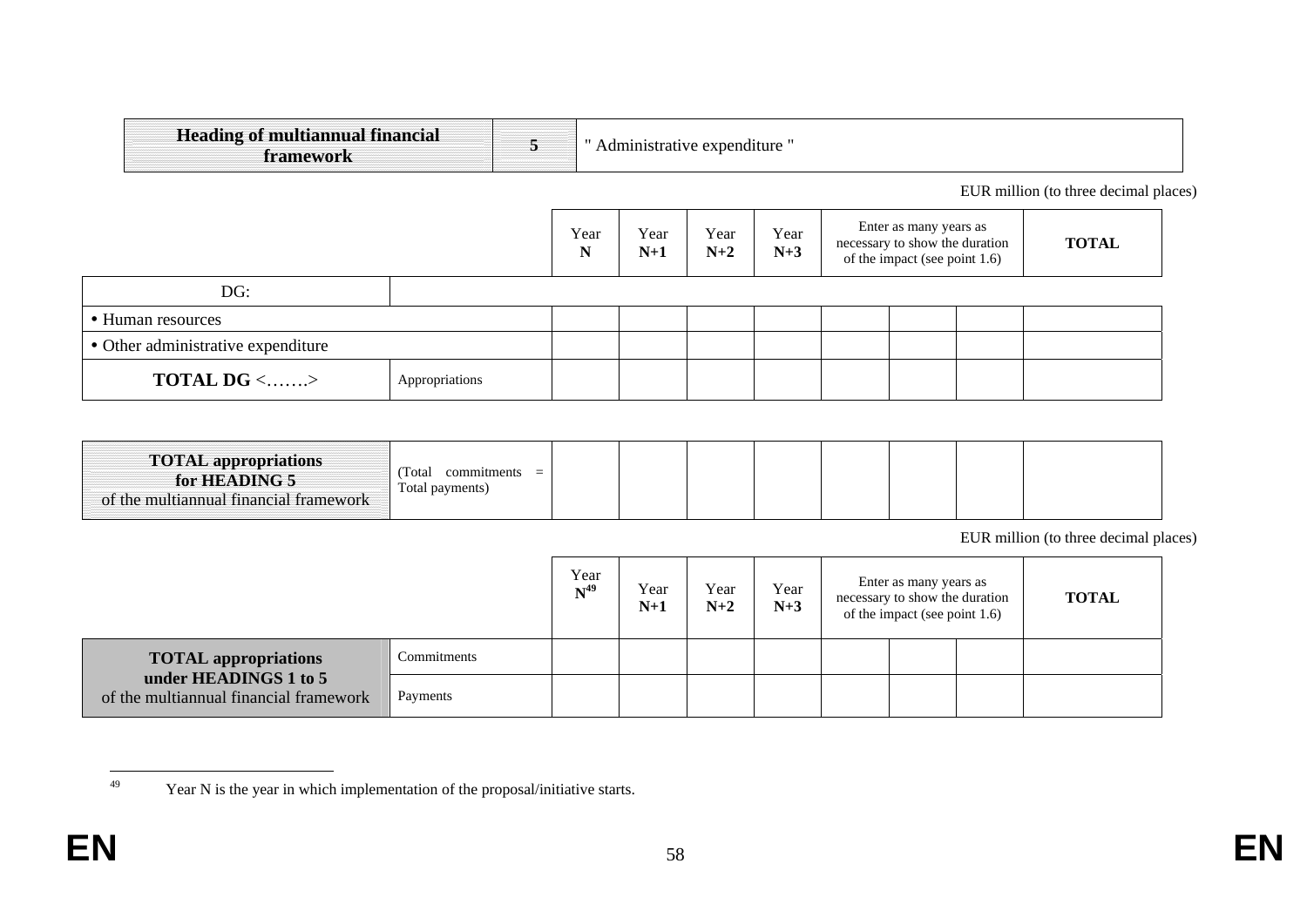#### *3.2.2.Estimated impact on operational appropriations*

- $\Box$  The proposal/initiative does not require the use of operational appropriations
- $\equiv$   $\Xi$  The proposal/initiative requires the use of operational appropriations, as explained below:

Commitment appropriations in EUR million (to three decimal places)

| <b>Indicate</b>                       |                    |                     |                         | Year<br>${\bf N}$ |                           | Year<br>$N+1$ |                 | Year<br>$N+2$ | Year<br>$N+3$             |      |                         |      |                         | Enter as many years as necessary to show the<br>duration of the impact (see point 1.6) |                               |      |                         | <b>TOTAL</b>  |
|---------------------------------------|--------------------|---------------------|-------------------------|-------------------|---------------------------|---------------|-----------------|---------------|---------------------------|------|-------------------------|------|-------------------------|----------------------------------------------------------------------------------------|-------------------------------|------|-------------------------|---------------|
| objectives and<br>outputs             |                    |                     |                         |                   |                           |               |                 |               | <b>OUTPUTS</b>            |      |                         |      |                         |                                                                                        |                               |      |                         |               |
| $\mathbb Q$                           | Type <sup>50</sup> | Avera<br>ge<br>cost | $\mathsf{S}_\mathsf{O}$ | Cost              | $\rm \stackrel{\circ}{X}$ | Cost          | $\rm N_{\rm O}$ | Cost          | $\mathsf{S}^{\mathsf{o}}$ | Cost | $\mathsf{X}^\mathsf{o}$ | Cost | $\mathsf{S}_\mathsf{C}$ | Cost                                                                                   | $\rm \stackrel{\circ}{\rm X}$ | Cost | N <sub>o</sub><br>total | Total<br>cost |
| SPECIFIC OBJECTIVE No 1 <sup>51</sup> |                    |                     |                         |                   |                           |               |                 |               |                           |      |                         |      |                         |                                                                                        |                               |      |                         |               |
| - Output                              |                    |                     |                         |                   |                           |               |                 |               |                           |      |                         |      |                         |                                                                                        |                               |      |                         |               |
| - Output                              |                    |                     |                         |                   |                           |               |                 |               |                           |      |                         |      |                         |                                                                                        |                               |      |                         |               |
| - Output                              |                    |                     |                         |                   |                           |               |                 |               |                           |      |                         |      |                         |                                                                                        |                               |      |                         |               |
| Subtotal for specific objective No 1  |                    |                     |                         |                   |                           |               |                 |               |                           |      |                         |      |                         |                                                                                        |                               |      |                         |               |
| SPECIFIC OBJECTIVE NO 2               |                    |                     |                         |                   |                           |               |                 |               |                           |      |                         |      |                         |                                                                                        |                               |      |                         |               |
| - Output                              |                    |                     |                         |                   |                           |               |                 |               |                           |      |                         |      |                         |                                                                                        |                               |      |                         |               |
| Subtotal for specific objective No 2  |                    |                     |                         |                   |                           |               |                 |               |                           |      |                         |      |                         |                                                                                        |                               |      |                         |               |
|                                       | <b>TOTAL COST</b>  |                     |                         |                   |                           |               |                 |               |                           |      |                         |      |                         |                                                                                        |                               |      |                         |               |

<sup>&</sup>lt;sup>50</sup> Outputs are products and services to be supplied (e.g.: number of student exchanges financed, number of km of roads built, etc.).

As described in point 1.4.2. 'Specific objective(s)...'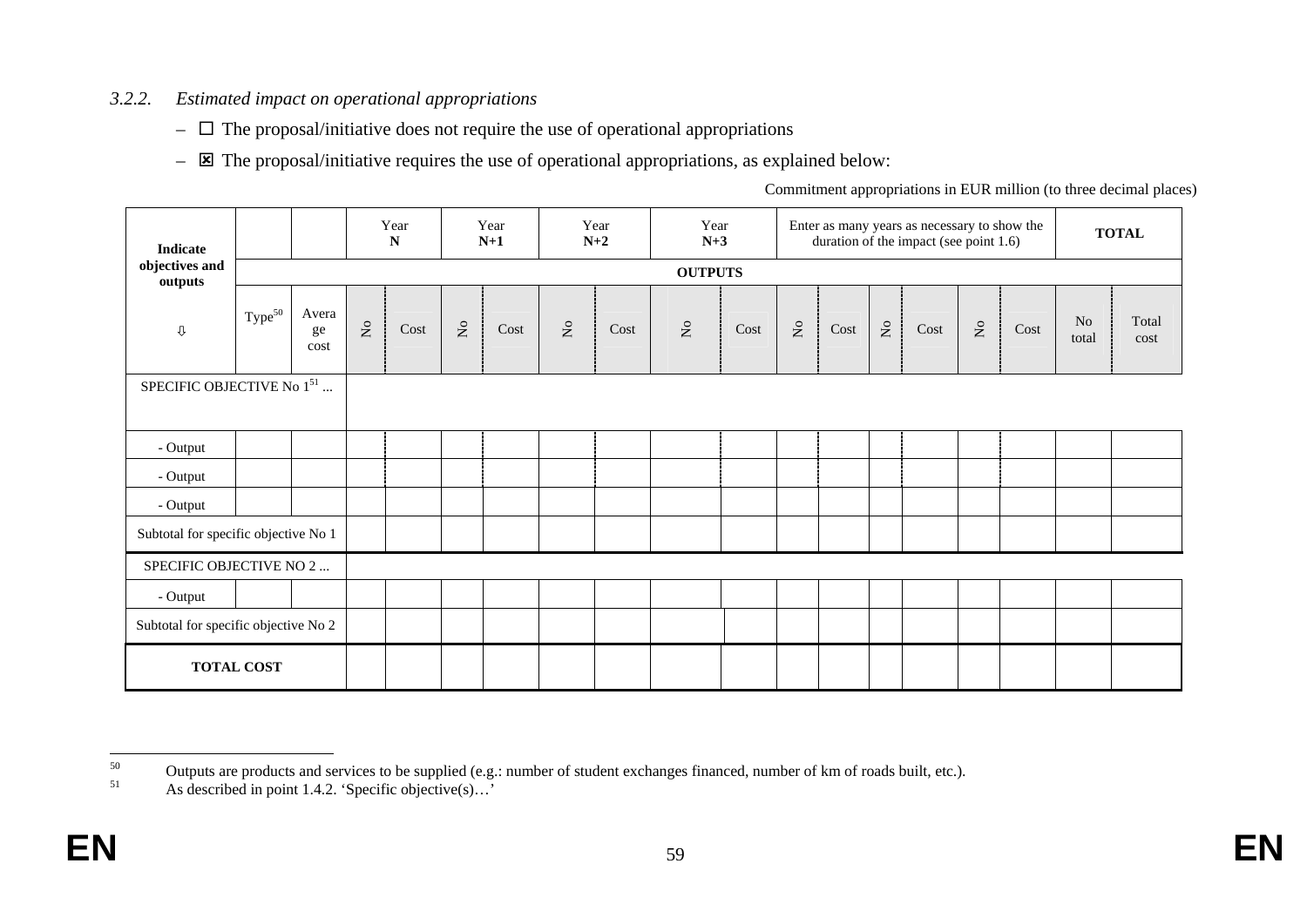#### *3.2.3. Estimated impact on appropriations of an administrative nature*

### **3.2.3.1.** Summary

- $\boxtimes$  The proposal/initiative does not require the use of appropriations of an administrative nature
- $\Box$  The proposal/initiative requires the use of appropriations of an administrative nature, as explained below:

EUR million (to three decimal places)

|  | Year<br>NT52 | Year<br>$N+1$ | Year<br>$N+2$ | Year<br>$N+3$ | Enter as many years as necessary to show the<br>duration of the impact (see point $1.6$ ) | <b>TOTAL</b> |
|--|--------------|---------------|---------------|---------------|-------------------------------------------------------------------------------------------|--------------|
|--|--------------|---------------|---------------|---------------|-------------------------------------------------------------------------------------------|--------------|

| <b>HEADING 5</b><br>of the multiannual<br>financial framework          |  |  |  |  |
|------------------------------------------------------------------------|--|--|--|--|
| Human resources                                                        |  |  |  |  |
| administrative<br>Other<br>expenditure                                 |  |  |  |  |
| <b>Subtotal HEADING 5</b><br>of the multiannual<br>financial framework |  |  |  |  |

| Outside HEADING 553 of<br>the multiannual financial<br>framework           |  |  |  |  |
|----------------------------------------------------------------------------|--|--|--|--|
| Human resources                                                            |  |  |  |  |
| expenditure<br>Other<br>administrative<br>of<br>an<br>nature               |  |  |  |  |
| Subtotal<br>outside HEADING 5<br>of the multiannual<br>financial framework |  |  |  |  |

| <b>TOTAL</b>  |  |  |  |  |
|---------------|--|--|--|--|
| $\sim$ $\sim$ |  |  |  |  |
|               |  |  |  |  |
|               |  |  |  |  |
|               |  |  |  |  |

The human resources appropriations required will be met by appropriations from the DG that are already assigned to management of the action and/or have been redeployed within the DG, together if necessary with any additional allocation which may be granted to the managing DG under the annual allocation procedure and in the light of budgetary constraints.

52

<sup>&</sup>lt;sup>52</sup> Year N is the year in which implementation of the proposal/initiative starts.<br><sup>53</sup> Technical and/or administrative assistance and expenditure in support of the implementation of EU programmes and/or actions (former "BA" lines), indirect research, direct research.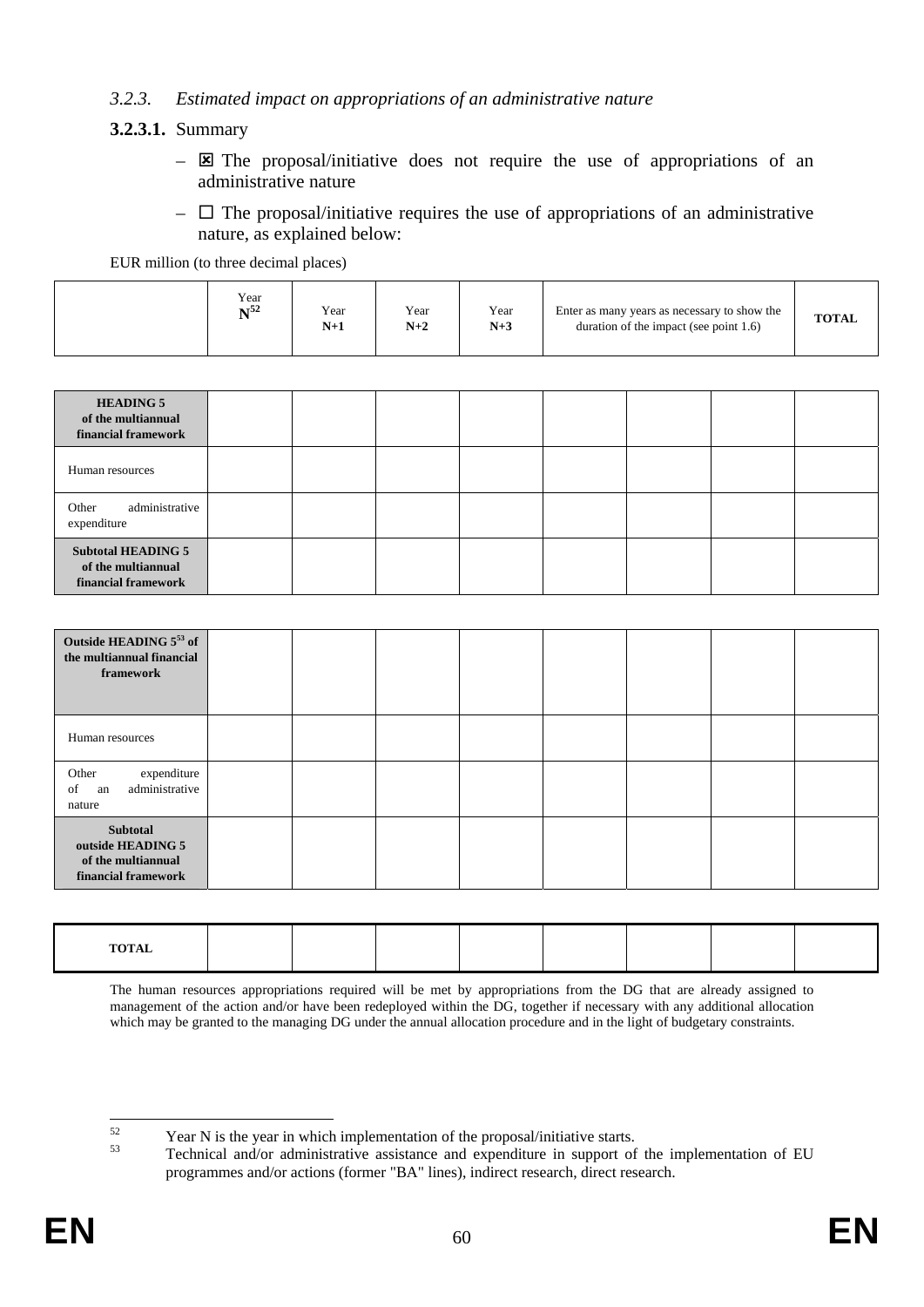#### **3.2.3.2.** Estimated requirements of human resources

- $\overline{\mathbf{z}}$  The proposal/initiative does not require the use of human resources.
- $\Box$  The proposal/initiative requires the use of human resources, as explained below:

|                                                                       |                   | Year<br>${\bf N}$ | Year<br>$N+1$ | Year $N+2$ | Ye<br>ar<br>${\rm N}+$<br>3 | Enter<br>as<br>many<br>years<br>as<br>necessa<br>ry to<br>show<br>the<br>duratio<br>n of the<br>impact<br>(see<br>point<br>1.6) |  |
|-----------------------------------------------------------------------|-------------------|-------------------|---------------|------------|-----------------------------|---------------------------------------------------------------------------------------------------------------------------------|--|
| • Establishment plan posts (officials and temporary staff)            |                   |                   |               |            |                             |                                                                                                                                 |  |
| XX 01 01 01 (Headquarters and Commission's<br>Representation Offices) |                   |                   |               |            |                             |                                                                                                                                 |  |
| XX 01 01 02 (Delegations)                                             |                   |                   |               |            |                             |                                                                                                                                 |  |
| XX 01 05 01 (Indirect research)                                       |                   |                   |               |            |                             |                                                                                                                                 |  |
| 10 01 05 01 (Direct research)                                         |                   |                   |               |            |                             |                                                                                                                                 |  |
| • External staff (in Full Time Equivalent unit: FTE) <sup>54</sup>    |                   |                   |               |            |                             |                                                                                                                                 |  |
| XX 01 02 01 (CA, SNE, INT from the "global<br>envelope")              |                   |                   |               |            |                             |                                                                                                                                 |  |
| XX 01 02 02 (CA, LA, SNE, INT and JED in the<br>delegations)          |                   |                   |               |            |                             |                                                                                                                                 |  |
| XX 01 04 yy <sup>55</sup>                                             | - at Headquarters |                   |               |            |                             |                                                                                                                                 |  |
|                                                                       | - Delegations     |                   |               |            |                             |                                                                                                                                 |  |
| XX 01 05 02 (CA, SNE, INT - Indirect research)                        |                   |                   |               |            |                             |                                                                                                                                 |  |
| 10 01 05 02 (CA, INT, SNE - Direct research)                          |                   |                   |               |            |                             |                                                                                                                                 |  |
| Other budget lines (specify)                                          |                   |                   |               |            |                             |                                                                                                                                 |  |
| <b>TOTAL</b>                                                          |                   |                   |               |            |                             |                                                                                                                                 |  |

*Estimate to be expressed in full time equivalent units* 

XX is the policy area or budget title concerned.

The human resources required will be met by staff from the DG who are already assigned to management of the action and/or have been redeployed within the DG, together if necessary with any additional allocation which may be granted to the managing DG under the annual allocation procedure and in the light of budgetary constraints.

Description of tasks to be carried out:

| Officials and temporary staff |  |
|-------------------------------|--|
| External staff                |  |

<sup>54</sup>  $CA=$  Contract Staff; LA = Local Staff; SNE= Seconded National Expert; INT = agency staff; JED=

Junior Experts in Delegations).<br>
Sub-ceiling for external staff covered by operational appropriations (former "BA" lines).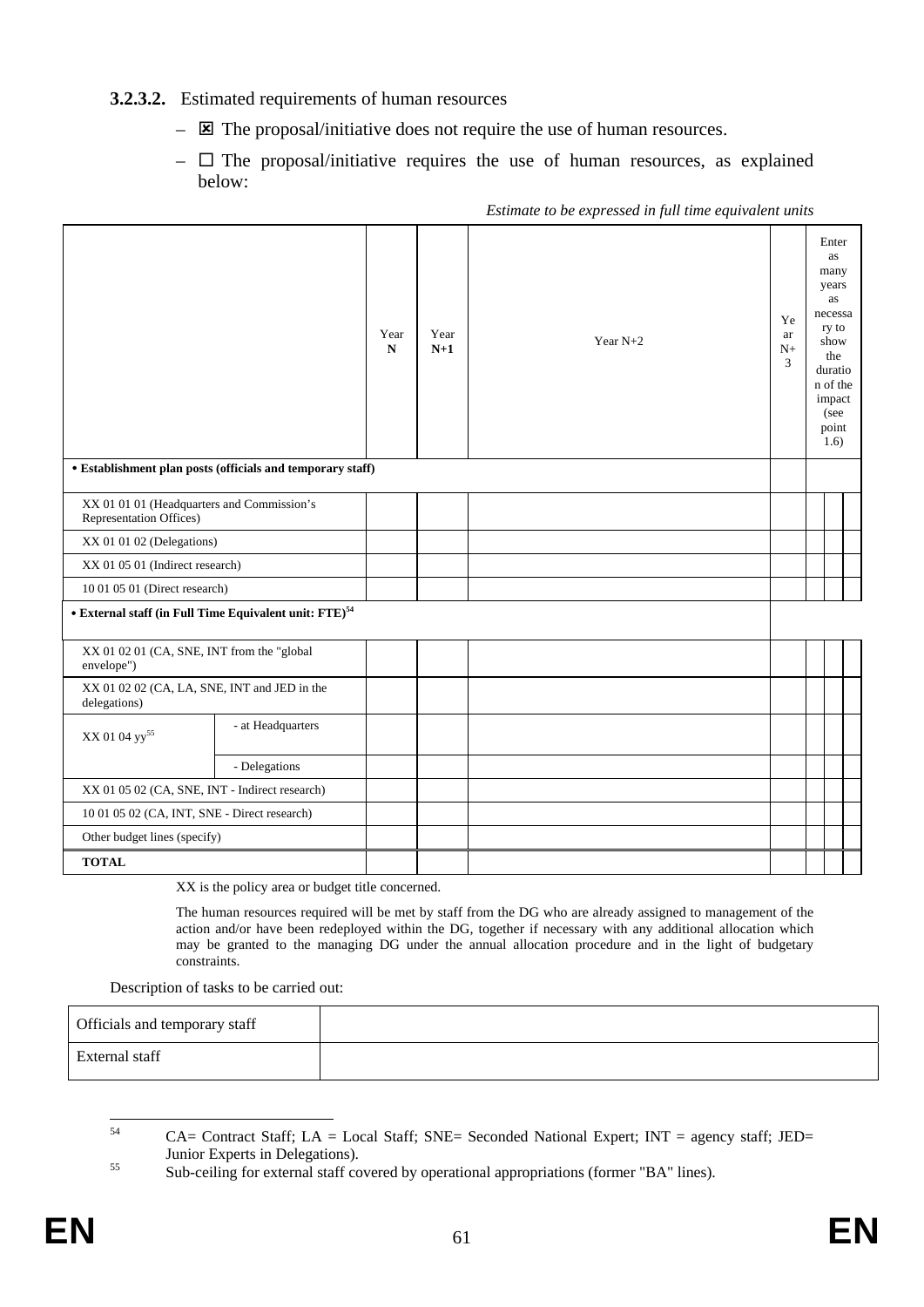# *3.2.4. Compatibility with the current multiannual financial framework*

- $\overline{\mathbf{B}}$  Proposal/initiative is compatible the current multiannual financial framework.
- The resources needed by EBA for the new tasks will be consistent and compatible with the MFF 2014-2020 and the human and financing programming for EBA set by the recent Communication to the European Parliament and the Council – Programming of human and financial resources for decentralised agencies 2014- 2020 (COM(2013)519)."
- $\Box$  Proposal/initiative will entail reprogramming of the relevant heading in the multiannual financial framework.

Explain what reprogramming is required, specifying the budget lines concerned and the corresponding amounts.

[…]

 $\Box$  Proposal/initiative requires application of the flexibility instrument or revision of the multiannual financial framework<sup>56</sup>.

Explain what is required, specifying the headings and budget lines concerned and the corresponding amounts.

[…]

- *3.2.5. Third-party contributions* 
	- The proposal/initiative provides for the co-financing estimated below:

Appropriations in EUR million (to 3 decimal places)

|                                              | 2014 | 2015 | 2016 | 2017 | 2018 | 2019 | 2020 | Total |
|----------------------------------------------|------|------|------|------|------|------|------|-------|
| <b>Member States</b>                         | 0,00 | 0.00 | 0,00 | 0,00 | 0,00 | 0,00 | 0,00 | 0,00  |
| appropriations<br><b>TOTAL</b><br>cofinanced | 0,00 | 0,00 | 0,00 | 0,00 | 0,00 | 0,00 | 0,00 | 0,00  |

<sup>56</sup> 

See points 19 and 24 of the Interinstitutional Agreement (for the period 2007-2013).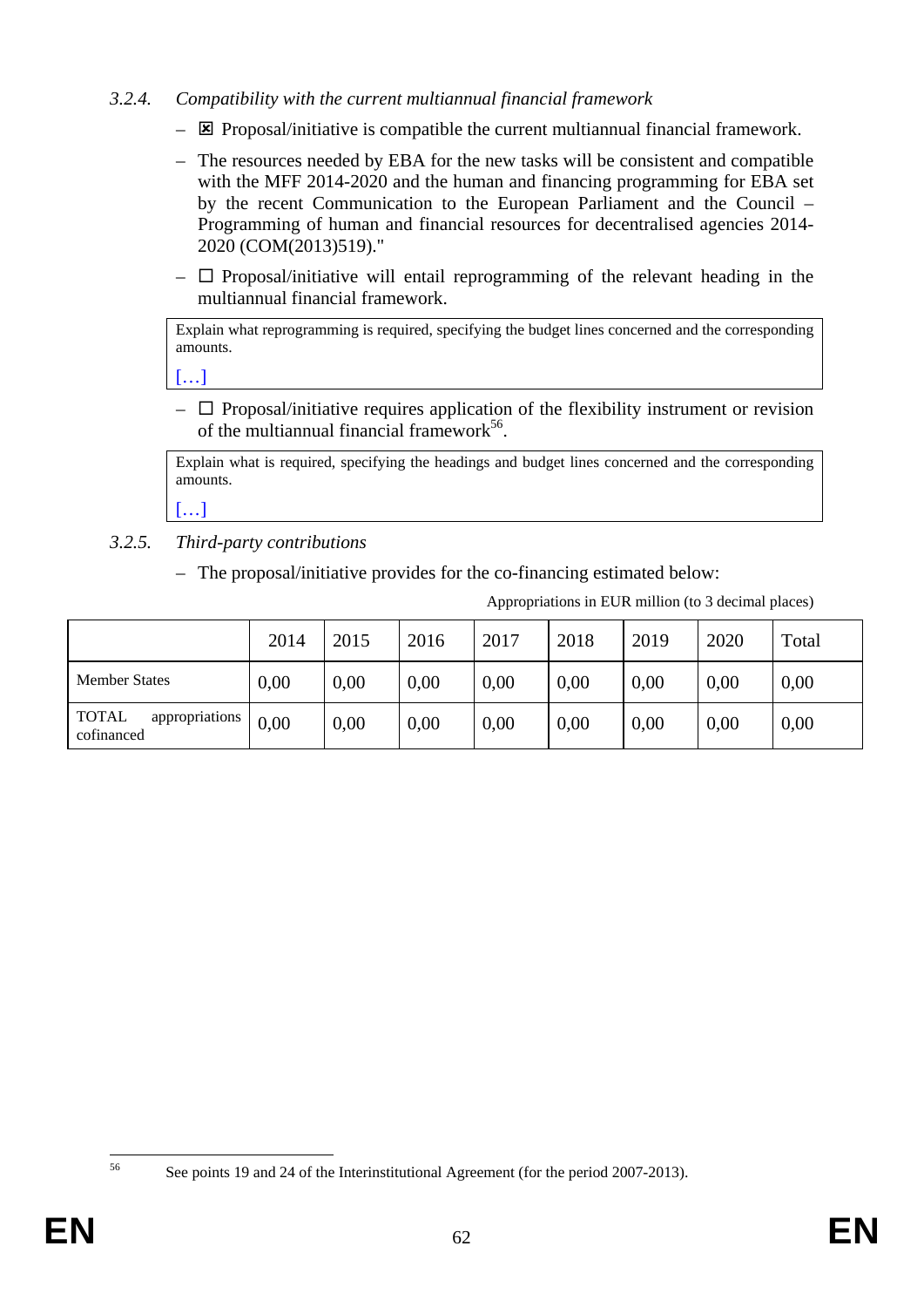### **3.3. Estimated impact on revenue**

- $\Box$  Proposal/initiative has no financial impact on revenue.
- $\Box$  Proposal/initiative has the following financial impact:
	- □ on own resources
	- $\Box$  on miscellaneous revenue

#### EUR million (to three decimal places)

| Budget revenue line: | Appropriation<br>s available for<br>the current<br>financial year | Impact of the proposal/initiative <sup>57</sup> |      |      |      |      |      |      |  |
|----------------------|-------------------------------------------------------------------|-------------------------------------------------|------|------|------|------|------|------|--|
|                      |                                                                   | 2014                                            | 2015 | 2016 | 2017 | 2018 | 2019 | 2020 |  |
| Article              |                                                                   | 0.00                                            | 0.00 | 0.00 | 0.00 | 0.00 | 0.00 | 0.00 |  |

For miscellaneous 'assigned' revenue, specify the budget expenditure line(s) affected.



Specify the method for calculating the impact on revenue.

 $57$ 

<sup>57</sup> As regards traditional own resources (customs duties, sugar levies), the amounts indicated must be net amounts, i.e. gross amounts after deduction of 25% for collection costs.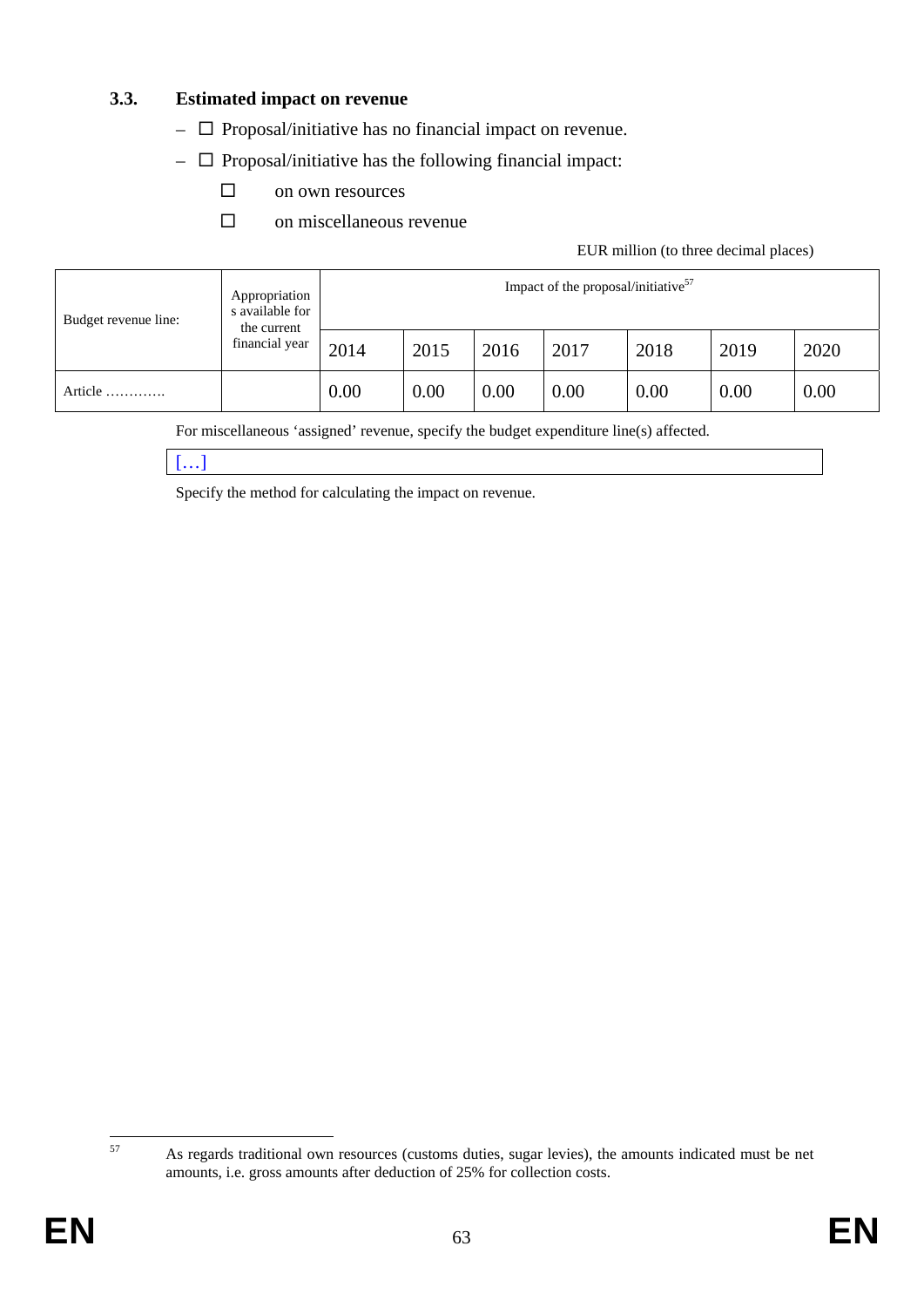#### **Annex on structural measures improving the resilience of EU credit institutions**

# **Estimation for EBA**

The proposal of the Commission includes provisions for EBA to develop four delegated acts and six technical standards that should ensure that provisions of a highly technical nature are consistently implemented across the EU.

The Commission should adopt regulatory technical standards developed by the EBA with regard to the methodology for the consistent measurement and application of the metrics relative to the calculation of the threshold above which separation of trading activities should take place. The Commission and the EBA should ensure that those standards can be applied by all institutions concerned in a manner that is proportionate to the nature, scale and complexity of those institutions and their activities. Additionally, the Commission should adopt implementing technical standards developed by the EBA with regard to the methodology for calculating the amount of trading activities engaged in by credit institutions and parent companies and the uniform template for disclosure of total amount and the components of credits institutions and parent companies' trading activities by means of implementing acts. The work foreseen requires bilateral and multilateral meetings with stakeholders, analysis and assessment of options and drafting of consultation documents, public consultation of stakeholders, setting up and management of standing expert groups composed of supervisors from Member States, setting up and management of ad hoc expert groups, analysis of the responses to consultations, drafting of cost/benefit analysis and drafting of the legal text.

It has been assumed that the Regulation will enter into force in the end of 2015. The additional EBA resources are therefore only required from 2016. Two temporary agents' posts will be needed to carry out the required tasks in the long term:

*Commission delegated acts:* 

- Metrics: rebuttable presumption level, number;
- Provision of risk management products : cap above which RM products have to be provided by trading entity;
- Rules of separation large exposures: eligible credit risk mitigation techniques.
- Territorial scope: criteria for equivalence

*Commission Technical Standards:* 

- Propriety trading ban methodology for calculating trading activities for purposes of general threshold;
- Proprietary trading ban uniform template for disclosure of trading activities;
- Separation metrics: consistent measurement and application.
- Reporting obligation details and entry into force)
- Registration of trade repositories
- Authorities having access to trade repositories' data.

Additional resources assumption: